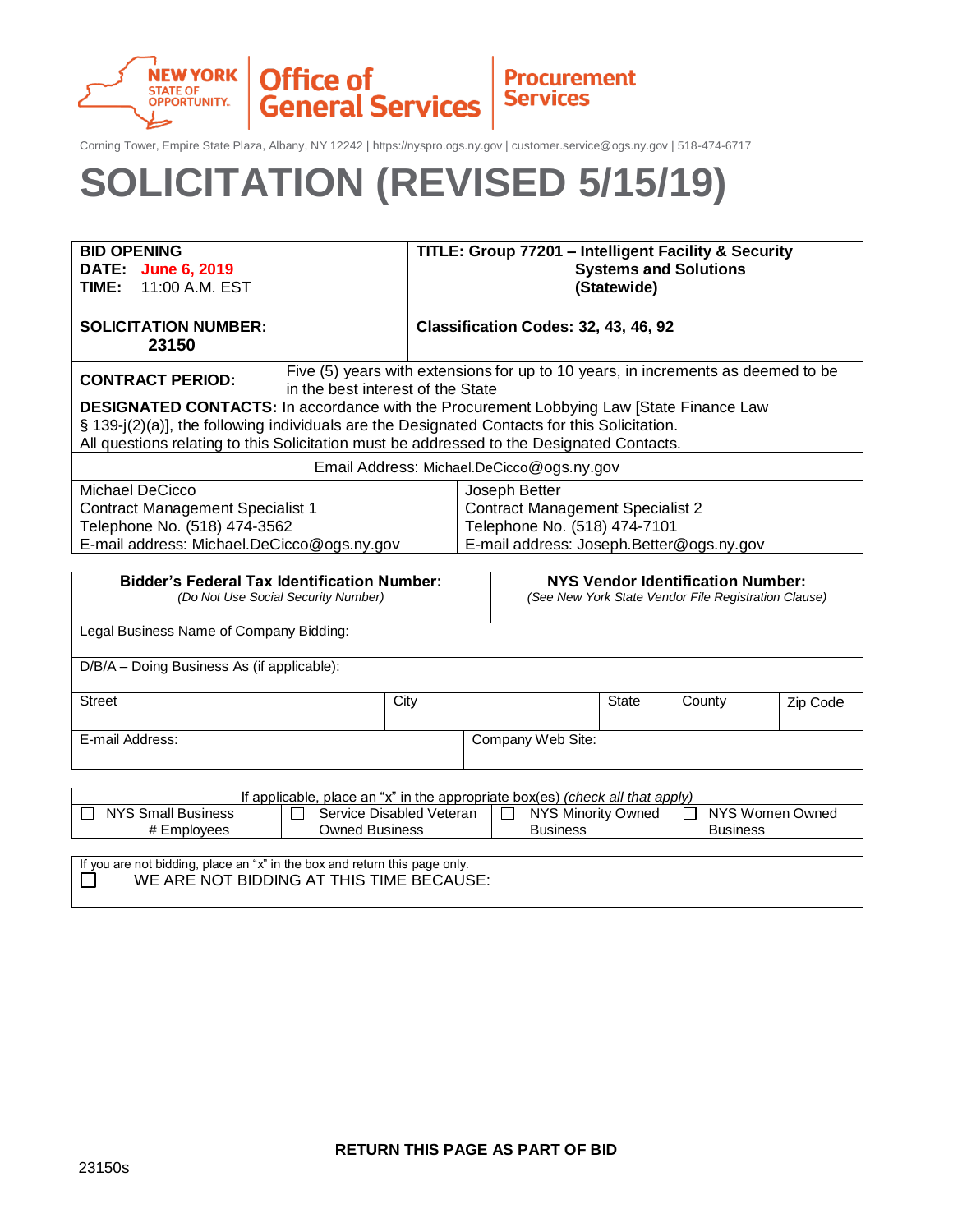# **Bidder Certification and Affirmation**

Bidder certifies and affirms as follows:

- 1. This Bid is an irrevocable offer for 365 days from the date of submission to the New York State ("NYS") Office of General Services ("OGS"), or for such longer period as is set forth in the Solicitation.
- 2. The Bidder can and will provide and make available, at a minimum, the Products, deliverables and/or Services as described in the Solicitation.
- 3. The Bidder has read and understands the provisions of the Solicitation, and all appendices, attachments, and exhibits attached thereto, including Appendix A (Standard Clauses for New York State Contracts) and Appendix B (General Specifications).
- 4. The information contained in this Bid is complete, true, and accurate.
- 5. The Bidder understands and agrees to comply with the requirements of the Procurement Lobbying Law, State Finance Law § 139-j and § 139-k, and with OGS's procedures relating to permissible contacts during a procurement as required by State Finance Law § 139-j(3) and § 139-j(6)(b). Such requirements and procedures are posted at https://ogs.ny.gov/acp.

The signer affirms under penalties of perjury that he or she is duly authorized to legally bind the Bidder referenced above and that he or she signed this Bidder Certification as the legally binding act of the Bidder.

Print Full Bidder Entity Name

By:

Signature of Person Authorized to Legally Bind the Bidder

Print Name of Signatory

Print Title of Signatory

Date

**RETURN THIS PAGE AS PART OF BID**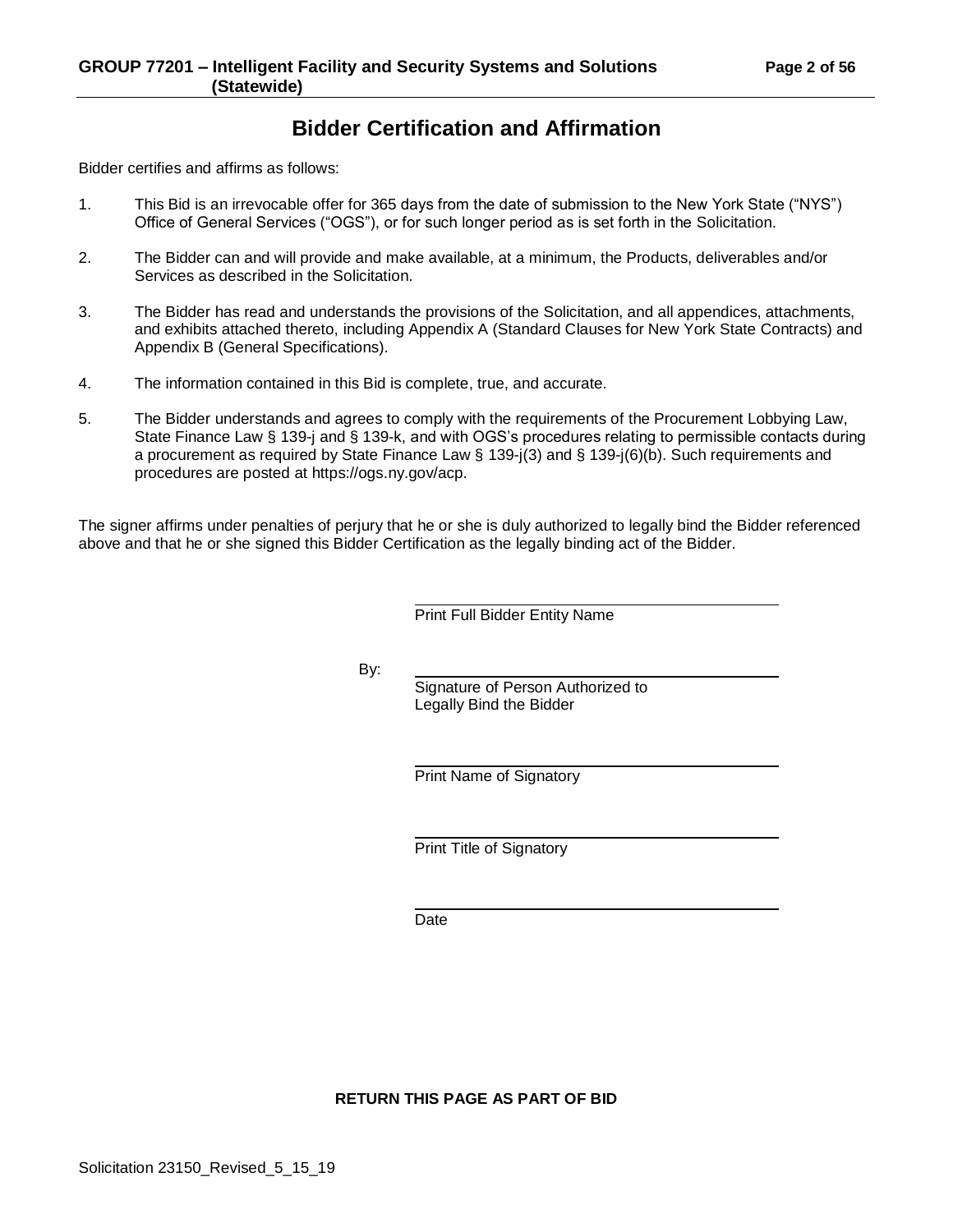# **GROUP 77201 – Intelligent Facility and Security Systems and Solutions Page 3 of 56 (Statewide)**

| CORPORATE, PARTNERSHIP, INDIVIDUAL OR LIMITED LIABILITY COMPANY ACKNOWLEDGMENT                                                                                          |  |  |  |
|-------------------------------------------------------------------------------------------------------------------------------------------------------------------------|--|--|--|
| <b>STATE OF</b><br>$\}$<br>: SS.:                                                                                                                                       |  |  |  |
| $\mathbf{\}$<br><b>COUNTY OF</b>                                                                                                                                        |  |  |  |
|                                                                                                                                                                         |  |  |  |
| On the ____ day of ______________________in the year 20 ___ , before me personally appeared:                                                                            |  |  |  |
|                                                                                                                                                                         |  |  |  |
| executed the foregoing instrument, who, being duly sworn by me did depose and say that _he resides at                                                                   |  |  |  |
|                                                                                                                                                                         |  |  |  |
|                                                                                                                                                                         |  |  |  |
|                                                                                                                                                                         |  |  |  |
| [Check One]                                                                                                                                                             |  |  |  |
| If an individual): he executed the foregoing instrument in his/her name and on his/her own behalf.                                                                      |  |  |  |
|                                                                                                                                                                         |  |  |  |
|                                                                                                                                                                         |  |  |  |
| (If a corporation): he is the <u>section</u> of heliocorporation described in said instrument; that, by authority of the Board of Directors of said corporation, he     |  |  |  |
| is authorized to execute the foregoing instrument on behalf of the corporation for purposes set forth therein; and                                                      |  |  |  |
| that, pursuant to that authority, he executed the foregoing instrument in the name of and on behalf of said                                                             |  |  |  |
|                                                                                                                                                                         |  |  |  |
| corporation as the act and deed of said corporation.                                                                                                                    |  |  |  |
|                                                                                                                                                                         |  |  |  |
| (If a partnership): he is the set of the narrative of the partnership described in said instrument; that, by the terms of said partnership, he is authorized to execute |  |  |  |
|                                                                                                                                                                         |  |  |  |
| the foregoing instrument on behalf of the partnership for the purposes set forth therein; and that, pursuant to that                                                    |  |  |  |
| authority, he executed the foregoing instrument in the name and on behalf of said partnership as the act and                                                            |  |  |  |
| deed of said partnership.                                                                                                                                               |  |  |  |
|                                                                                                                                                                         |  |  |  |
|                                                                                                                                                                         |  |  |  |
| LLC, the Limited Liability Company described in said instrument; that, by the                                                                                           |  |  |  |
|                                                                                                                                                                         |  |  |  |
| terms of said partnership, _he is authorized to execute the foregoing instrument on behalf of the partnership for                                                       |  |  |  |
| the purposes set forth therein; and that, pursuant to that authority, _he executed the foregoing instrument in the                                                      |  |  |  |
| name and on behalf of said partnership as the act and deed of said partnership.                                                                                         |  |  |  |
|                                                                                                                                                                         |  |  |  |
|                                                                                                                                                                         |  |  |  |
|                                                                                                                                                                         |  |  |  |
| <b>Notary Public</b>                                                                                                                                                    |  |  |  |
|                                                                                                                                                                         |  |  |  |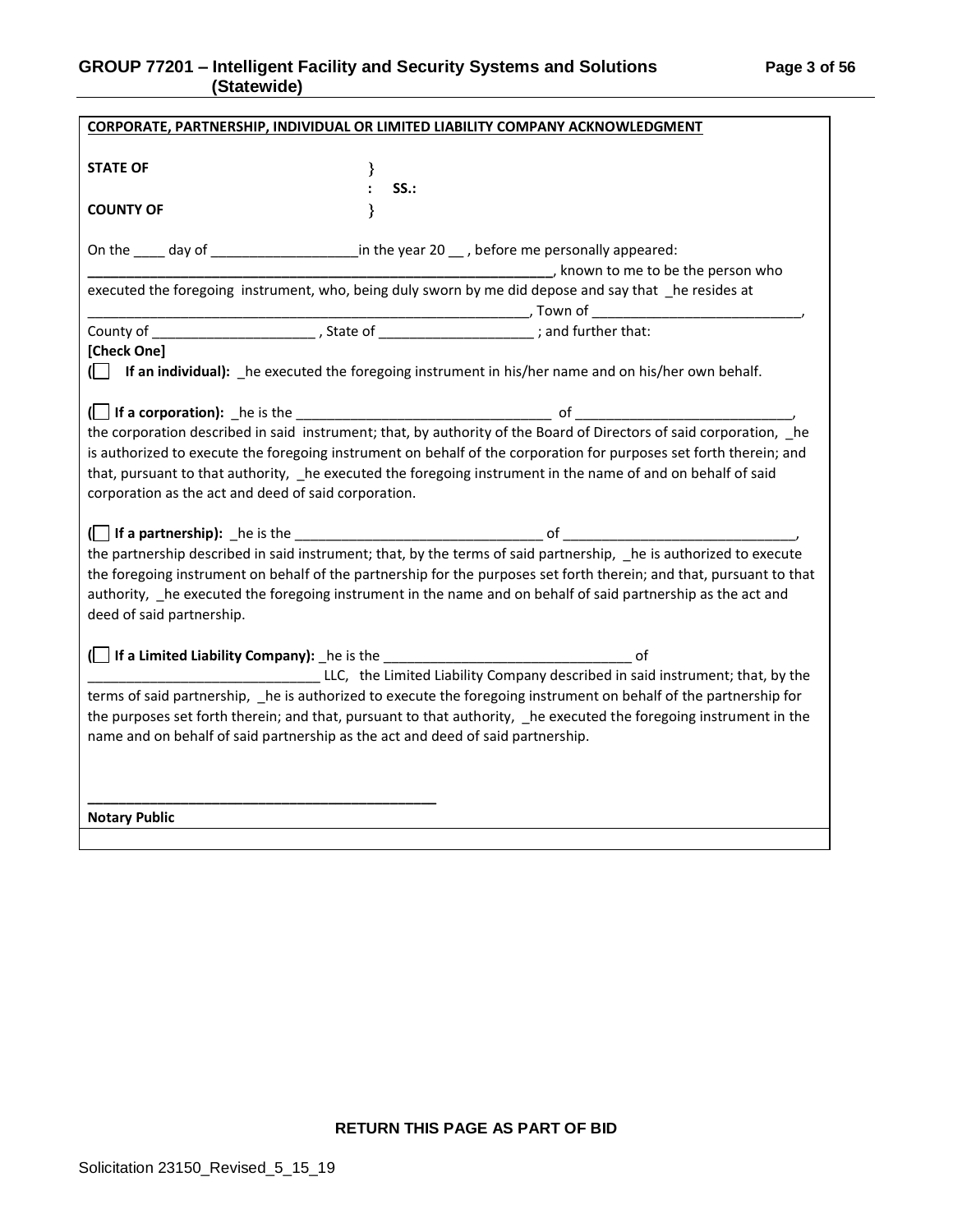# TABLE OF CONTENTS

|            | <b>SECTION 1: INTRODUCTION</b>                                              | 8  |
|------------|-----------------------------------------------------------------------------|----|
| 1.1        |                                                                             |    |
| 1.2        |                                                                             |    |
| 1.3        |                                                                             |    |
| 1.4        |                                                                             |    |
| 1.5        |                                                                             |    |
| 1.6        |                                                                             |    |
| 1.7        |                                                                             |    |
| 1.8        | SUMMARY OF POLICY AND PROHIBITIONS ON PROCUREMENT LOBBYING  12              |    |
| 1.9        |                                                                             |    |
| 1.10       |                                                                             |    |
| 1.11       |                                                                             |    |
| 1.12       |                                                                             |    |
|            | <b>SECTION 2: BIDDER QUALIFICATIONS</b>                                     | 14 |
| 2.1        |                                                                             |    |
| 2.2        |                                                                             |    |
|            | 2.2.1 PROOF OF PAST SALES                                                   | 14 |
|            | 2.2.2 CONTINUOUS OPERATION REQUIREMENT                                      | 14 |
| 2.3        |                                                                             |    |
| 2.4        |                                                                             |    |
|            | <b>SECTION 3: ADMINISTRATIVE PROPOSAL REQUIREMENTS</b>                      | 15 |
| 3.1        |                                                                             |    |
| 3.2        |                                                                             |    |
| 3.3        |                                                                             |    |
|            | 3.3.1 LOT 2 PROJECT-SPECIFIC INSURANCE                                      | 15 |
| 3.4        | NYS FIRE ALARM SECURITY SYSTEMS INSTALLER LICENSE WHERE REQUIRED BY LAW  15 |    |
| 3.5        |                                                                             |    |
| 3.6        |                                                                             |    |
| 3.7        |                                                                             |    |
| 3.8        |                                                                             |    |
|            | 3.8.1 MWBE 100 (MWBE UTILIZATION PLAN) OR WAIVER                            | 16 |
| 3.9        |                                                                             |    |
|            | 3.9.1 SDVOB 100 (SDVOB UTILIZATION PLAN) OR WAIVER                          | 16 |
| 3.10       |                                                                             |    |
| 3.11       |                                                                             |    |
| 3.12       | 3.12.1 REASONABLENESS OF PRICE                                              |    |
|            | 3.12.2 COMPARABLE CONTRACTS                                                 | 17 |
|            |                                                                             | 18 |
|            | <b>SECTION 4: BID SUBMISSION</b>                                            | 19 |
| 4.1<br>4.2 |                                                                             |    |
| 4.3        |                                                                             |    |
| 4.4        |                                                                             |    |
| 4.5        |                                                                             |    |
| 4.6        |                                                                             |    |
| 4.7        |                                                                             |    |
| 4.8        |                                                                             |    |
| 4.9        |                                                                             |    |
| 4.10       |                                                                             |    |
| 4.11       |                                                                             |    |
| 4.12       |                                                                             |    |
|            |                                                                             |    |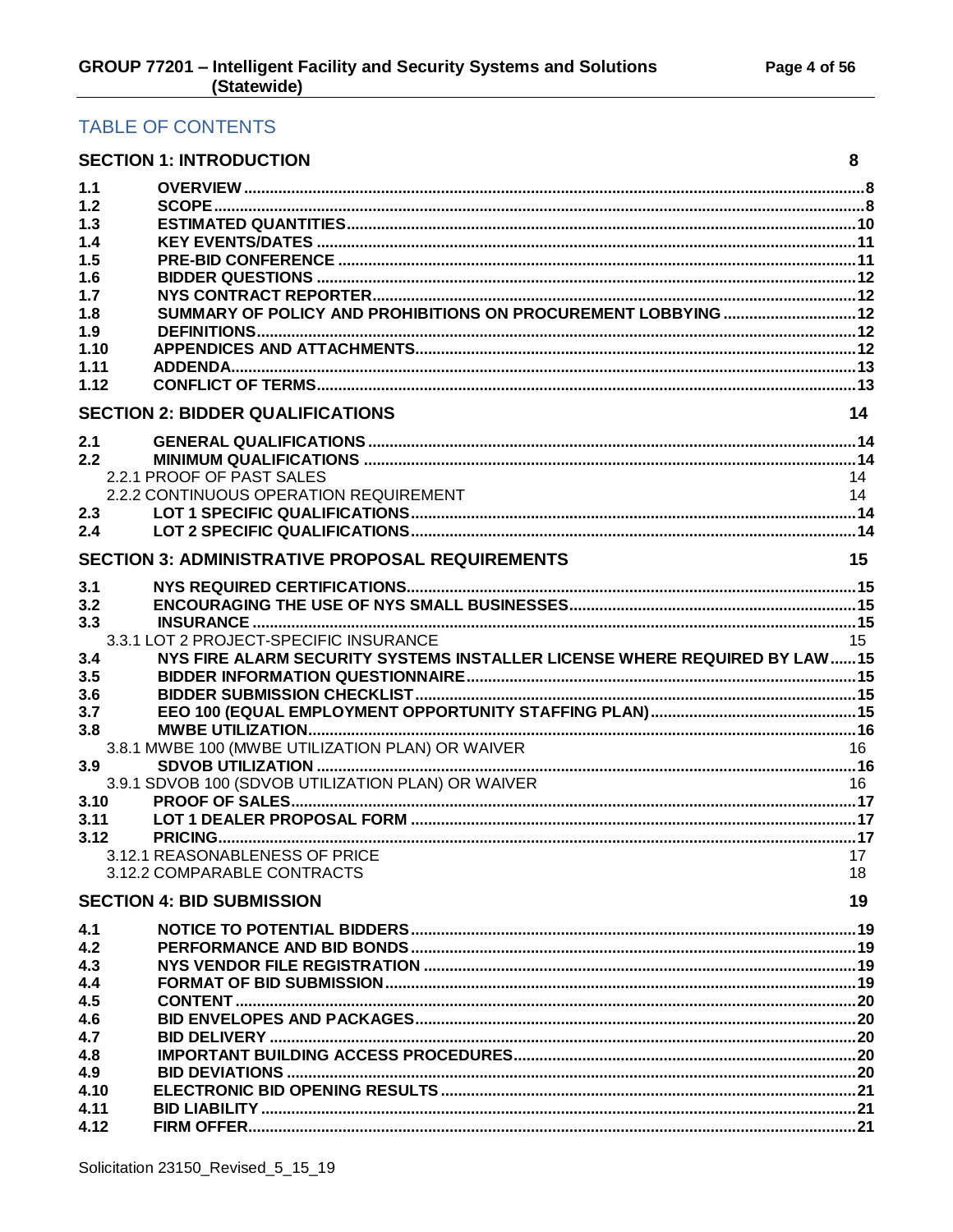## **GROUP 77201 – Intelligent Facility and Security Systems and Solutions Page 5 of 56 (Statewide)**

| 4.13            |                                                                                    |    |
|-----------------|------------------------------------------------------------------------------------|----|
| 4.14            |                                                                                    |    |
| 4.15            |                                                                                    |    |
|                 | <b>SECTION 5: METHOD OF AWARD</b>                                                  | 23 |
|                 |                                                                                    |    |
| 5.1             |                                                                                    |    |
| 5.2             |                                                                                    |    |
|                 | <b>SECTION 6: TERMS AND CONDITIONS</b>                                             | 24 |
| 6.1             |                                                                                    |    |
| 6.2             |                                                                                    |    |
| 6.3             |                                                                                    |    |
| 6.4             |                                                                                    |    |
| 6.5             | ADDITIONAL CONTRACTOR TERMS AND CONDITIONS WITHIN AN AUTHORIZED USER               |    |
|                 |                                                                                    |    |
| 6.6             |                                                                                    |    |
| 6.7             |                                                                                    |    |
| 6.8             |                                                                                    |    |
| 6.9             |                                                                                    |    |
|                 | 6.9.1 OVERVIEW                                                                     | 25 |
|                 | 6.9.2 LIVING WAGE LAW                                                              | 26 |
| 6.10            |                                                                                    |    |
| 6.11            |                                                                                    |    |
|                 | 6.11.1 GENERAL PROVISIONS                                                          | 27 |
|                 | 6.11.2 AUTHORIZED USER AGREEMENT PRICING                                           | 28 |
|                 | 6.11.3 PRICING ON AUTHORIZED USER AGREEMENTS AFTER EXPIRATOIN OF THE CENTRALIZED   |    |
| <b>CONTRACT</b> |                                                                                    | 29 |
|                 | 6.11.4 DEFERRED/INSTALLMENT PAYMENT OPTOINS                                        | 29 |
|                 | 6.11.5 AUTHORITY HAVING JURISDICTION FEES                                          | 30 |
| 6.12            |                                                                                    |    |
| 6.13            |                                                                                    |    |
| 6.14            |                                                                                    |    |
| 6.15<br>6.16    |                                                                                    |    |
| 6.17            |                                                                                    |    |
| 6.18            |                                                                                    |    |
| 6.19            | <b>CONTRACTOR REQUIREMENTS AND PROCEDURES FOR BUSINESS PARTICIPATION</b>           |    |
|                 | OPPORTUNITIES FOR NYS CERTIFIED MINORITY- AND WOMEN-OWNED BUSINESS ENTERPRISES AND |    |
|                 | EQUAL EMPLOYMENT OPPORTUNITIES FOR MINORITY GROUP MEMBERS AND WOMEN 32             |    |
|                 | 6.19.1 NEW YORK STATE LAW                                                          | 32 |
|                 | 6.19.2 GENERAL PROVISIONS                                                          | 32 |
|                 | 6.19.3 EQUAL EMPLOYMENT OPPORTUNITY (EEO)                                          | 32 |
|                 | 6.19.4 CONTRACT GOALS                                                              | 33 |
|                 | 6.19.5 MWBE UTILIZATION PLAN                                                       | 34 |
|                 | 6.19.6 REQUEST FOR WAIVER                                                          | 35 |
|                 | 6.19.7 REQUIRED GOOD FAITH EFFORTS                                                 | 35 |
|                 | 6.19.8 MONTHLY MWBE CONTRACTOR COMPLIANCE REPORT                                   | 36 |
|                 | 6.19.9 BREACH OF CONTRACT AND LIQUIDATED DAMAGES                                   | 36 |
|                 | 6.19.10 FRAUD                                                                      | 37 |
| 6.20            | <b>PARTICIPATION OPPORTUNITIES FOR NEW YORK STATE CERTIFIED SERVICE-DISABLED</b>   |    |
|                 |                                                                                    |    |
|                 | 6.20.1 CONTRACT GOALS                                                              | 37 |
|                 | 6.20.2 SDVOB UTILIZATION PLAN                                                      | 37 |
|                 | 6.20.3 REQUEST FOR WAIVER                                                          | 38 |
|                 | 6.20.4 REQUIRED GOOD FAITH EFFORTS                                                 | 38 |
|                 | 6.20.5 MONTHLY SDVOB CONTRACTOR COMPLIANCE REPORT                                  | 39 |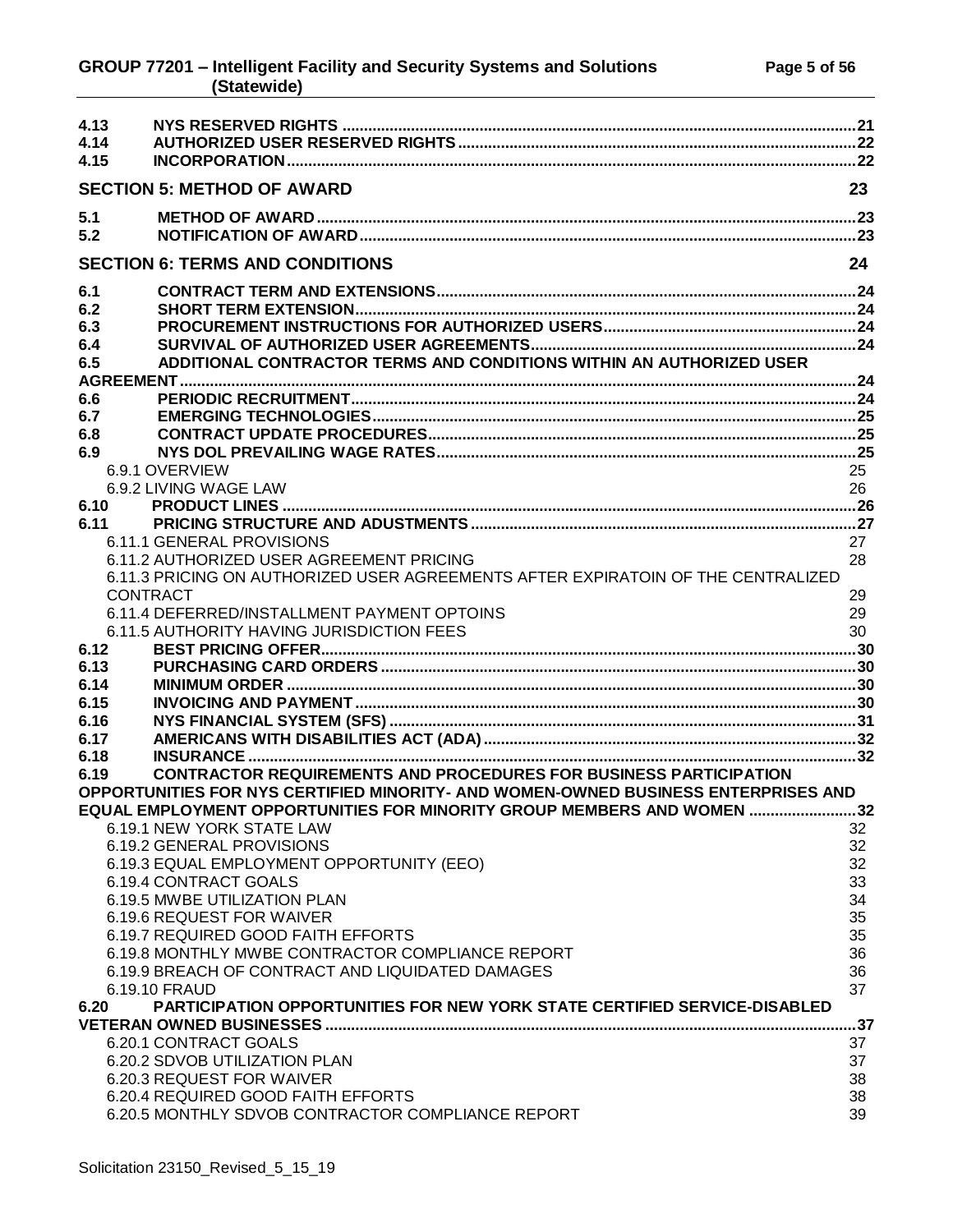|               | 6.20.6 BREACH OF CONTRACT AND DAMAGES                                                | 39 |
|---------------|--------------------------------------------------------------------------------------|----|
| 6.21          |                                                                                      |    |
| 6.22          |                                                                                      |    |
| 6.23          |                                                                                      |    |
| 6.24          |                                                                                      |    |
| 6.25          |                                                                                      |    |
| 6.26          |                                                                                      |    |
| 6.27          |                                                                                      |    |
| 6.28          |                                                                                      |    |
| 6.29          |                                                                                      |    |
| 6.30          |                                                                                      |    |
| 6.31          |                                                                                      |    |
| 6.32          |                                                                                      |    |
|               | 6.32.1 CONTRACTOR UTILIZATION OF SUBCONTRACTORS                                      | 43 |
| 6.33          |                                                                                      |    |
|               | 6.33.1 APPLICABILITY AND LIMITATIONS OF DEALERS                                      | 44 |
|               | 6.33.2 RESPONSIBILITY FOR REPORTING/PERFORMANCE                                      | 44 |
| 6.34          |                                                                                      |    |
| 6.35          |                                                                                      |    |
| 6.36          |                                                                                      |    |
| 6.37          |                                                                                      |    |
| 6.38          |                                                                                      |    |
| 6.39          |                                                                                      |    |
| 6.40          | DESIGN BUILD AUTHORIZATION, PROFESSIONAL DESIGN SERVICES, AND PERMITTING 45          |    |
| 6.41          | <b>CONFIDENTIALITY OF AUTHORIZED USER DATA, PROCEDURES, INFRASTRUCTURE, ETC.  45</b> |    |
|               |                                                                                      |    |
| 6.42          |                                                                                      |    |
| 6.43          |                                                                                      |    |
| 6.44          |                                                                                      |    |
| 6.45          |                                                                                      |    |
|               | 6.45.1 ACCEPTANCE TESTING & PRODUCT/SYSTEM ACCEPTANCE                                | 46 |
|               | 6.45.2 MODIFICAITON OF CONTRACT TERMS                                                | 46 |
| 6.46          | SYSTEMS AND SOLUTIONS THAT INCLUDE CLOUD/HOSTED/REMOTE OFFERINGS47                   |    |
| 6.47          |                                                                                      |    |
| 6.48          | NYS FIRE ALARM SECURITY SYSTEM INSTALLER ONGOING COMPLIANCE WHERE REQUIRED           |    |
| <b>BY LAW</b> |                                                                                      | 48 |
| 6.49          |                                                                                      |    |
| 6.50.         |                                                                                      |    |
| 6.51          |                                                                                      |    |
|               | 6.51.1 REQUIREMENTS FOR COMPLYING WITH NYS LAWS, CODES, RULES, AND REGULATIONS: 49   |    |
|               | 6.51.2 FRONT-END DOCUMENTS                                                           | 49 |
|               | 6.51.3 SITE VISITS                                                                   | 49 |
| 6.52          |                                                                                      |    |
|               | <b>SECTION 7: MAINTENANCE</b>                                                        | 51 |
| 7.1           |                                                                                      |    |
| 7.2           |                                                                                      |    |
| 7.3           |                                                                                      |    |
| 7.4           |                                                                                      |    |
| 7.5           | <b>MAINTENANCE SERVICES FOR EQUIPMENT PURCHASED OUTSIDE OF THIS AWARD54</b>          |    |
| 7.6           |                                                                                      |    |
| 7.7           |                                                                                      |    |
| 7.8           |                                                                                      |    |
| 7.9           |                                                                                      |    |
|               |                                                                                      |    |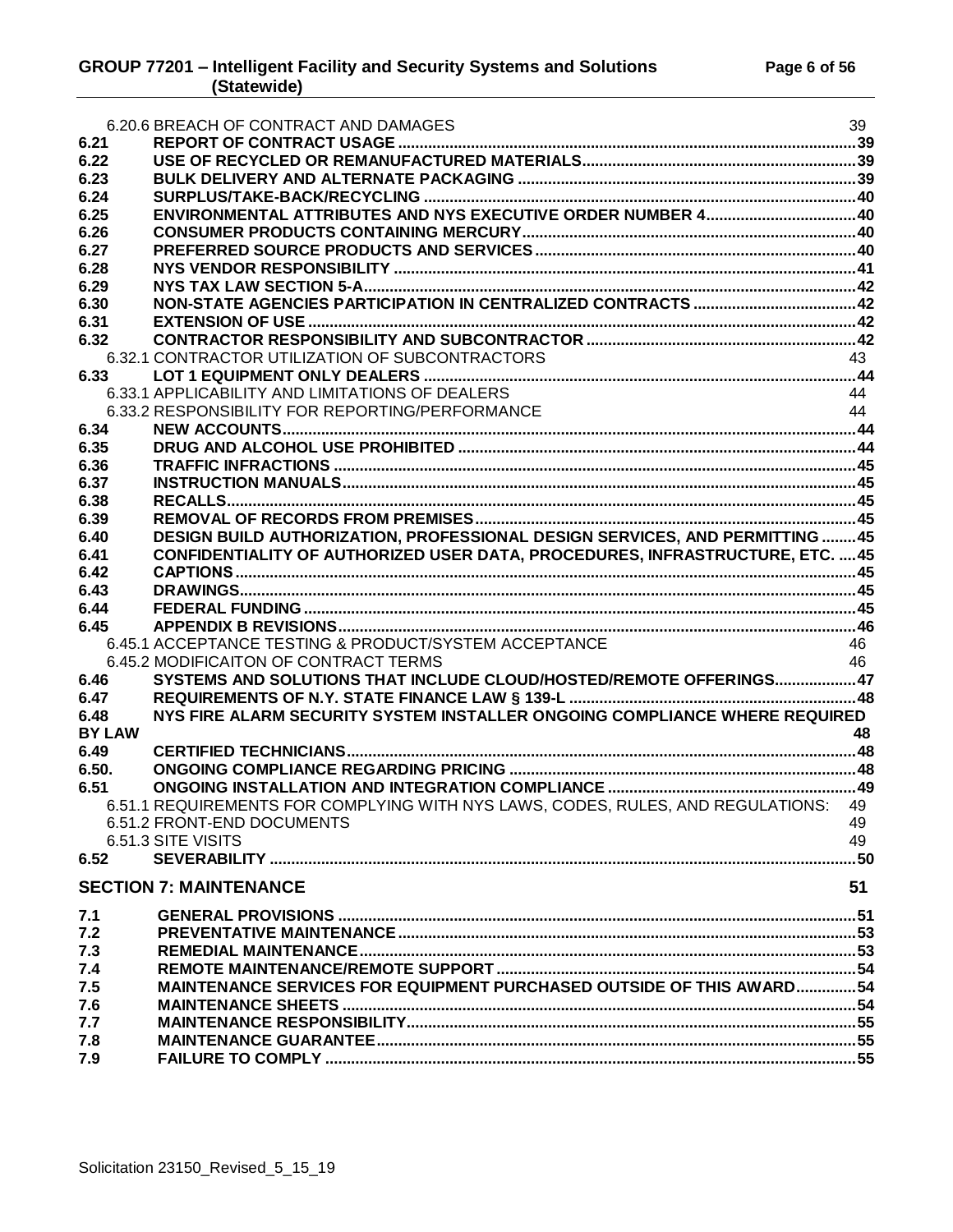## **APPENDICES**

Appendix A – *Standard Clauses for NYS Contracts (January 2014)*

- Appendix B *General Specifications (April 2016)*
- Appendix C *Contract Modification Form and Procedures Revised 5-15-19*

## **ATTACHMENTS**

Attachment 1 – *NYS Net Pricing Pages Revised 5-15-19*

- Attachment 2 *NYS Required Certifications*
- Attachment 3 *Encouraging Use of NYS Businesses*
- Attachment 4 *Contract Insurance Requirements*
- Attachment 5 *Project-Specific Insurance Attestation Revised 5-15-19*
- Attachment 6 *Bidder Information Questionnaire Revised 5-15-19*
- Attachment 7 *Bidder Submission Checklist Revised 5-15-19*
- Attachment 8 *Bidder Questions Form*
- Attachment 9 *Proof of Past Sales*
- Attachment 10 *Lot 1 Dealer Proposal Form*
- Attachment 11 *Lot 1 Manufacturer's Certificate*
- Attachment 12 *Lot 1 Distributor's Certificate*
- Attachment 13 *Lot 2 Manufacturer's Guarantee*
- Attachment 14 *Lot 2 Distributor's Guarantee*
- Attachment 15 *Glossary of Terms* Revised 5-15-19
- Attachment 16 *How to Use*
- Attachment 17 *Report of Contract Usage*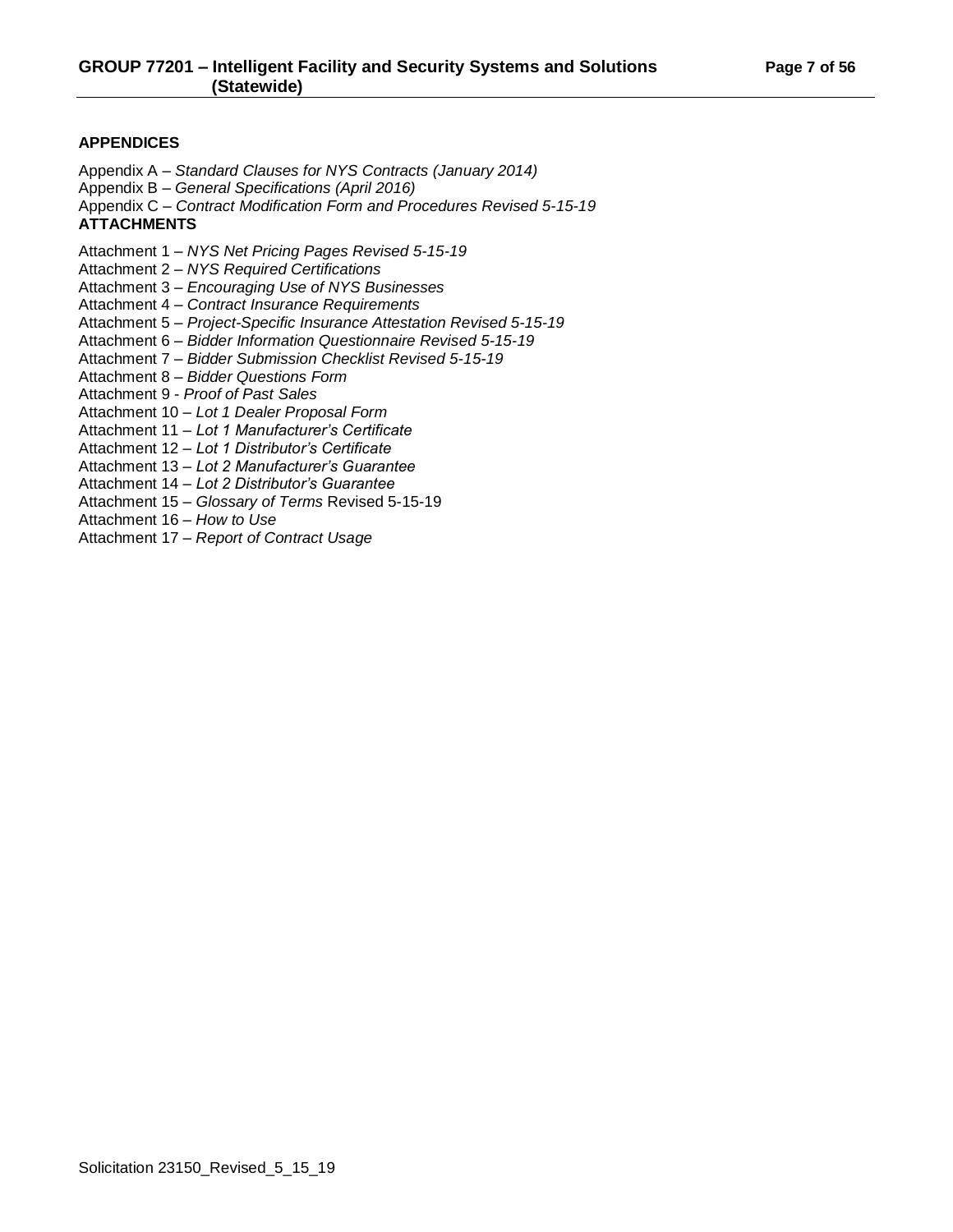# <span id="page-7-0"></span>SECTION 1: INTRODUCTION

## <span id="page-7-1"></span>**1.1 OVERVIEW**

This Solicitation is issued by the New York State ("NYS") Office of General Services ("OGS"), Procurement Services for Intelligent Facility & Security Systems and Solutions ("IFSSS") as specified herein for all Authorized Users eligible to purchase through this Solicitation. The purpose of this Solicitation is to award multiple Contracts to responsive and responsible Bidders that meet the terms and conditions of this Solicitation as specified herein. The Contract(s) awarded as a result of this Solicitation shall be awarded by Lot and Region and will be for use by New York State Agencies and other Authorized Users. This Solicitation outlines the terms and conditions and all applicable information required for submitting a Bid. Bidders should pay strict attention to the Bid submission date and time to prevent disqualification. Bidders are strongly encouraged to read the language of this Solicitation thoroughly and to precisely follow the instructions included in the Solicitation and all attachments.

## <span id="page-7-2"></span>**1.2 SCOPE**

Procurement Services is seeking bid proposals for IFSSS.

The Solicitation is limited to the IFSSS systems set forth below. All other items are excluded from the scope of this Solicitation. Bidders are not required to bid all systems. Bidders can bid on as many or as few systems as they elect.

| <b>Alarm and Signal Systems</b>                                    |
|--------------------------------------------------------------------|
| <b>Building Automation Systems (BAS)</b>                           |
| <b>Command Center Systems</b>                                      |
| <b>Computer Aided Dispatch Systems</b>                             |
| <b>Electronic Article Surveillance Systems</b>                     |
| <b>Electronic Identification Systems</b>                           |
| <b>Emergency Management Systems</b>                                |
| <b>Emergency Mass Notification Systems</b>                         |
| <b>Emergency Phone/PBX Systems</b>                                 |
| <b>Energy Management Systems</b>                                   |
| <b>CCTV/Surveillance Camera Systems</b>                            |
| <b>Electrical Distribution and Control Systems</b>                 |
| <b>Parking Access Control Systems</b>                              |
| <b>Physical Access Control Systems</b>                             |
| <b>Fire Alarm Systems</b>                                          |
| <b>Fire Pump Systems</b>                                           |
| <b>Fire Station Alerting Systems</b>                               |
| <b>Inmate Radio Systems</b>                                        |
| Microprocessor-Controlled HVAC Equipment Systems                   |
| <b>Permanent Facility Perimeter Fencing Systems</b>                |
| <b>Fire Sprinkler and Fire Suppression Systems</b>                 |
| <b>Lighting Control/Occupancy Detecting Systems</b>                |
| <b>Livescan Store and Forwarding System</b>                        |
| <b>Nurse Call Systems</b>                                          |
| <b>Personal Alarm Systems</b>                                      |
| <b>Public Address Systems</b>                                      |
| <b>Public Safety Digital Display Systems</b>                       |
| <b>Time Management Systems</b>                                     |
| Traffic and Transportation CCTV/Surveillance and Monitoring System |
| <b>Vaping Detection Systems</b>                                    |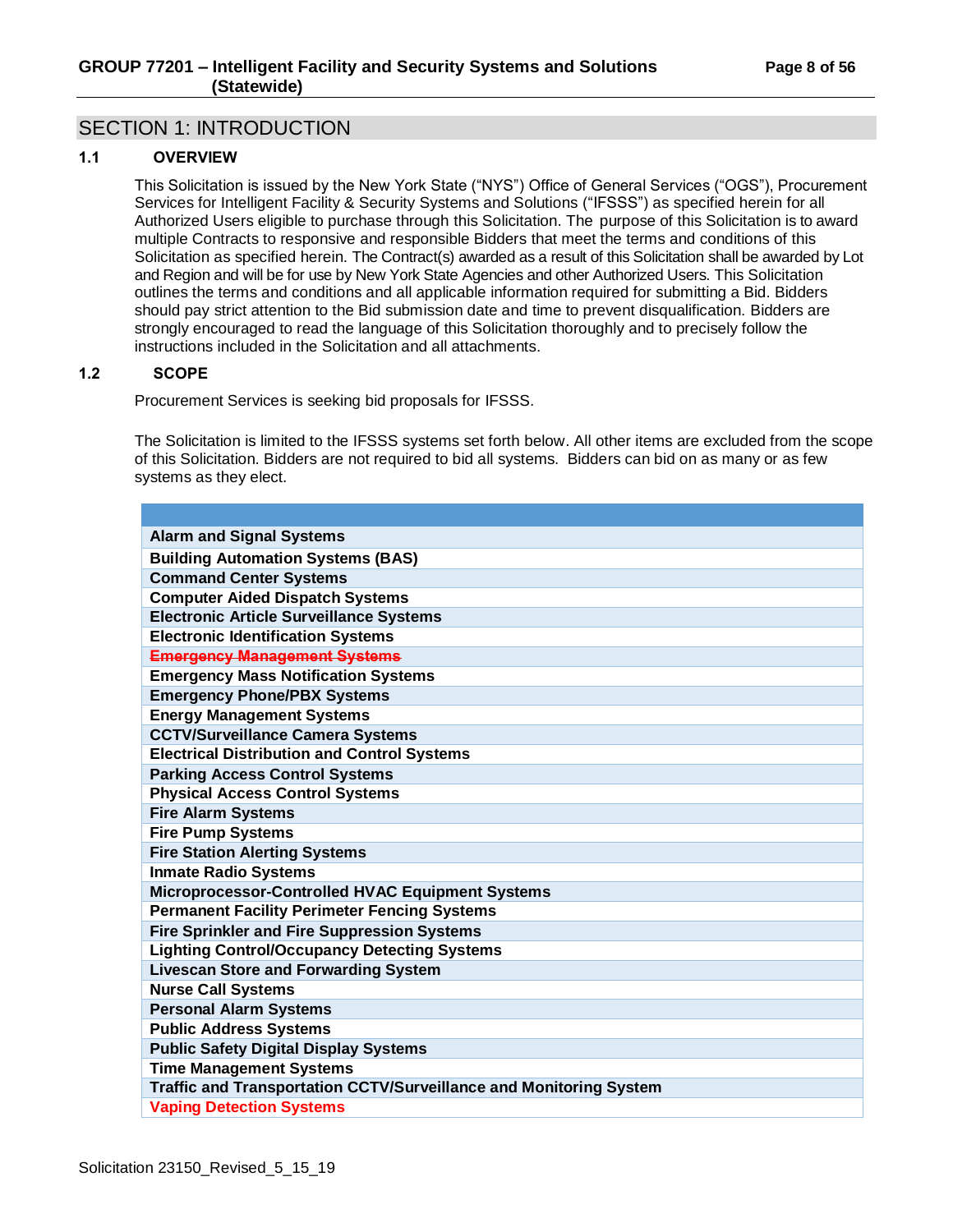Please see Attachment 15 – *Glossary of Terms* for the definitions of each of these Systems.

Any Equipment or Service that does not directly relate to the provision of an Intelligent Facility and Security System and Solution is prohibited. Please see Attached 16 – *How to Use* for additional information.

For example, the following are appropriate use of wiring and cable under This Award:

- Removing/disposing of the System
- Core-drilling if directly connected to the provision of the System
- Installing conduit for wire
- Running wire (Line Voltage Wiring and Low Voltage Wiring)
- Connecting Equipment to the wiring
- Start-up/Commissioning/Programing

This is a Multiple Award Procurement, with provisions for Periodic Recruitment. Awards will be made to Manufacturers, Distributors, Dealers, and Integrators of Intelligent Facility and Security Systems and Solutions who are responsive and responsible and that meet the terms and conditions of this Solicitation.

Bidders should be aware that Authorized Users may be required to conduct a Second Tier Solicitation. For more information, please refer Attachment 16 - *How to Use*.

Contracts will be awarded by Lot and Region as outlined below.

#### **The Solicitation consists of the following Lots.**

- LOT 1: Equipment Only
- LOT 2: Systems & Solutions (Equipment, Installation, Integration, and Maintenance)

**Bidders are permitted to bid on only a single Lot. In the event that a Bidder incorrectly submits bids for both Lots, Procurement Services will require them to indicate in Writing which Lot they are choosing to bid within ten business days of notification. Bidder will be required to withdraw its bid for the other Lot.** 

The Solicitation contains the Regions set forth below. Bidders are not required to bid on all Regions. Bidders may bid one or multiple regions in the Lot Bid.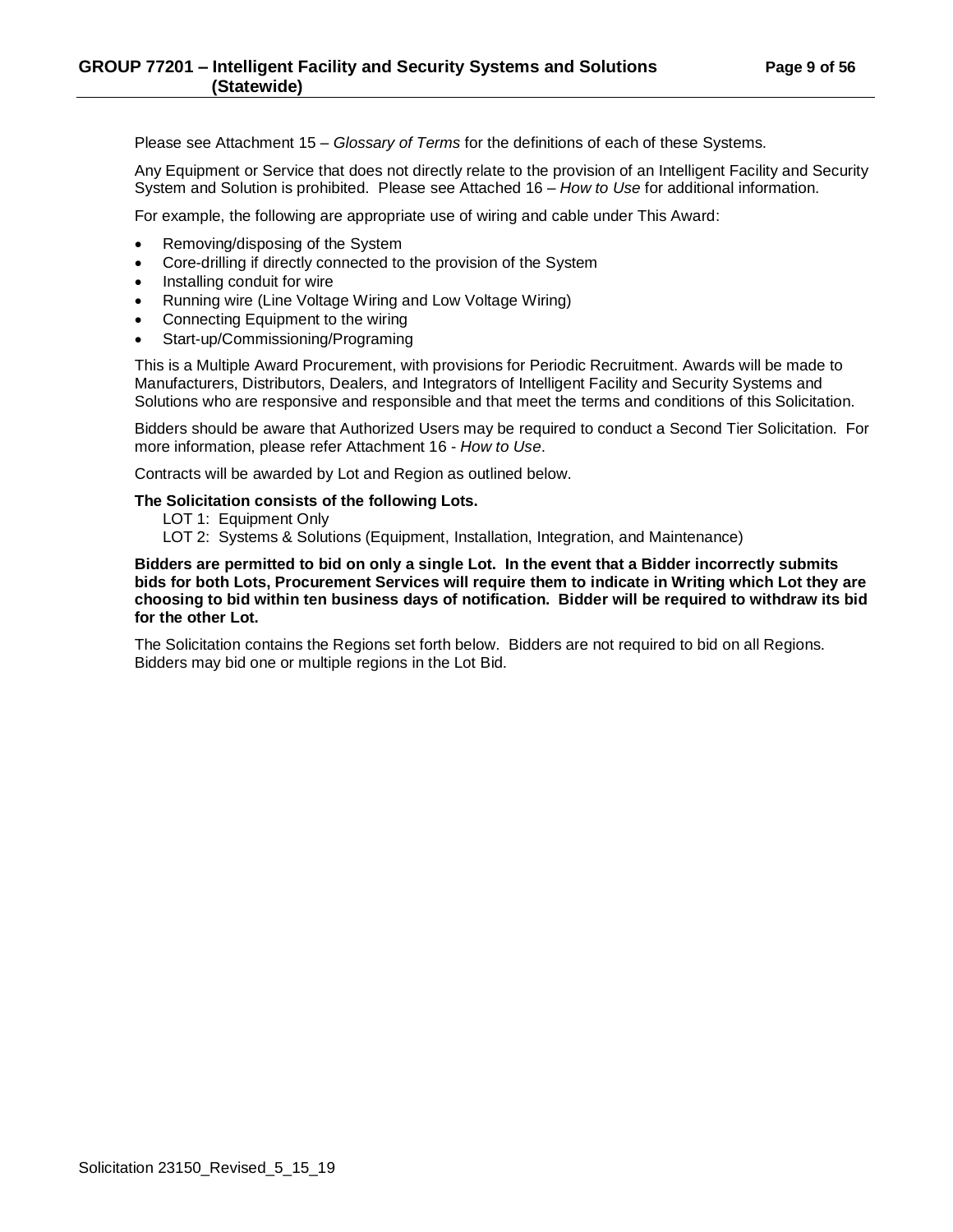| <b>Regions</b> | <b>Counties</b> |                |  |
|----------------|-----------------|----------------|--|
| Region 1       | Nassau          | <b>Suffolk</b> |  |
| Region 2       | <b>Bronx</b>    | Queens         |  |
|                | Kings           | Richmond       |  |
|                | New York        |                |  |
|                | Dutchess        | Westchester    |  |
| Region 3       | Putnam          |                |  |
| Region 4       | Orange          | Sullivan       |  |
|                | Rockland        | Ulster         |  |
|                |                 |                |  |
| Region 5       | Albany          | Montgomery     |  |
|                | Columbia        | Otsego         |  |
|                | Delaware        | Rensselaer     |  |
|                | Fulton          | Schenectady    |  |
|                | Greene          | Schoharie      |  |
| Region 6       | Clinton         | Saratoga       |  |
|                | Essex           | Warren         |  |
|                | Franklin        | Washington     |  |
|                | Hamilton        |                |  |
| Region 7       | Cayuga          | Oneida         |  |
|                | Herkimer        | Onondaga       |  |
|                | Jefferson       | Oswego         |  |
|                | Lewis           | St. Lawrence   |  |
|                | Madison         |                |  |
| Region 8       | <b>Broome</b>   | Schuyler       |  |
|                | Chemung         | Seneca         |  |
|                | Chenango        | Steuben        |  |
|                | Cortland        | Tioga          |  |
|                | Livingston      | Tompkins       |  |
|                | Monroe          | Wayne          |  |
|                | Ontario         | Yates          |  |
| Region 9       | Alleghany       | Erie           |  |
|                | Cattaraugus     | Niagara        |  |
|                | Chautauqua      | Orleans        |  |
|                | Genesee         | Wyoming        |  |

## <span id="page-9-0"></span>**1.3 ESTIMATED QUANTITIES**

The Contract(s) resulting from this Solicitation will be Indefinite Delivery, Indefinite Quantity (IDIQ) Contracts. No specific quantities are represented or guaranteed and the State provides no guarantee of individual Authorized User participation. The Contractor must furnish all quantities actually ordered at or below the Contract prices. The anticipated dollar value of the award for this Solicitation, based on historical purchases under previous awards, is approximately \$100,000,000.00 annually. The individual value of each resultant Contract is indeterminate and will depend upon the number of Contracts issued and the competitiveness of the pricing offered. Authorized Users will be encouraged to purchase from Contractors who offer the Products and pricing that best meet their needs in the most practical and economical manner. See Appendix B, *Estimated/Specific Quantity Contracts* and *Participation in Centralized Contracts*.

Numerous factors could cause the actual quantities of Products purchased under a Contract resulting from this Solicitation to vary substantially from the estimates in the Solicitation. Such factors include, but are not limited to, the following:

- Such Contracts may be non-exclusive Contracts.
- There is no quarantee of quantities to be purchased, nor is there any quarantee that demand will continue in any manner consistent with previous purchases.
- The individual value of each Contract is indeterminate and will depend upon actual Authorized User demand and actual quantities ordered during the contract period.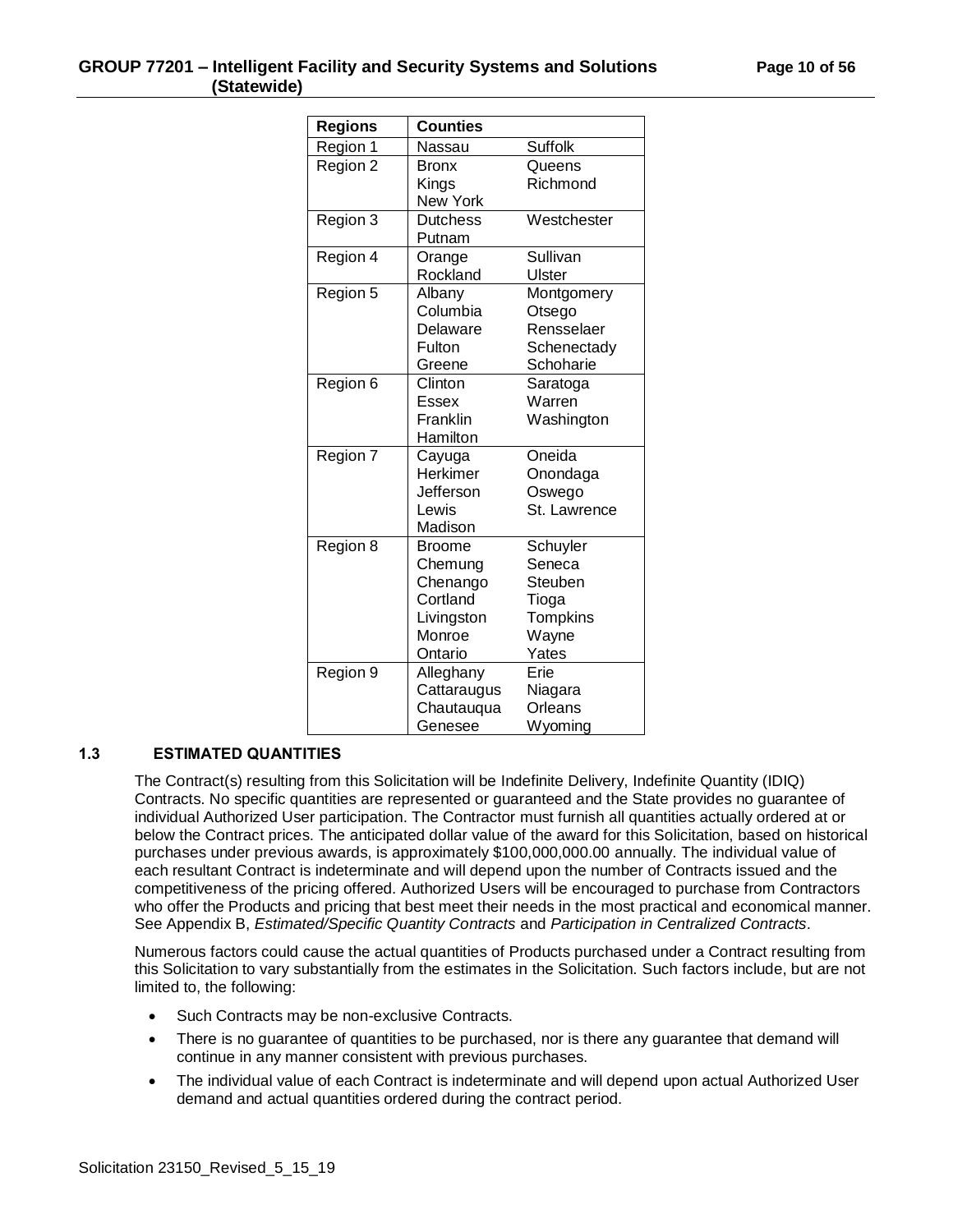- The State reserves the right to terminate any Contract for cause or convenience prior to the end of the term pursuant to the terms and conditions of the Contract.
- Contract pricing that is lower than anticipated could result in a higher quantity of purchases by Authorized Users than anticipated.

Contract pricing that is higher than anticipated could result in a lower quantity of purchases by Authorized Users than anticipated.

By submitting a Bid, Bidder acknowledges the foregoing and agrees that actual good faith purchasing volumes during the term of the resulting Contracts could vary substantially from the estimates provided in this Solicitation.

## <span id="page-10-0"></span>**1.4 KEY EVENTS/DATES**

| <b>EVENT</b>                                                                      | <b>DATE</b>                           | <b>TIME</b> |
|-----------------------------------------------------------------------------------|---------------------------------------|-------------|
| <b>Solicitation Release</b>                                                       | <b>January 28, 2019</b>               | N/A         |
| Registration Deadline for Pre-Bid Conference                                      | <b>February 13, 2019</b>              | 5:00 PM ET  |
| <b>Pre-Bid Conference</b>                                                         | <b>February 19, 2019</b>              | TBD         |
| Closing Date for First Round of Bidder Questions                                  | March 5, 2019                         | 5:00 PM ET  |
| OGS Procurement Services' Responses to First Round of<br><b>Bidder Questions</b>  | April 2, 2019<br><i>(tentative)</i>   | N/A         |
| Closing Date for Second Round of Bidder Questions                                 | April 23, 2019                        | 5:00 PM ET  |
| OGS Procurement Services' Responses to Second Round of<br><b>Bidder Questions</b> | May 15, 2019<br>(tentative)           | N/A         |
| Bid Opening / Due date for Bids                                                   | <b>June 6, 2019</b>                   | 11:00 AM ET |
| Contract Approval Date / Award Publish Date                                       | <b>August 27, 2019</b><br>(tentative) | N/A         |

#### <span id="page-10-1"></span>**1.5 PRE-BID CONFERENCE**

A Pre-Bid Conference will be held at the time and date indicated in Key Events/Dates. Attendance at the Pre-Bid Conference is not mandatory, but it is recommended that all Bidders attend the Pre-Bid Conference. A Bidder should register for the Pre-Bid Conference by sending an email to michael.decicco@ogs.ny.gov on or before the "Pre-Bid Conference registration due" date indicated in Key Events/Dates. The email should indicate the Bidder's legal business name, which Lot(s) the Bidder intends to bid (if applicable), and the name and title of Pre-Bid Conference attendees. With respect to in-person attendance, each interested Bidder is limited to two (2) representatives.

Prospective Bidders may attend the Pre-Bid Conference in person at Empire State Plaza, Albany, New York, or via conference call, or via webinar. The room location and conference call number will be provided to registered attendees prior to the Pre-Bid Conference. If technological issues arise during the Pre-Bid Conference, participants shall immediately email or call the agency contact. If the technological issues are attributable to the State and cannot be immediately resolved, the Pre-Bid Conference will be re-scheduled.

The purpose of the Pre-Bid Conference is to review Bid submission procedures and to discuss Bidder questions related to the Solicitation. Questions will be permitted and may be answered verbally at the Pre-Bid Conference. However, answers may be deferred and included in the written and official OGS response to Bidder questions, which will include answers to all submitted questions, and will be posted on the OGS website in accordance with the Bidder Questions section. Answers given at the Pre-Bid Conference are unofficial and not binding.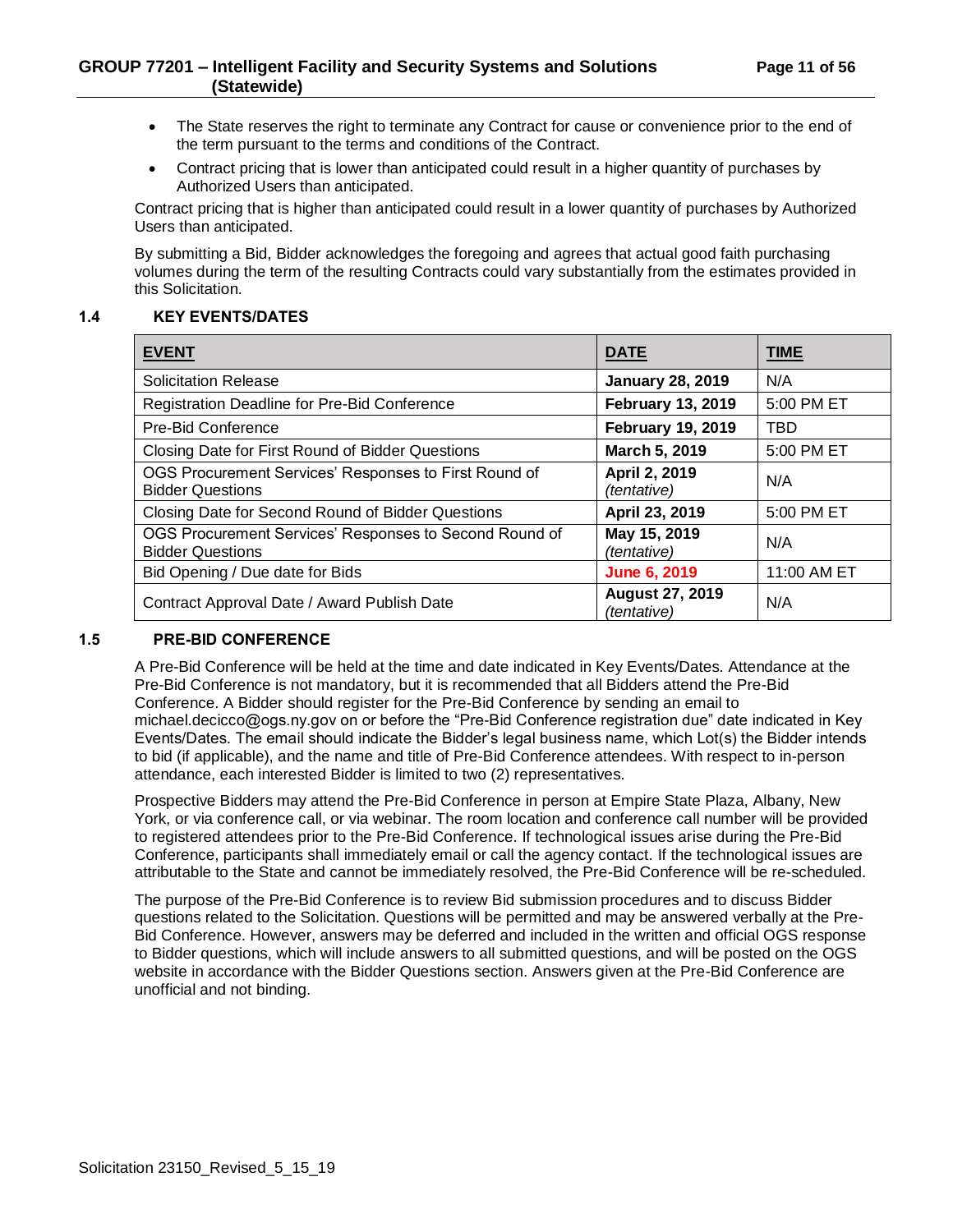## <span id="page-11-0"></span>**1.6 BIDDER QUESTIONS**

All questions regarding this Solicitation should be submitted using Attachment 8 – *Bidder Questions Form*, citing the applicable Solicitation document name and document section. The completed form Must be emailed to michael.decicco@ogs.ny.gov by the date and time indicated in the *Key Events/Dates* section. Questions submitted after the deadline indicated may not be answered. A Bidder is strongly encouraged to submit questions as soon as possible. Answers to all questions of a substantive nature will be provided to all prospective Bidders in the form of a question and answer document which will be posted to the OGS website and will not identify the Bidder asking the question. Notification of this posting will be advertised in the NYS Contract Reporter ("NYSCR"). Your company must select the "opt-in" option within the Contract Reporter ad to receive notification updates of this Solicitation.

If a Bidder intends to submit a Bid that deviates from the requirements of the Solicitation in any way, the proposed deviations should be submitted during the *Questions* period so that they may be given due consideration prior to the submission of Bids. See §4.9 *Bid Deviations* for additional information.

Any verbal information obtained from statements made by representatives of Procurement Services during the procurement process Shall not be binding. Only such corrections or addenda issued in writing to all Bidders Shall become a part of the Solicitation and any resultant Contract. Procurement Services will not be responsible for verbal instructions.

## <span id="page-11-1"></span>**1.7 NYS CONTRACT REPORTER**

Bidders Must register with the New York State Contract Reporter ("NYSCR") at https://www.nyscr.ny.gov in order to receive notifications about this Solicitation. Navigate to the "I want to find contracts to bid on" page to register for your free account. In order to receive e-mail notifications regarding updates to the content or status of a particular ad, you must "bookmark the ad" on the upper right-hand side of the ad, then return to your Account, view your list of bookmarked ads, and then select "send me notification updates" option listed to the right of the ad. Answers to all questions of a substantive nature will be posted in the form of a question and answer document and released through the NYSCR. Any updates to Solicitation documents will also be posted and released through the NYSCR.

#### **If you do not opt-in to receive notification updates regarding a particular ad, you will not receive email notifications regarding updates, including e-mail notifications regarding the posting of the question and answer document and updates to Solicitation documents**.

Be advised that submission of responses to the Solicitation that do not reflect and take into account updated information may result in your Bid being deemed non-responsive to the Solicitation.

#### <span id="page-11-2"></span>**1.8 SUMMARY OF POLICY AND PROHIBITIONS ON PROCUREMENT LOBBYING**

Pursuant to State Finance Law § 139-j and § 139-k, this Solicitation includes and imposes certain restrictions on communications between OGS and a Bidder during the procurement process. A Bidder is restricted from making contacts from the earliest posting, on a governmental entity's website, in a newspaper of general circulation, or in the procurement opportunities newsletter of intent to solicit offers/Bids through final award and approval of the Procurement Contract by OGS and, if applicable, the Office of the State Comptroller ("restricted period") to other than designated staff unless it is a contact that is included among certain statutory exceptions set forth in State Finance Law § 139-j(3)(a). Designated staff, as of the date hereof, are identified on the first page of this Solicitation. OGS employees are also required to obtain certain information when contacted during the restricted period and make a determination of the responsibility of the Bidder pursuant to State Finance Law §139-j and §139-k. Certain findings of non-responsibility can result in rejection for Contract award and, in the event of two findings within a four-year period, the Bidder is debarred from obtaining governmental Procurement Contracts for four years. Further information about these requirements can be found on the OGS website at: https://www.ogs.ny.gov/acpl/

#### <span id="page-11-3"></span>**1.9 DEFINITIONS**

Capitalized terms used in this Solicitation Shall be defined in accordance with Appendix B, *Definitions,* or in Attachment 15 – *Glossary of Terms*.

## <span id="page-11-4"></span>**1.10 APPENDICES AND ATTACHMENTS**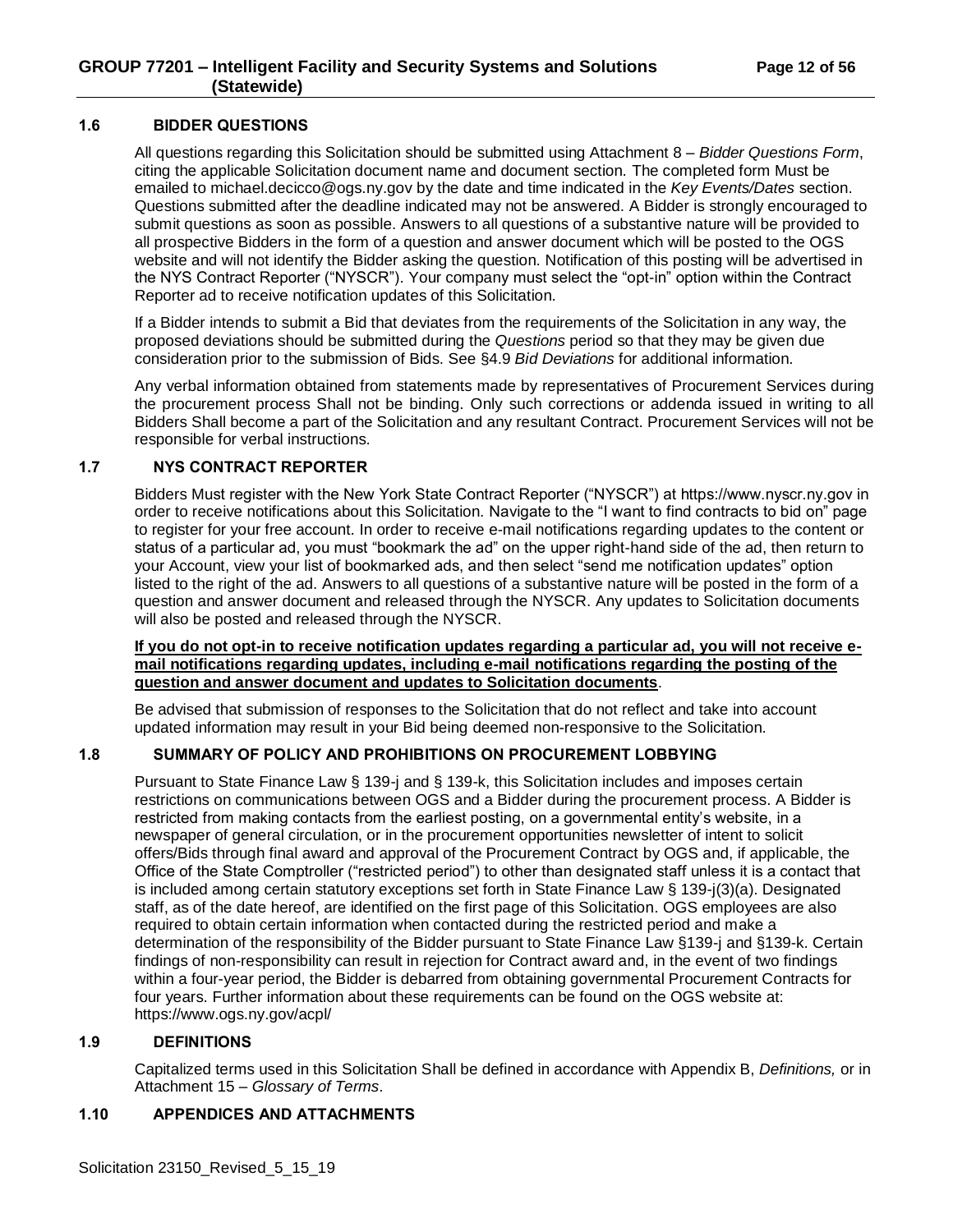The appendices and attachments as set forth in the Table of Contents are hereby expressly made a part of this Solicitation as fully as if set forth at length herein.

## <span id="page-12-0"></span>**1.11 ADDENDA**

All Addenda issued by Procurement Services for this procurement are expressly incorporated in this Solicitation and any resulting Contract.

Bidders Must include completed and signed electronic and hardcopy versions of the Addenda acknowledgements in its proposal.

## <span id="page-12-1"></span>**1.12 CONFLICT OF TERMS**

Conflicts among the documents Shall be resolved in the following order of precedence:

- 1. Appendix A, Standard Clauses for New York State Contracts (January 2014);<br>2. The Solicitation and Attachment 15 Glossary of Terms;
- 2. The Solicitation and Attachment 15 *Glossary of Terms*;
- Appendix B, General Specifications (April 2016);
- 4. All other appendices and attachments to the Solicitation;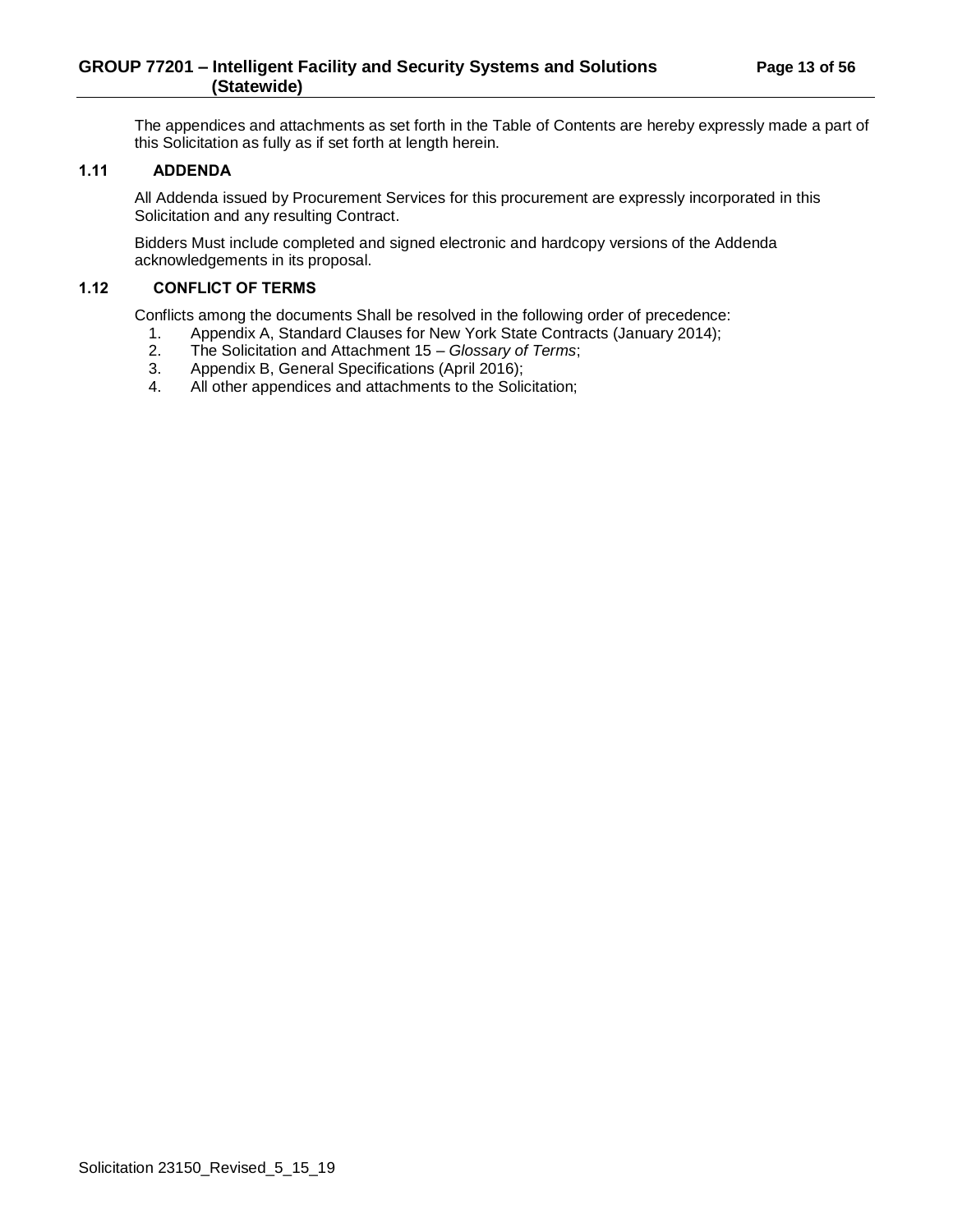# <span id="page-13-0"></span>SECTION 2: BIDDER QUALIFICATIONS

## <span id="page-13-1"></span>**2.1 GENERAL QUALIFICATIONS**

Bidder is advised that the State's intent in having the requirements listed below is to ensure that only qualified and reliable Contractors perform the Work of the resulting Contract(s). Bidder shall have the burden of demonstrating to the satisfaction of Procurement Services that it can meet the minimum qualifications and perform the work required under the Solicitation. Procurement Services retains the right to request any additional information pertaining to the Bidder's ability, qualifications, financial capacity, financial stability, and procedures used to accomplish all work under the resulting Contract as it deems necessary to ensure safe and satisfactory work. **Any Bidder who fails to meet the following minimum qualifications will be disqualified**.

#### <span id="page-13-2"></span>**2.2 MINIMUM QUALIFICATIONS**

The following Minimum Qualifications apply to all Bidders regardless of which Lot is Bid.

## <span id="page-13-3"></span>2.2.1 PROOF OF PAST SALES

**1. Bidders Bidding up to 2 Regions Must provide proof of:**

At least \$200,000 in prior sales to either Government Entities and/or Authorized Users as defined herein made during the three years (entire time period, not annually) immediately preceding the bid opening date, and which sales are for IFSSS listed in §1.2.

## **2. Bidders bidding 3 or more Regions Must provide proof of:**

At least \$600,000 in prior sales to either Government Entities and/or to Authorized Users as defined herein made during the three years (entire time period, not annually) immediately preceding the bid opening date, and which sales are for IFSSS listed in §1.2.

Where a Bidder has purchased another Business Entity or another Business Entity's assets, Bidder May submit work performed by the other Business Entity prior to the acquisition to demonstrate Proof of Sales.

#### <span id="page-13-4"></span>2.2.2 CONTINUOUS OPERATION REQUIREMENT

Bidders Must have been in continuous operation for at least three (3) years immediately preceding the Bid Opening Date. Bidders should list this information in Attachment 6 - *Bidder Information Questionnaire*.

#### <span id="page-13-5"></span>**2.3 LOT 1 SPECIFIC QUALIFICATIONS**

Bidders Bidding Lot 1 Must either:

- 1. Be the Manufacturer of the Product Line(s) they are offering, or
- 2. Be a Distributor authorized by the Manufacturer to sell the Product Line(s) they are offering by providing Attachment 11 – *Lot 1 Manufacturer's Certificate, or*
- 3. Be a Dealer authorized by the Manufacturer or Distributor to sell the Product Line(s) they are offering by providing either an Attachment 11 – Lot 1 Manufacturer's Certificate or Attachment 12 – Lot 1 Distributor's Certificate.

## <span id="page-13-6"></span>**2.4 LOT 2 SPECIFIC QUALIFICATIONS**

Bidders Bidding Lot 2 Must either:

- 1. Be the Manufacturer of the Product Line(s) they are offering, or
- 2. Be an Integrator authorized by the Manufacturer to sell and perform Installation, Integration, and Maintenance of the Product Line(s) they are offering by providing either Attachment 13 – *Lot 2 Manufacturer's Guarantee* or Attachment 14 – *Lot 2 Distributor's Guarantee.*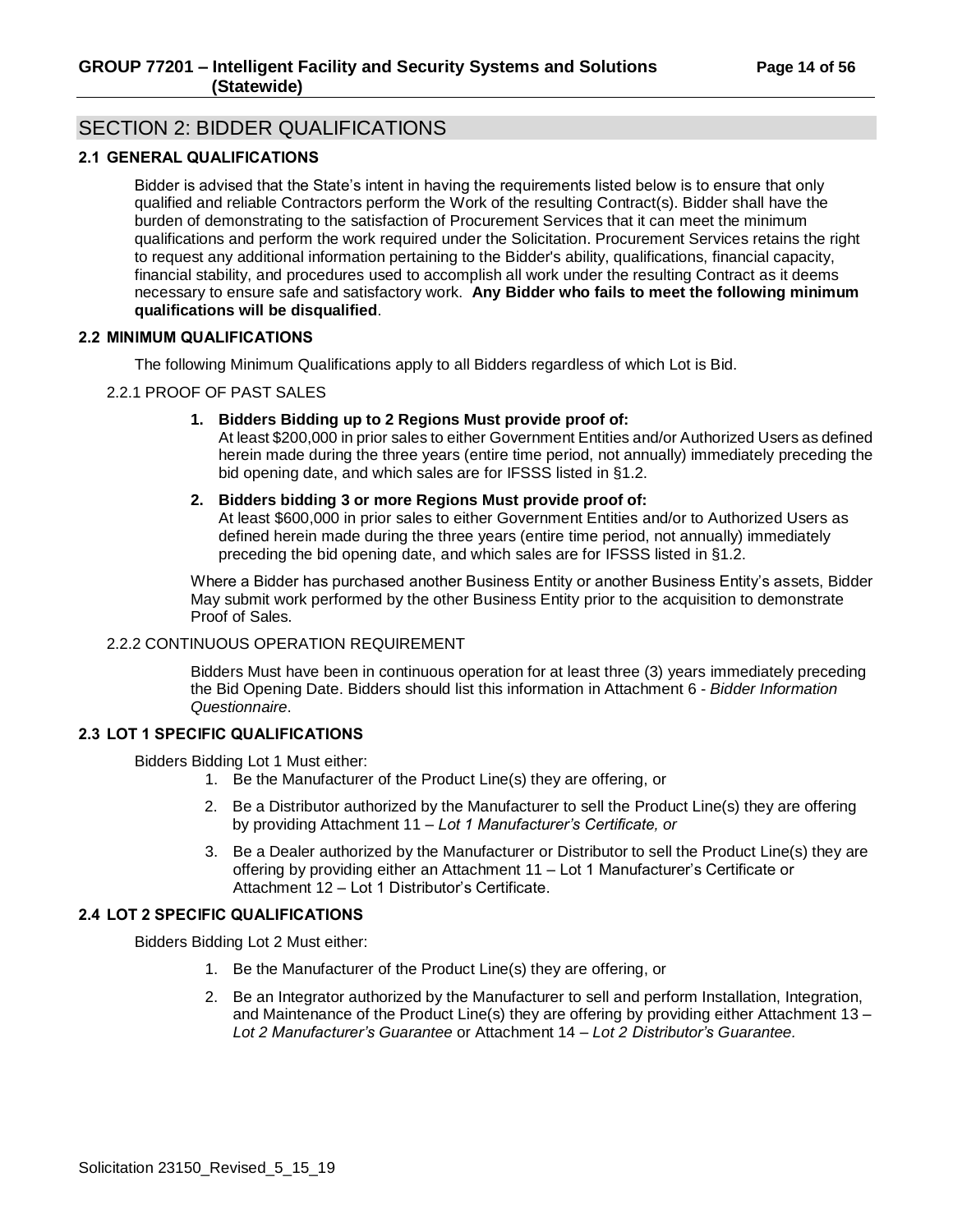# <span id="page-14-0"></span>SECTION 3: ADMINISTRATIVE PROPOSAL REQUIREMENTS

The following lists the forms which will be reviewed for completeness and accuracy at the time of the Bid Opening. Prior to Tentative Award, Bidders must have provided complete and accurate versions of these forms in the format specified below and in Attachment 7 – *Bidder Submission Checklist*. OGS reserves the right to seek clarification for any of these forms.

Only documents which require an original wet ink signature are required to be submitted as original ink hardcopy. All other documents only need to be submitted electronically.

## <span id="page-14-1"></span>**3.1 NYS REQUIRED CERTIFICATIONS**

Bidder Must complete, sign and submit both in hardcopy and electronic format Attachment 2 – *NYS Required Certifications* with its Bidder Submission.

## <span id="page-14-2"></span>**3.2 ENCOURAGING THE USE OF NYS SMALL BUSINESSES**

Bidder Must complete and submit electronically Attachment 3 – *Encouraging Use of NYS Businesses* with its Bidder Submission.

#### <span id="page-14-3"></span>**3.3 INSURANCE**

Bidder Must produce at its sole cost and expense and provide electronically with its Bidder Submission all proof of required insurance as detailed in Attachment 4 – *Contract Insurance Requirements*.

#### <span id="page-14-4"></span>3.3.1 LOT 2 PROJECT-SPECIFIC INSURANCE

Bidders Bidding Lot 2 Must also complete, sign, and include with their proposal Attachment 5 - *Project-Specific Insurance Attestation*.

## <span id="page-14-5"></span>**3.4 NYS FIRE ALARM SECURITY SYSTEMS INSTALLER LICENSE WHERE REQUIRED BY LAW**

Section 69-M of the General Business Law and Title 19 NYCRR Reg. 195.2 provide that any person (as defined in the same) engaging in the business of Installing, Servicing or Maintaining security or fire alarm Systems must be licensed to do so.

Bidders Bidding Lot 2 and offering the aforementioned Systems and corresponding Job Titles Must provide proof of an active license prior to Award.

Bidders Shall indicate the Systems they are offering by completing the corresponding Job Titles in Attachment 1 – *NYS Net Pricing Pages*.

Additional information regarding these requirements May be obtained from the New York State Department of State at: https://www.dos.ny.gov/forms/licensing/1587-f-a.pdf

#### <span id="page-14-6"></span>**3.5 BIDDER INFORMATION QUESTIONNAIRE**

Bidder Must complete and submit electronically Attachment 6 – *Bidder Information Questionnaire* with its Bidder Submission.

#### <span id="page-14-7"></span>**3.6 BIDDER SUBMISSION CHECKLIST**

Bidder Must complete and submit electronically Attachment 7 – *Bidder Submission Checklist* with its Bidder Submission.

#### <span id="page-14-8"></span>**3.7 EEO 100 (EQUAL EMPLOYMENT OPPORTUNITY STAFFING PLAN)**

Pursuant to §6.19 of this Solicitation, a Bidder Must complete EEO 100 (Equal Employment Opportunity Staffing Plan) in its entirety, sign and submit with its Bidder Submission.

For the purposes of a response to this Solicitation, the EEO 100 Must be completed in full unless otherwise specified below. The link to this form on the OGS website is as follows:

#### <https://ogs.ny.gov/MWBE>

Under Solicitation Number, enter the Solicitation Number.

1. Under the Reporting Entity, check the "Contractor" box.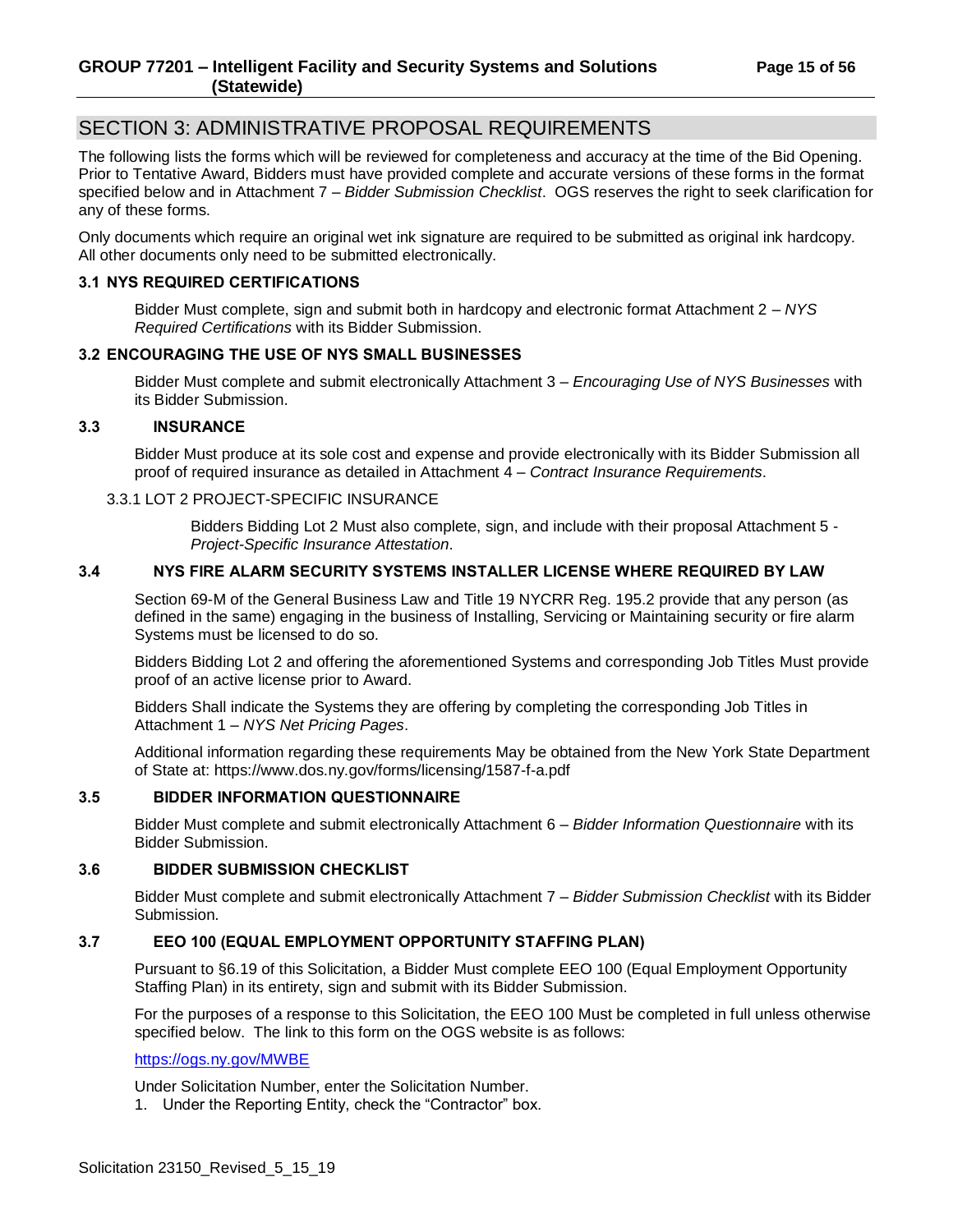- 2. Under Report includes Contractor's, check the "Contractor's work force to be utilized on this contract" box.
- 3. In the table requesting the total number of employees for each classification, a Bidder should identify all staff that will be utilized specifically for the resulting IFSSS Contracts, if known. At a minimum, a Bidder Must account for the following:
	- A. All management level staff that will oversee the Bidder's execution of the Contract.
	- B. All employees who will be performing Installation, Integration and Maintenance (for Lot 2 Contracts)
	- C. All staff involved in Contract Management Activities (e.g. preparing and submitting contract updates, proposals, etc.)
	- D. All staff responsible for accounts payable and receivable.
	- E. All clerical staff that will assist the individuals above.

## <span id="page-15-0"></span>**3.8 MWBE UTILIZATION**

The following are the instructions for completing either the MWBE 100 or an MWBE waiver. The link to the MWBE 100 form and a waiver on the OGS website is as follows: <https://ogs.ny.gov/MWBE>

## <span id="page-15-1"></span>3.8.1 MWBE 100 (MWBE UTILIZATION PLAN) OR WAIVER

Pursuant to §6.19 of this Solicitation, a Bidder Must complete MWBE 100 (MWBE Utilization Plan) in its entirety, sign and submit with its Bidder Submission.

For the purposes of a response to this Solicitation, the MWBE 100 should be completed in full unless the Bidder is submitting a Waiver request:

- 1. Under Contract/Solicitation Number, enter the Solicitation Number "23150".
- 2. Under MWBE Goals in Contract, enter "15%" for MBE and "15%" for WBE.
- 3. Under Certified MWBE Subcontractor/Supplier Name, enter a minimum of one (1) MBE and one (1) WBE Subcontractor which you will work with if awarded a Contract.
- 4. Under Detailed Description of Work, describe the nature of Subcontracts/supplies/Services the Bidder intends to obtain from each identified MWBE.
- 5. Under Dollar Value of Subcontracts/supplies/Services and intended performance dates of each component of the Contract, enter "Unknown at this time." You do not have to include the performance dates.

Please Note: Where the Bidder is proposing to use an MWBE Supplier to meet the aforementioned Goals, the Bidder obtain either (depending upon the Lot Bid) an Attachment 12 – Lot 1 Distributor's Certificate or Attachment 14 – Lot 2 Distributor's Guarantee from the MWBE Supplier and provide this to Procurement Services.

## <span id="page-15-2"></span>**3.9 SDVOB UTILIZATION**

#### <span id="page-15-3"></span>3.9.1 SDVOB 100 (SDVOB UTILIZATION PLAN) OR WAIVER

Pursuant to §6.20 of this Solicitation, a Bidder should complete SDVOB 100 (SDVOB Utilization Plan) in its entirety, sign and submit with its Bidder Submission. The link to the SDVOB 100 and the Waiver Request forms on the OGS website is as follows:

https://ogs.ny.gov/Veterans/

For the purposes of a response to this Solicitation, the SDVOB Utilization Plan Must be completed in full unless the Bidder is requesting a Waiver as follows:

- 1. Under Contract/Solicitation Number, enter the Solicitation Number, "23150".
- 2. Under SDVOB Goals in Contract, enter "6%".
- 3. Under SDVOB Subcontractor/Supplier Name, enter a minimum of one (1) SDVOB Subcontractor which you will work with if awarded a Contract.
- 4. Under Detailed Description of Work, describe the nature of Subcontracts/supplies/Services the Bidder intends to obtain from each identified SDVOB.
- 5. Under Dollar Value of Subcontracts/supplies/Services and intended performance dates of each component of the Contract, enter "Unknown at this time." You do not have to include the performance dates.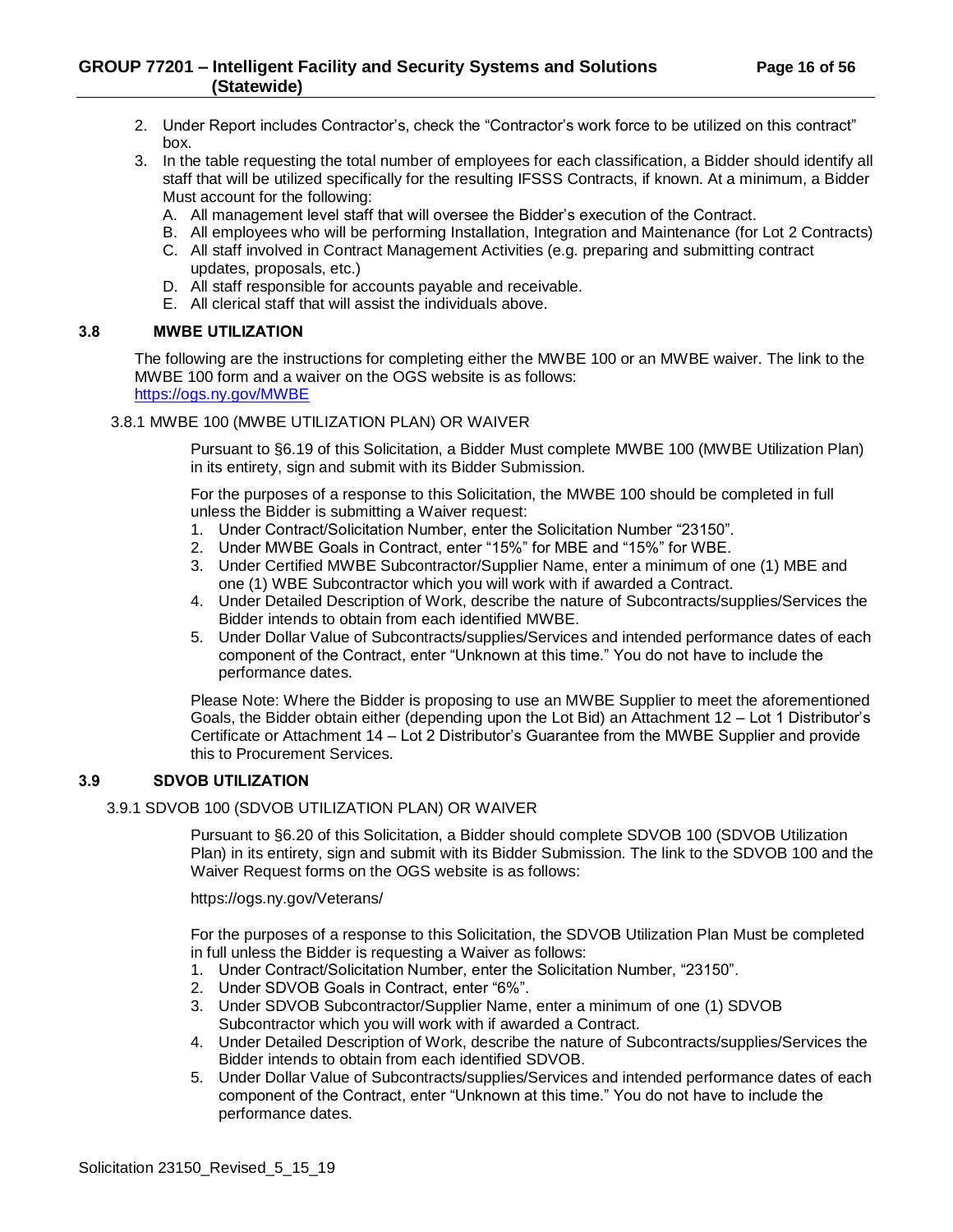## **GROUP 77201 – Intelligent Facility and Security Systems and Solutions Page 17 of 56 (Statewide)**

Please Note: Where the Bidder is proposing to use an SDVOB Supplier to meet the aforementioned Goals, The Bidder obtain either (depending upon the Lot Bid) an Attachment 12 – Lot 1 Distributor's Certificate or Attachment 14 – Lot 2 Distributor's Guarantee from the SDVOB and provide this to Procurement Services.

#### <span id="page-16-0"></span>**3.10 PROOF OF SALES**

All Bidders Must complete and provide to Procurement Services an Attachment 9 – *Proof of Past Sales* form, using this to demonstrate they meet the mandatory Minimum Qualifications listed in §2.2.1 *Proof of Past Sales*.

#### <span id="page-16-1"></span>**3.11 LOT 1 DEALER PROPOSAL FORM**

All Bidders Bidding Lot 1, who propose to utilize Dealers Must complete and provide to Procurement Services an Attachment 10 – *Lot 1 Dealer Proposal Form*, indicating the required information for each proposed Dealer.

Bidders Bidding/Contractors awarded Lot 2 Must not propose or use Dealers.

#### <span id="page-16-2"></span>**3.12 PRICING**

Any Bidder who does not provide pricing at the time of the Bid Opening will be disqualified and ineligible for award for either the entire Bid Proposal or for the portions of the pricing (e.g. Product Line, Services, entire Region, etc.) where Procurement Services determined the Bidder did not provide pricing.

Prior to Procurement Services commencing the review of pricing, all pricing Must be provided in Excel format (unprotected) using Attachment 1 *NYS Net Pricing Pages in* accordance with the Instructions tab listed within Attachment 1.

In addition, each Bidder Must provide a current copy of the Manufacturer's/Distributor's Price List with List Price/MSRP ("List Price/MSRP File") in effect at time of Bid Submission, and in its original format, detailing current List Price/MSRP for the Equipment the Bidder is proposing in Attachment 1 – *NYS Net Pricing Pages*. In no event will NYS Net Pricing in Attachment 1 – *NYS Net Pricing Pages* exceed the List Price/MSRP contained in the Manufacturer's/Distributor's Price List with List Price/MSRP ("List Price/MSRP File").

For all Equipment, except for Custom-Built Equipment, the Bidder Must provide pricing using the unit of measure and quantity that is used by the Manufacturer or Distributor in the Manufacturer's or Distributor's Price List with List Price/MSRP ("List Price/MSRP File") and associated with each particular Product/Model #, Product Description, and List Price/MSRP.

For all Custom-Built Equipment, the Bidder Must provide pricing using the unit of measure and quantity that is used and commercially published by the Manufacturer or Distributor for and associated with each particular Product/Model # and Product Description.

Bidders Must provide pricing for all Product Lines any MWBE and SDVOB suppliers (Distributors) will be providing as part of their Utilization Plans.

## <span id="page-16-3"></span>3.12.1 REASONABLENESS OF PRICE

Bidders Must demonstrate Reasonableness of Price for the Equipment and/or Services they are Bidding. Bidders May demonstrate Reasonableness of Price by offering NYS equal to or better pricing (Percent (%) Discounts, Percent (%) Markups, etc.) than the following:

- 1. Pricing on any contracts awarded by GSA, Veteran's Administration (VA), Department of Defense (DOD), and other government entities,
- 2. Pricing on Previously Awarded NYS Centralized Contacts,
- 3. Pricing on other state('s) government contract,
- 4. Pricing offered by Bidders to their Best Commercial Customer(s), and/or
- 5. Reviewing other information deemed necessary by the Office of General Services

All Not-To-Exceed Pricing Must not include industrial funding fees (IFF) or other contract administration or use fees. Final determination for whether Not-To-Exceed Pricing complies with this requirement resides solely with Procurement Services. Where Procurement Services determines a Bidder has included the IFF or other contract administration or use fees in its Not-To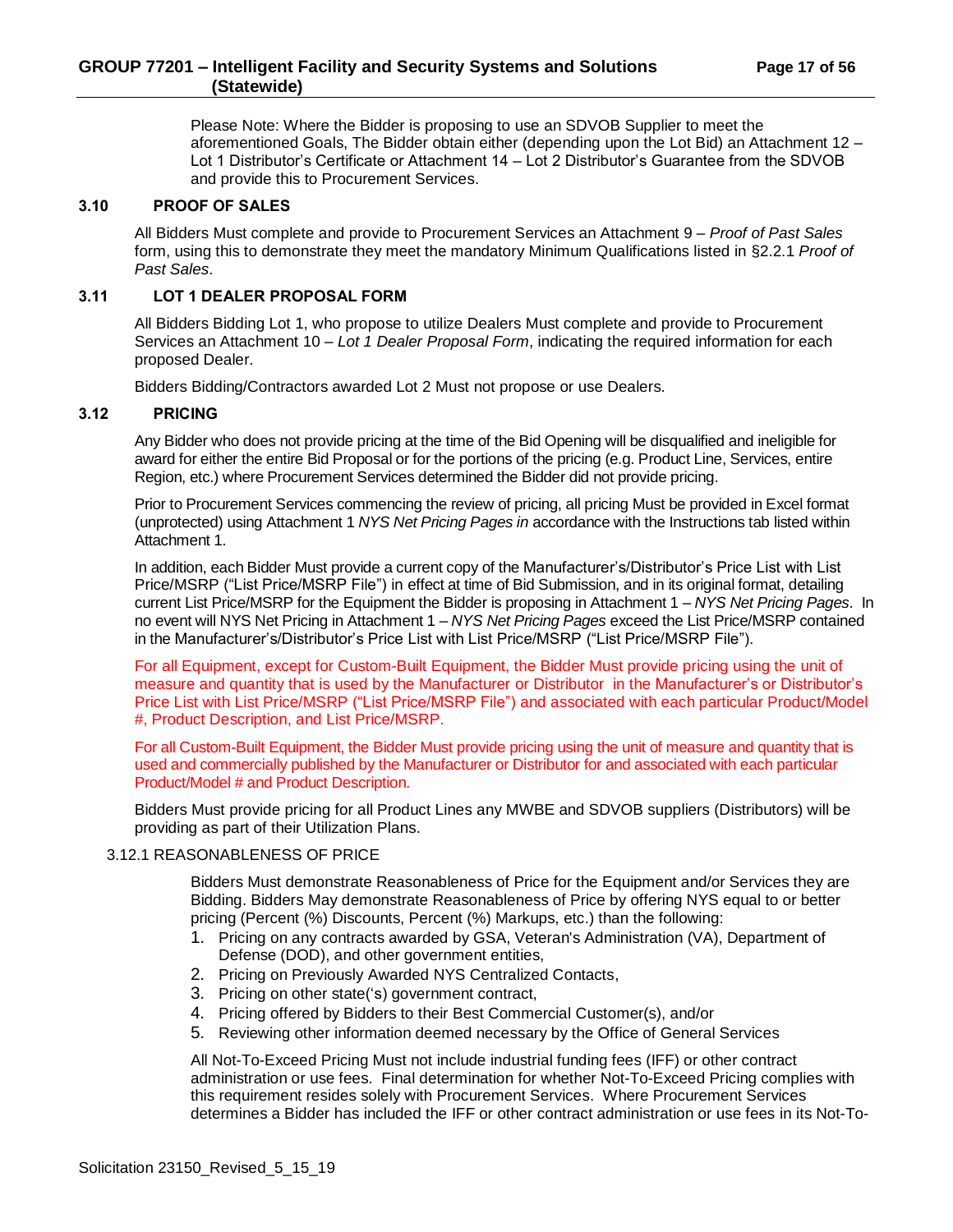Exceed Pricing, Procurement Services will either require the Bidder to reduce the particular Not-To-Exceed Pricing to reflect removing the fees or not award the particular Not-To-Exceed Pricing.

Procurement Services will not accept any proposed Percent (%) Markup over List Price/MSRP.

#### <span id="page-17-0"></span>3.12.2 COMPARABLE CONTRACTS

Comparable contracts (e.g. GSA contracts), used to demonstrate Reasonableness of Price, Must not be used to:

- 1. Reduce the Contractually-Approved Percent (%) Discount Structure From List Price/MSRP, or
- 2. Increase the Contractually-Approved Percent (%) Markup Structure Over the Prevailing Wage Rate and Supplemental Benefit.

This section Shall not be construed to alter or diminish NYS' rights under Appendix B, *Pricing* and §6.12 *Best Pricing Offer.*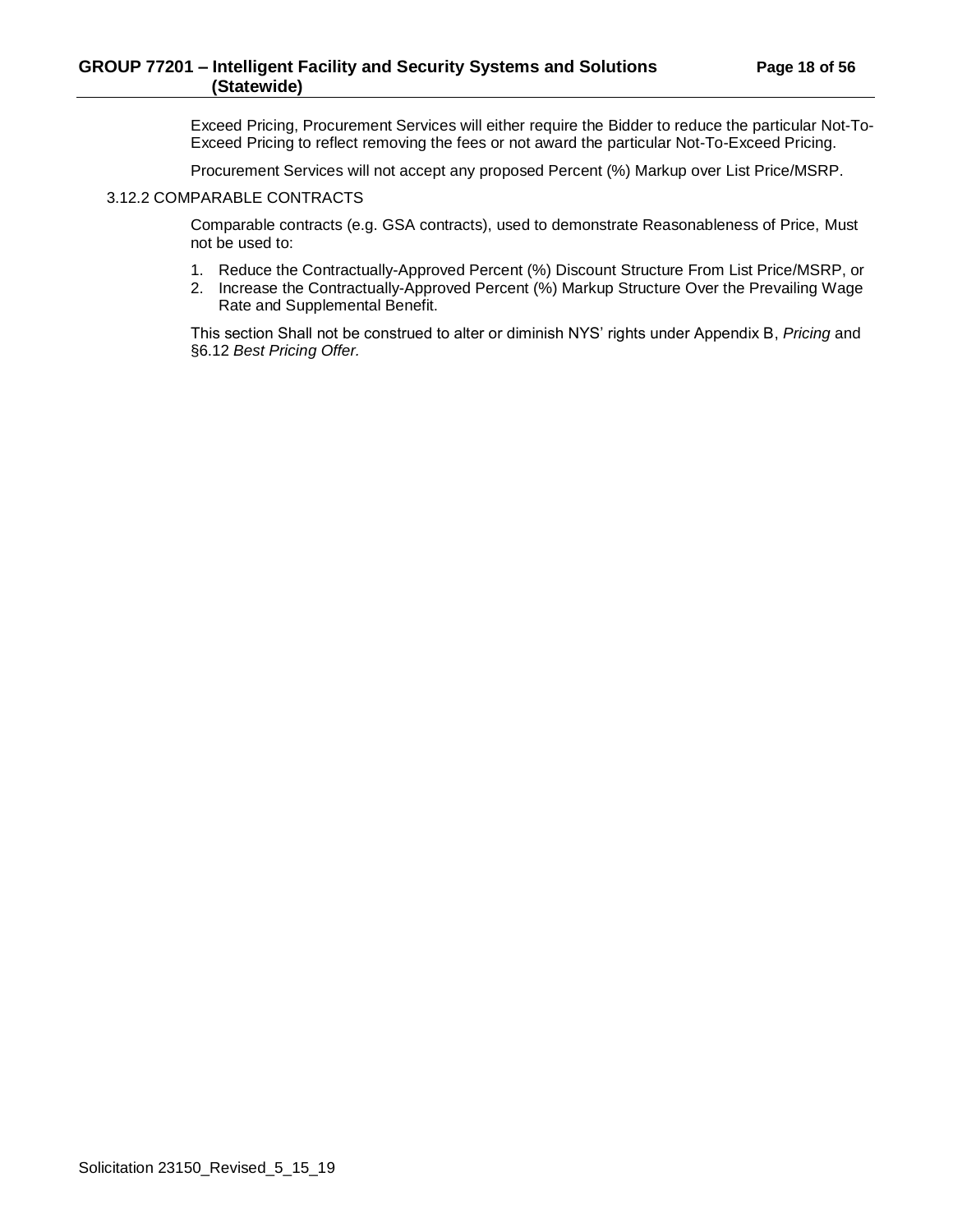# <span id="page-18-0"></span>SECTION 4: BID SUBMISSION

# <span id="page-18-1"></span>**4.1 NOTICE TO POTENTIAL BIDDERS**

Receipt of a Bid does not indicate that Procurement Services has pre-determined a company's qualifications to receive a Contract award. Such determination Shall be based on the evaluation of a Bid compared to the specific requirements and qualifications contained in this Solicitation.

## <span id="page-18-2"></span>**4.2 PERFORMANCE AND BID BONDS**

There are no bonds for this Solicitation or the resulting Contract. However, an Authorized User May require in a Second Tier Solicitation or Direct Engagement a performance, payment, or Bid Bond or negotiable irrevocable Letter of Credit or other form of security for the faithful performance for the resultant Authorized user Agreement.

## <span id="page-18-3"></span>**4.3 NYS VENDOR FILE REGISTRATION**

Prior to being awarded a Contract pursuant to this Solicitation, the Bidder and any authorized resellers who accept payment directly from the State, must be registered in the New York State Vendor File (Vendor File) administered by the Office of the State Comptroller (OSC). This is a central registry for all vendors who do business with New York State Agencies and the registration must be initiated by a State Agency. Following the initial registration, a unique New York State ten-digit vendor identification number (Vendor ID) will be assigned to your company and to each of your authorized resellers (if any) for use on all future transactions with New York State. Additionally, the Vendor File enables a vendor to use the Vendor Self-Service application to manage all vendor information in one central location for all transactions related to the State of New York.

If a Bidder is already registered in the New York State Vendor File, the Bidder Must enter its Vendor ID on the first page of this Solicitation. Authorized resellers already registered should list the Vendor ID number along with the authorized reseller information. (The Vendor ID number is not the same as a SOCIAL SECURITY NUMBER or a TIN/FEIN number.)

If the Bidder is not currently registered in the Vendor File, the Bidder must request assignment of a Vendor ID from OGS. Bidder must complete the OSC Substitute W-9 Form

(http://www.osc.state.ny.us/vendors/forms/ac3237s\_fe.pdf) and submit the form to OGS in advance of Bid submission. Please send this document to the Designated Contact identified in the Solicitation. In addition, if an authorized reseller is to be used that does not have a Vendor ID, an OSC Substitute W-9 form should be completed by each authorized reseller and submitted to OGS. OGS will initiate the vendor registration process for all Bidders and authorized resellers. Once the process is initiated, registrants will receive an email identifying their Vendor ID and instructions on how to enroll in the online Vendor Self-Service application.

For more information on the Vendor File please visit the following website: [http://www.osc.state.ny.us/vendor\\_management](http://www.osc.state.ny.us/vendor_management)

#### <span id="page-18-4"></span>**4.4 FORMAT OF BID SUBMISSION**

The complete Bid package Must be received by OGS Procurement Services by the date and time of the Bid opening. Late Bids shall be handled in accordance with Appendix B, *Late Bids*. Any Bid pricing or portions thereof submitted on USB flash drive that are incomplete or that cannot be opened/accessed may be rejected. With respect to any Bid documents in Excel format, only those cells provided for entering Bid pricing and information are to be accessed by the Bidder.

E-mail or facsimile Bid submissions are not acceptable and will result in a Bid Proposal being disqualified.

It is recommended that the Bidder open, review and save/download all electronic files to the Bidder's hard drive and/or to a secure back-up location. Only completed files (in the specified format) should be saved to a USB flash drive for submittal.

Bidders are responsible for the accuracy of their Bids. All Bidders are directed to take extreme care in developing their Bids. Bidders are cautioned to carefully review their Bids prior to Bid submission. A Bid that fails to conform to the requirements of the Solicitation may be considered non-responsive and may be rejected.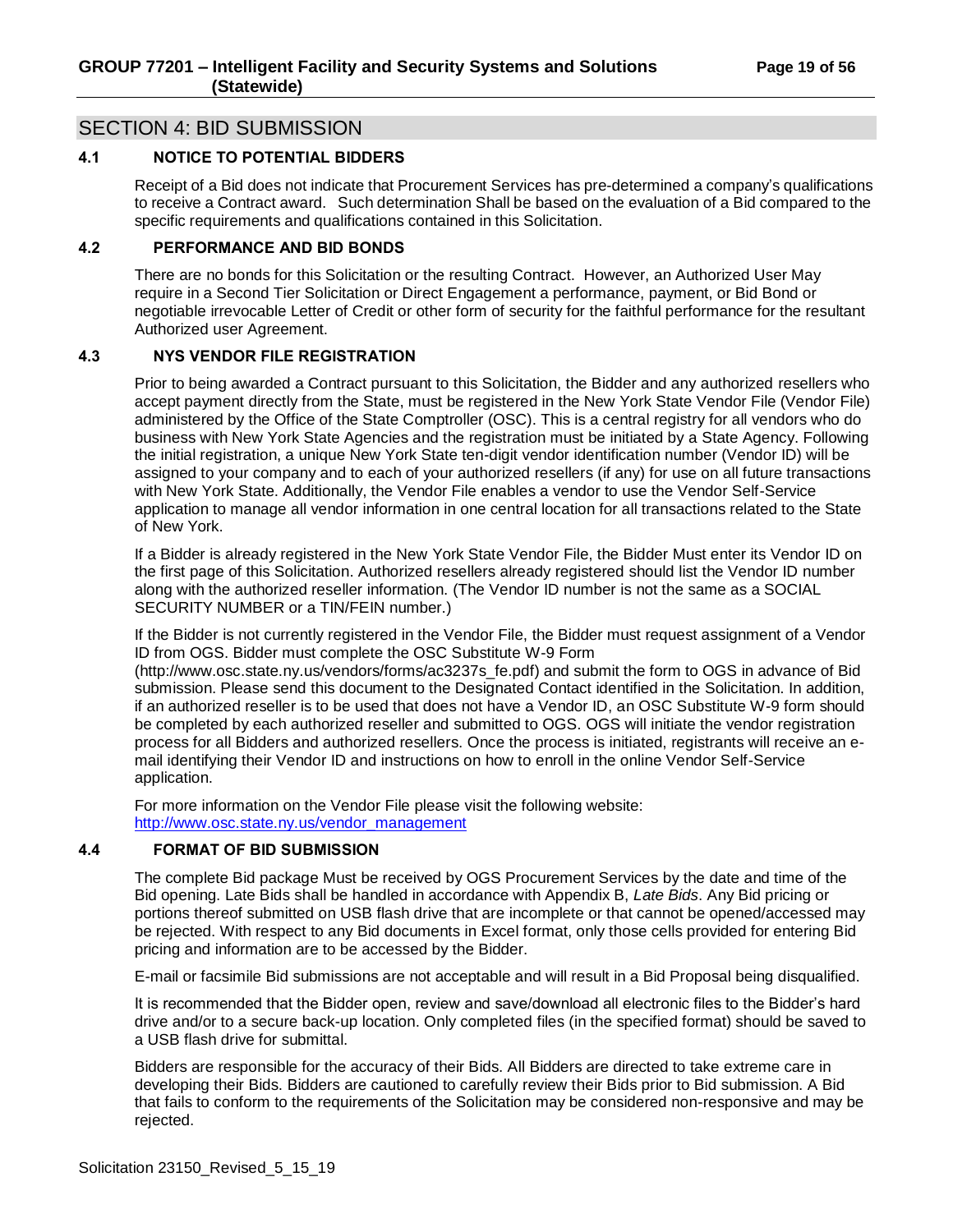#### <span id="page-19-0"></span>**4.5 CONTENT**

Please see Attachment 7 – *Bidder Submission Checklist* and §3.12 *Price* for the content of a complete Bid Submission.

Bidders Must submit two (2) USB flash drives containing all documents required to be submitted in electronic format. Additionally, Bidders Must submit two (2) original paper versions of all documents required to be submitted in hardcopy format.

Also, please note that in the case of discrepancies between paper copies and USB flash drive submissions of the documents required in both formats, the electronic USB flash drive copy Shall take precedence over the paper copy.

A Bidder should note that any indicators or messages that have been built into the attachments are informational only and provided solely for the purpose of assisting Bidders in completing the attachments. The presence or absence of notes or indicators is not a determination by the State as to the sufficiency of the attachments with respect to the Solicitation requirements. Bidders remain responsible for reviewing the attachments to ensure compliance with the Solicitation requirements.

#### <span id="page-19-1"></span>**4.6 BID ENVELOPES AND PACKAGES**

All Bids should have a label on the outside of the envelope or package itemizing the following information:

- 1. BID ENCLOSED (preferably bold, large print, all capital letters)
- 2. Solicitation number (Solicitation #23150)
- 3. Bid Opening Date and Time
- 4. The number of boxes or packages (e.g., 1 of 2; 2 of 2)

Failure to complete all information on the Bid envelope and/or package may necessitate the opening of the Bid prior to the scheduled Bid opening.

#### <span id="page-19-2"></span>**4.7 BID DELIVERY**

Bids Must be delivered to the following address on or before 11:00 a.m. ET, on or before the Bid opening date as stated in §1.4 *Key Events/Dates:*

> State of New York Executive Department Office of General Services Procurement Services Corning Tower - 38th Floor Reception Desk Empire State Plaza Albany, NY 12242

Bidder assumes all risks for timely, properly submitted deliveries. The time of Bid receipt is determined by OGS according to the clock at the above-noted location. A Bidder is strongly encouraged to arrange for delivery of Bids to OGS prior to the date of the Bid opening. Late Bids Must be rejected, except as provided in Appendix B, *Late Bids*. All Bids and accompanying documentation shall become the property of the State of New York and shall not be returned.

## <span id="page-19-3"></span>**4.8 IMPORTANT BUILDING ACCESS PROCEDURES**

To access the Corning Tower, all visitors Must check in by presenting photo identification at the information desk. Delays may occur due to a high volume of visitors. Visitors conducting Procurement Services business are encouraged to pre-register for building access by contacting the Procurement Services receptionist at (518) 474-6262 at least 24 hours prior to the visit. Visitors who are not pre-registered will be directed to a designated phone to call the Procurement Services receptionist. The receptionist will register the visitor at that time, but delays may occur. Building access procedures may change or be modified at any time.

#### <span id="page-19-4"></span>**4.9 BID DEVIATIONS**

Bids Must conform to the terms set forth in the Solicitation. As set forth in Bidder Questions, if Bidder intends to submit a Bid that deviates from the requirements of the Solicitation in any way, the proposed deviations should be submitted during the Questions period so that they may be given due consideration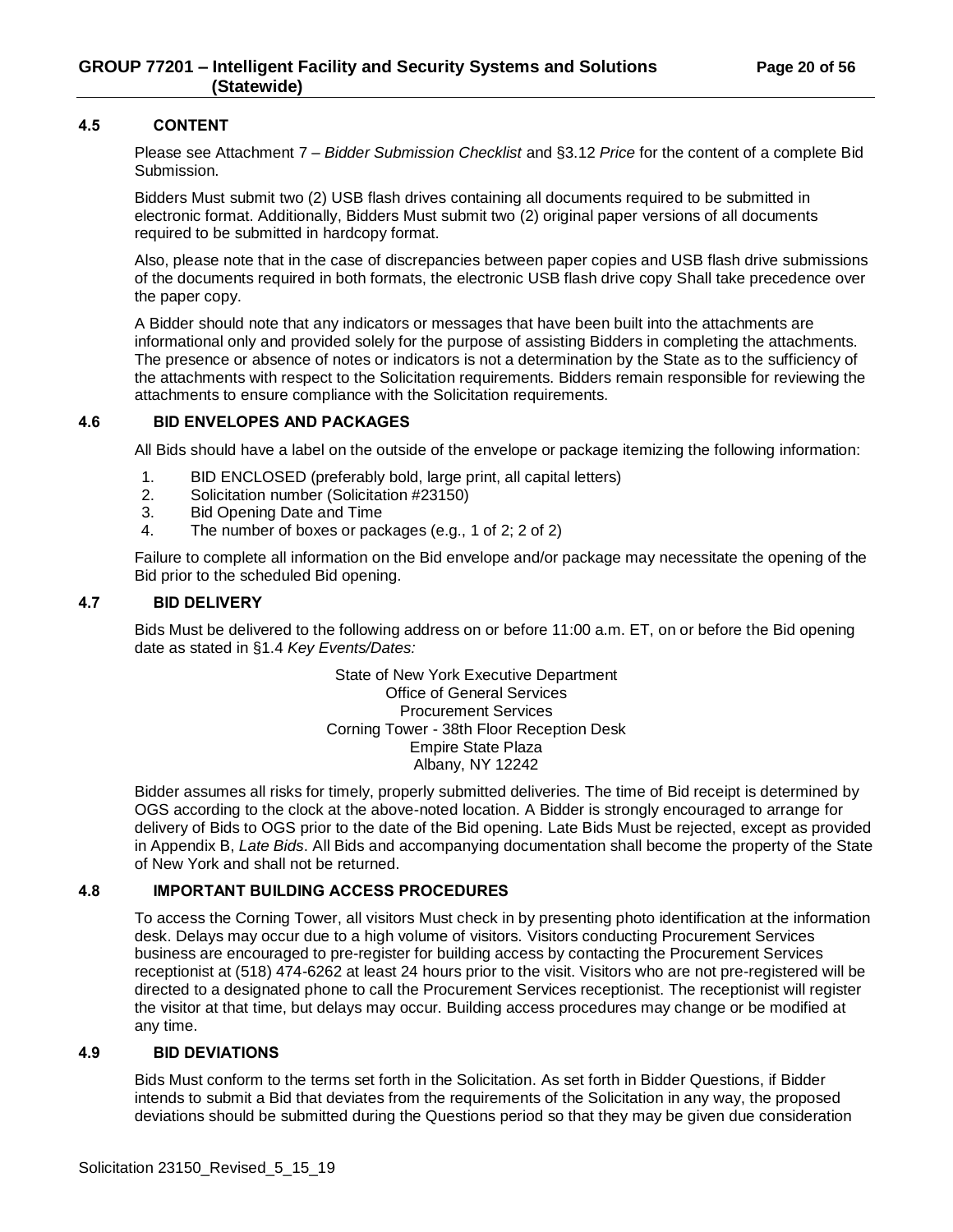prior to the submission of Bids. Material deviations (including additional, inconsistent, conflicting, or alternative terms) submitted with the Bid may render the Bid non-responsive and may result in rejection of the Bid.

Bidder is advised that OGS will not entertain any exceptions to Appendix A (Standard Clauses for New York State Contracts). OGS will also not entertain exceptions to the Solicitation or Appendix B (General Specifications) that are of a material and substantive nature.

Extraneous terms submitted on standard, pre-printed forms (including but not limited to: product literature, order forms, license agreements, contracts or other documents) that are attached or referenced with submissions shall not be considered part of the Bid or resulting Contract but shall be deemed included for informational or promotional purposes only.

## <span id="page-20-0"></span>**4.10 ELECTRONIC BID OPENING RESULTS**

OGS Procurement Services posts Bid information on the OGS Procurement Services web page. The web page makes available the list of bidders that responded to the Solicitation. Such information is anticipated to be available online within two business days after the Bid opening.

The Bid Opening Results Page is available at: [https://ogs.ny.gov/procurement/bid-opening-results-0.](https://ogs.ny.gov/procurement/bid-opening-results-0)

#### <span id="page-20-1"></span>**4.11 BID LIABILITY**

The State of New York will not be held liable for any cost incurred by the Contractor for work performed in the production of a Bid or for any work performed prior to the formal execution of a Contract.

#### <span id="page-20-2"></span>**4.12 FIRM OFFER**

Bids must remain an effective offer, firm and irrevocable, for at least 365 calendar days from the due date, unless the time for awarding the Contract is extended by mutual consent of OGS and the Bidder. A Bid shall continue to remain an effective offer, firm and irrevocable, subsequent to such 365 calendar-day period until either tentative award of the Contract by OGS is made or withdrawal of the Bid in writing by the Bidder.

#### <span id="page-20-3"></span>**4.13 NYS RESERVED RIGHTS**

New York State reserves the right, in its sole discretion, to:

- A. Reject any or all Bids received in response to the Solicitation;
- B. Withdraw the Solicitation at any time at the sole discretion of the State;
- C. Make an award under the Solicitation in whole or in part;
- D. Disqualify any Bidder whose conduct and/or Bid fails to conform to the requirements of the Solicitation;
- E. Seek clarifications and revisions of the Bid;
- F. Amend the Solicitation prior to the Bid opening to correct errors or oversights, or to supply additional information as it becomes available;
- G. Direct Bidders, prior to the Bid opening, to submit Bid modifications addressing subsequent Solicitation amendments;
- H. Change any of the schedule dates with notification through the NYS Contract Reporter;
- I. Eliminate any mandatory, non-material requirements that cannot be complied with by all of the prospective Bidders;
- J. Waive any requirements that are not material;
- K. Utilize any and all ideas submitted in the Bids received;
- L. Adopt all or any part of a Bidder's Bid in selecting the optimum configuration;
- M. Negotiate with a Bidder within the Solicitation requirements to serve the best interests of the State. This includes requesting clarifications of any or all Bids;
- N. Require clarification at any time during the procurement process and/or require correction of arithmetic or other apparent errors for the purpose of assuring a full and complete understanding of a Bidder's Bid and/or to determine a Bidder's compliance with the requirements of the Solicitation;
- O. Select and award the Contract to other than the selected Bidder in the event of unsuccessful negotiations or in other specified circumstances as detailed in the Solicitation;
- P. Accept and consider for Contract Award Bids with non-material Bid Deviations or non-material Bid defects such as errors, technicalities, irregularities, or omissions;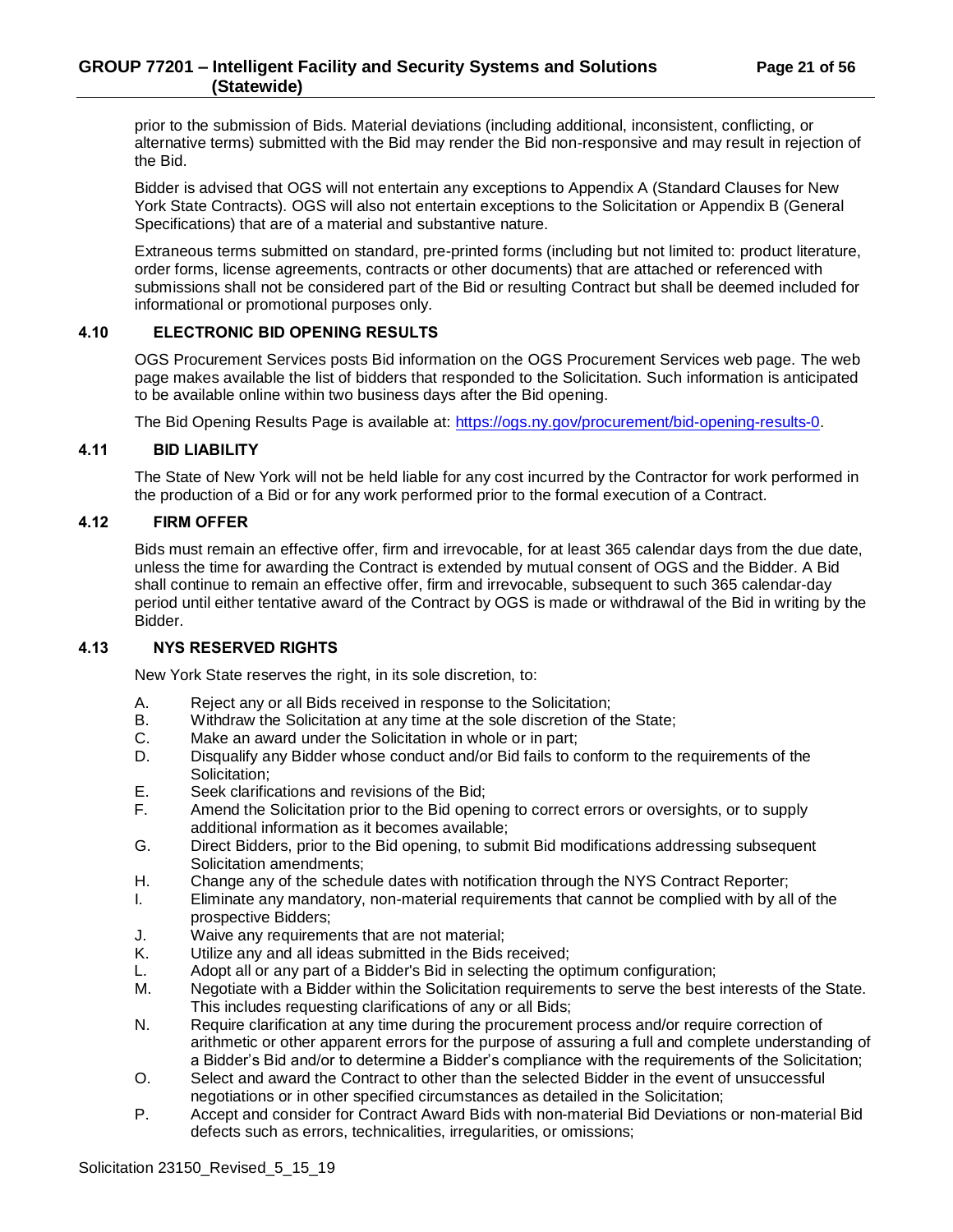- R. Consider a proper alternative where an evidently incorrect reference/parameter/component/product/model/code number is stated by the State or the Bidder;
- S. Reject an obviously unbalanced Bid as determined by the State;<br>T. Conduct Contract negotiations with the next responsible Bidder.
- Conduct Contract negotiations with the next responsible Bidder, should the Agency be unsuccessful in negotiating with the selected Bidder;
- U. Unilaterally make revisions, changes, and/or updates to any templates, Appendices (excluding Appendices A and B), and/or Attachments to the proposed/Awarded Contract without processing a formal amendment and/or modification; and
- X. Award Contracts on a rolling or staggered start basis, either in whole or in part. Contracts awarded in this method shall be coterminous with the first Contract awarded as a result of this Solicitation.

## <span id="page-21-0"></span>**4.14 AUTHORIZED USER RESERVED RIGHTS**

In addition to all reserved rights retained by the State, Authorized Users reserve the right to:

- A. Verify that all Equipment has the necessary Industry Certification (e.g. UL, FM, etc.);<br>B. Require documentation to verify compliance with any applicable Information Security.
- B. Require documentation to verify compliance with any applicable Information Security, Cyber Security, Data Breach, etc. Laws, Rules, Regulations, Guidelines, Policies, etc. (e.g. HIPPA, CJIS, etc.);
- C. Perform Vendor Responsibility Reviews on Subcontractors;
- D. Require the Contractor to agree to a Project Labor Agreement as a condition of selection;
- E. Issue final and binding interpretation of specifications and requirements; and
- F. Require any other information which the Authorized User deems necessary or appropriate to allow the Authorized User to make an allowable selection and substantiate all business decisions made when utilizing this contract.

Authorized Users Must Not make revisions, changes, and/or updates to any Appendices, and/or Attachments to the proposed/Awarded Contract.

## <span id="page-21-1"></span>**4.15 INCORPORATION**

Portions of the successful Bidder's Bid and of this Solicitation shall be incorporated into a final Contract, with a separate document executed by Contractor and OGS. A final Contract will be formalized through a contract award letter incorporating the Bid, having its own provision governing conflict of terms.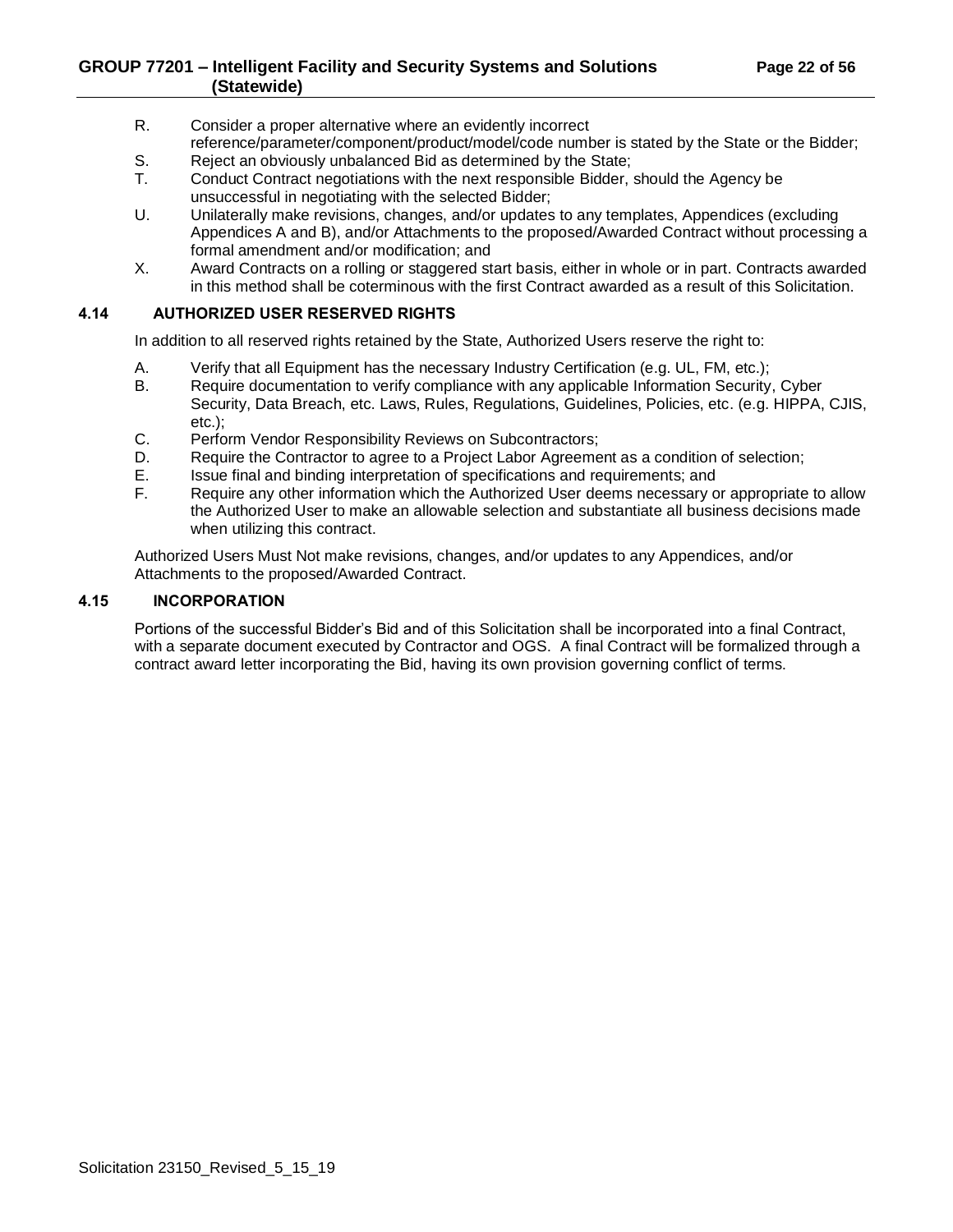# <span id="page-22-0"></span>SECTION 5: METHOD OF AWARD

# <span id="page-22-1"></span>**5.1 METHOD OF AWARD**

It is Procurement Services' intention to Award contracts only to responsive and responsible Bidders who meet all Bidder Qualifications as outlined in §2 *Bidder Qualifications* and whose pricing is determined by the State to be reasonable.

Bidders May be requested by Procurement Services to clarify the contents of their proposals. Other than to provide such information as May be requested by Procurement Services, no Bidder will be allowed to alter its proposal or add information after the deadline for submission of proposals.

Evaluation will be performed first on those Proposals which are either complete or where the Bidder responds to Procurement Service's request for clarification accurately and timely.

Procurement Services Shall only award one (1) Contract to each Bidder. Procurement Services Shall only award a Contract(s) for one (1) Lot per Bidder.

Final determination and award will be at the sole discretion of Procurement Services.

## <span id="page-22-2"></span>**5.2 NOTIFICATION OF AWARD**

Tentative award of the Contract shall consist of written notice to that effect by OGS to a selected Bidder, who shall execute a Contract upon a determination by OGS that the Bidder is responsive and responsible. A final Contract will be formalized through a contract award letter incorporating the Bid, each having its own provision governing conflict of terms.

Non-awardees will also be notified that their Bid was not selected for award.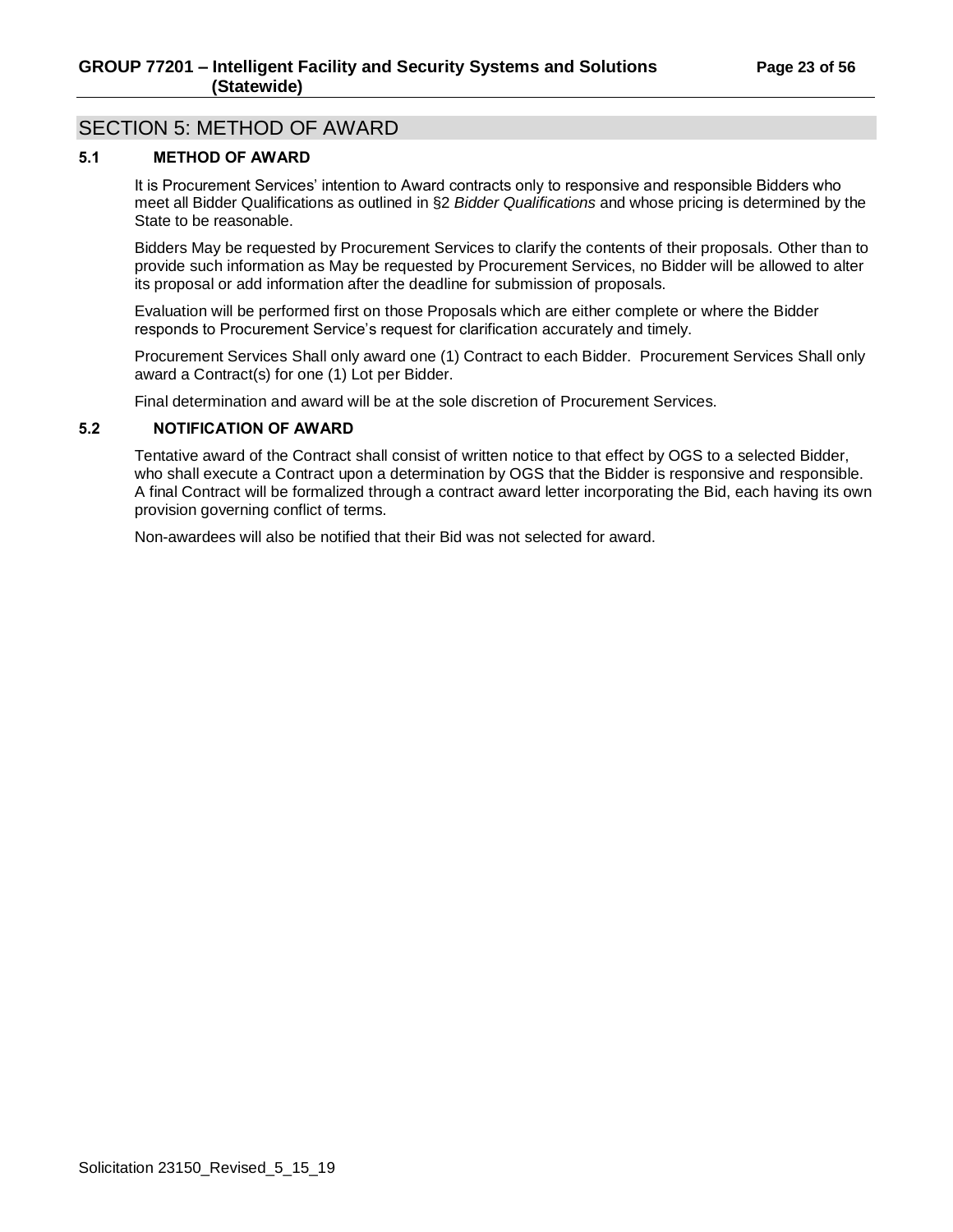# <span id="page-23-0"></span>SECTION 6: TERMS AND CONDITIONS

## <span id="page-23-1"></span>**6.1 CONTRACT TERM AND EXTENSIONS**

The Contract will be in effect for an initial term of five (5) years. The Contract term shall commence after all necessary approvals and shall become effective upon mailing or electronic communication of the final executed documents to the Contractor (see Appendix B, *Contract Creation/Execution*).

All OGS Centralized Contracts resulting from this Solicitation Shall have a co-terminus end date, including those Contracts awarded during any subsequent periodic recruitment. At the State's option, the Contract may be extended for up to 10 years, in increments as deemed to be in the best interest of the State. Whether the optional extensions are exercised is at the sole discretion of the State. A Contractor Shall retain the right to decline a Contract extension offered under this section. Any Contract extension will be under the same terms and conditions, subject to any additional applicable statutory and policy requirements.

The Contract Term provided for in this section Shall extend 6 months beyond its termination date only for Authorized Users whose contracts must be registered with the Office of the New York City Comptroller. During the 6-month period the definition of Authorized User shall be deemed to refer only to Authorized Users whose contracts Must be registered with the Office of the New York City Comptroller. This extension is in addition to any other extensions available under the Contract. The extension provided for in this paragraph shall be upon the then-existing terms and conditions; provided, however, during such extension an Authorized User, as defined in this paragraph, may agree to amend such terms and conditions solely to comply with changes in statutory requirements (e.g. changes in minimum, prevailing or living wages, or regulated services).

## <span id="page-23-2"></span>**6.2 SHORT TERM EXTENSION**

In the event a replacement Contract has not been issued, any Contract let and awarded hereunder by the State may be extended unilaterally by the State for an additional period of up to 90 calendar days upon notice to the Contractor with the same terms and conditions as the original Contract and any approved modifications. However, this extension automatically terminates should a replacement Contract be issued in the interim.

## <span id="page-23-3"></span>**6.3 PROCUREMENT INSTRUCTIONS FOR AUTHORIZED USERS**

Authorized Users Must review Attachment 16 - *How to Use* for Guidance on utilizing This Award. Authorized Users Must follow their internal procurement Guidelines and Control Agency Requirements when Utilizing This Award and are responsible for documenting all decisions in their procurement record.

Procurement Services May issue additional forms which Authorized Users may elect to utilize for Second Tier Solicitations or Direct Engagements.

Contractor Must offer Equipment and (for Contractors awarded Lot 2) Services in each Region awarded.

#### <span id="page-23-4"></span>**6.4 SURVIVAL OF AUTHORIZED USER AGREEMENTS**

Authorized User Agreements fully executed prior to the expiration of the Centralized Contract Shall survive the expiration date of the Centralized Contract, if applicable, based on the term of the Authorized User Agreement, but Shall in no event go beyond 36 months from the date of expiration of the Centralized Contract.

#### <span id="page-23-5"></span>**6.5 ADDITIONAL CONTRACTOR TERMS AND CONDITIONS WITHIN AN AUTHORIZED USER AGREEMENT**

As part of Contractor's response to an Authorized User Second Tier Solicitation or Direct Engagement, a Contractor May propose additional terms and conditions in accordance with Appendix B, Modification of Terms.

## <span id="page-23-6"></span>**6.6 PERIODIC RECRUITMENT**

This Award allows for periodic recruitment of additional Contractors during the term of the Contract. Recruitment periods are optional at the discretion of the State. Additional recruitment periods will be advertised in the NYS Contract Reporter. Bidder must register with the New York State Contract Reporter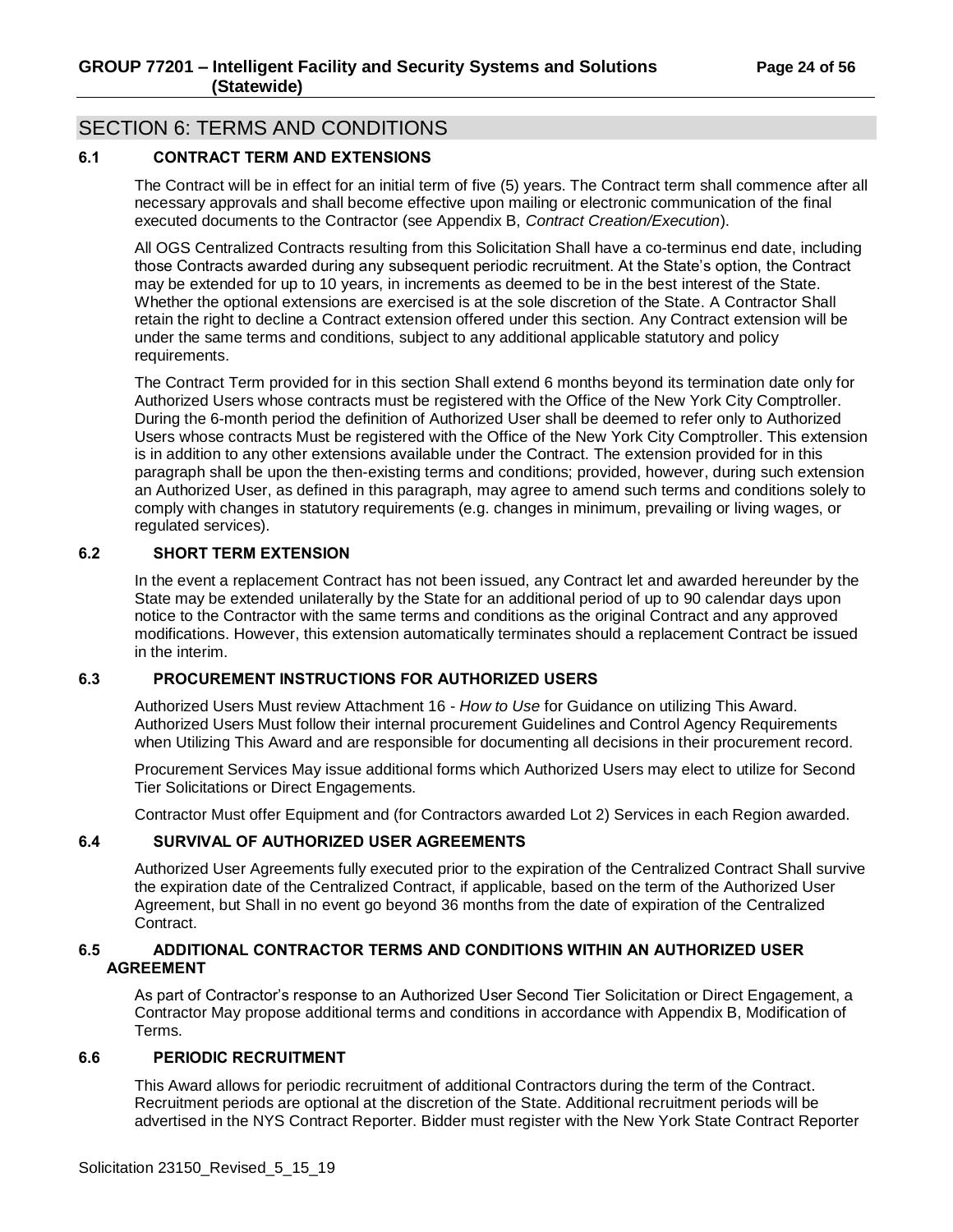at https://www.nyscr.ny.gov in order to receive notifications regarding any periodic recruitments under this Solicitation. Bids shall be evaluated under substantially the same terms and conditions as the original Bids. Bidders shall also be required to submit necessary documentation for any additional applicable statutory requirements in effect at the time of the new Solicitation.

Once awarded a Contract, a Contractor May submit a Contract Amendment at time of Periodic Recruitment for future consideration to:

- 1. Add additional regions, and
- 2. Update (change) the Lot they are awarded.

In addition, if a Bid is deemed non-responsive during the initial Solicitation or any periodic recruitment period, Bidder Shall have the opportunity to reapply by submitting a proposal in response to the periodic recruitment

#### <span id="page-24-0"></span>**6.7 EMERGING TECHNOLOGIES**

Under the Periodic Recruitment provisions of the Solicitation, Procurement Services reserves the right to modify the terms of the Solicitation at any time to allow for technologies not identified elsewhere under this document. If a need is identified for an "emerging technology," and Procurement Services feels it is warranted to contract for such technology, Procurement Services reserves the right to include such technology hereunder or to issue a formal modification or amendment to the Solicitation or existing contract. The Technology will have to have been in the commercial marketplace for a reasonable amount of time and have met with some degree of success among a substantial base of Issuing Entities to be considered by Procurement Services for inclusion in existing or awarding of a new Contract.

## <span id="page-24-1"></span>**6.8 CONTRACT UPDATE PROCEDURES**

Contract Updates will be handled as provided in Appendix C – *Contract Modification Form and Procedures*.

- A. OGS may, propose amendments to the Contract terms and conditions, including any Attachments or Appendices, at any time to serve the best interests of Authorized Users.
- B. Notwithstanding the foregoing, OGS May unilaterally make revisions, changes and/or updates to any templates, Appendices (excluding Appendices A and B) and/or Attachments to the Contract without processing a formal amendment and/or modification.
- C. Contractors May submit Software License Agreements which comply with the Terms and Conditions of This Award to Procurement Services for review, approval, and posting on the OGS Website. Contractors and Authorized Users Must not agree to any Software License Agreement until it has been approved by Procurement Services and posted on the OGS Website.

Procurement Services will reject any proposed Software License Agreement which does not comply with the Terms and Conditions of This Award.

#### <span id="page-24-3"></span><span id="page-24-2"></span>**6.9 NYS DOL PREVAILING WAGE RATES**

#### 6.9.1 OVERVIEW

This Solicitation and any Contracts resulting from it are subject to the Prevailing Wage Rate provisions of New York State Labor Law. See "Prevailing Wage Rates - Public Works and Building Services Contracts" in Appendix B, *OGS General Specifications*. Any federal or State determination of a violation of any public works law or regulation, or labor law or regulation, or any OSHA violation deemed "serious or willful" May be grounds for a determination of vendor non-responsibility, rejection of a Contractor's response to an Authorized User (e.g. an Second Tier Solicitation response), suspension or termination of Contract.

For bidding purposes, the applicable Prevailing Wage Rate Schedule for this Solicitation is PRC# 2018011846.

IMPORTANT NOTE: Authorized Users MUST obtain a separate PRC # for each purchase from This Award where prevailing wage rates apply. The PRC # 2018011846 provided in this Solicitation is for information and evaluation purposes only. The requested PRC number MUST be noted on all Authorized User Agreements issued for purchases from any Contract resulting from this Solicitation.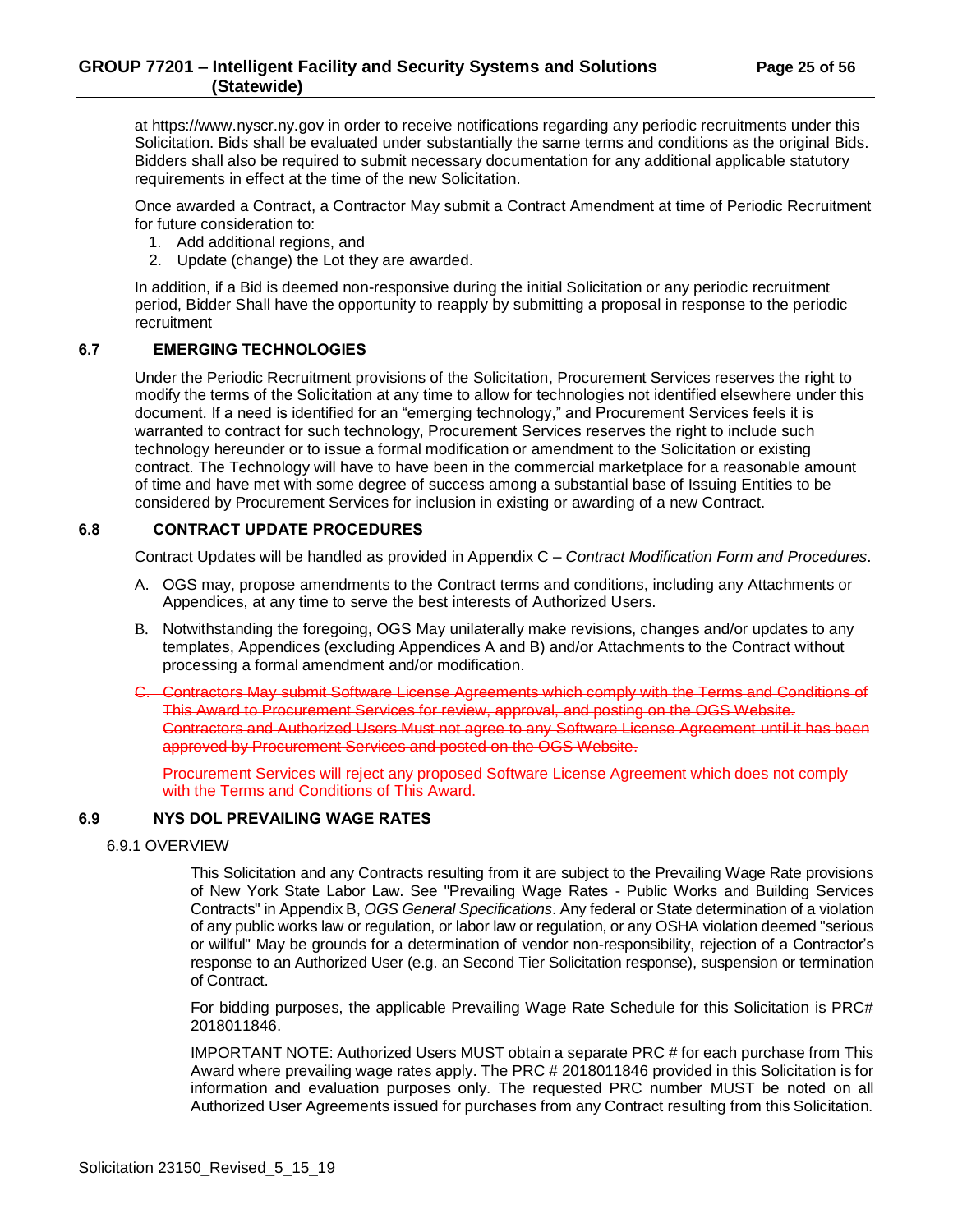## **GROUP 77201 – Intelligent Facility and Security Systems and Solutions Page 26 of 56 (Statewide)**

The Authorized User Total Hourly Rate for each Authorized User engagement will be established in response to a particular Authorized User Agreement and will incorporate/reference the PRC # obtained by each requesting Authorized User.

To obtain an original the Department of Labor (DOL) Prevailing Wage Schedule PRC#, use the following link: https://www.labor.state.ny.us/workerprotection/publicwork/PWReqforOWS.shtm

#### <span id="page-25-0"></span>6.9.2 LIVING WAGE LAW

An Authorized User subject to a local law, such as the "living wage" requirement as found in Section 6-109 of the New York City Administrative Code, is required to ensure the Contractor sought to be hired complies with such local law at the time of issuance of an Authorized User Agreement to the selected Contractor. If Contractor documents that it is required to pay higher than the Prevailing Wage Rate and Supplemental Benefit as per a "Living Wage Law," it Shall be allowed, after award of Contract, to propose, via the Contract update procedures, a higher rate of pay and benefits than the Prevailing Wage Rate and Supplemental Benefits, but maintaining the same Percent (%) Markup for this proposed higher pay and benefit rate as the Percent (%) Markup over the Prevailing Wage Rate and Supplemental Benefits. If a Contractor does not submit such a request and wishes to perform work for an Authorized User, it Must pay the higher pay or benefits required by the Local Living Wage Law and not charge above its Total Hourly Rate.

#### <span id="page-25-1"></span>**6.10 PRODUCT LINES**

- 1. If Contractor is not the Manufacturer of a Product Line, Contractor Must maintain its status as authorized to sell and if awarded Lot 2 be authorized to perform Installation, Integration, and Maintenance of a Product Line or Product Line Subcategory. In the event that either:
	- A. A Contractor awarded Lot 1 is no longer authorized to sell a particular Product Line (or Product Line Subcategory), or
	- B. A Contractor awarded Lot 2 is no longer authorized to sell and perform Installation, Integration, and Maintenance of a particular Product Line (or Product Line Subcategory)

Contractor Must notify Procurement Services and request the removal of this Product Line (or Product Line Subcategory) in accordance with the procedure outlined in Appendix C – *Contract Modification Form and Procedures*.

Please see as applicable Attachment 11 – *Lot 1 - Manufacturer's Certificate*, Attachment 12 - *Lot 1 Distributor's Certificate*, Attachment 13 – *Lot 2 Manufacturer's Guarantee*, and Attachment 14 – *Lot 2 Distributor's Guarantee*.

- 2. Procurement Services will process the addition of Product Lines to a Contract in accordance with the procedure outlined in Appendix C – *Contract Modification Form and Procedure* and the following:
	- A. Contractors awarded Lot 1 who are not the Manufacturer of a Product Line they are requesting to add Must either provide or previously have provided to Procurement Services either an Attachment 11 – Lot 1 – Manufacturer's Certificate or an Attachment 12 – Lot 1 Distributor's Certificate for the Product Line to demonstrating they are authorized to sell this Product Line.
	- B. Contractors awarded Lot 2 who are not the Manufacturer of a Product Line they are requesting to add Must either provide or previously have provided to Procurement Services either an Attachment 13 – Lot 2 – Manufacturer's Guarantee or an Attachment 14 – Lot 2 Distributor's Guarantee for the Product Line to demonstrating they are authorized to sell and perform the Installation, Integration, and Maintenance of this Product Line.
- 3. Where a Contractor awarded Lot 1 has received an Attachment 11 Lot 1 Distributor's Certificate from a Distributor listing a particular Product Line(s), and the Distributor either ends its business relationship with the Contractor, or no longer offers the particular Product Line(s), the Contractor Must either:

A. Obtain and provide to Procurement Services either:

i. An executed Attachment 11 – Lot 1 Manufacturer's Certificate from the Manufacturer of the Product Line(s), or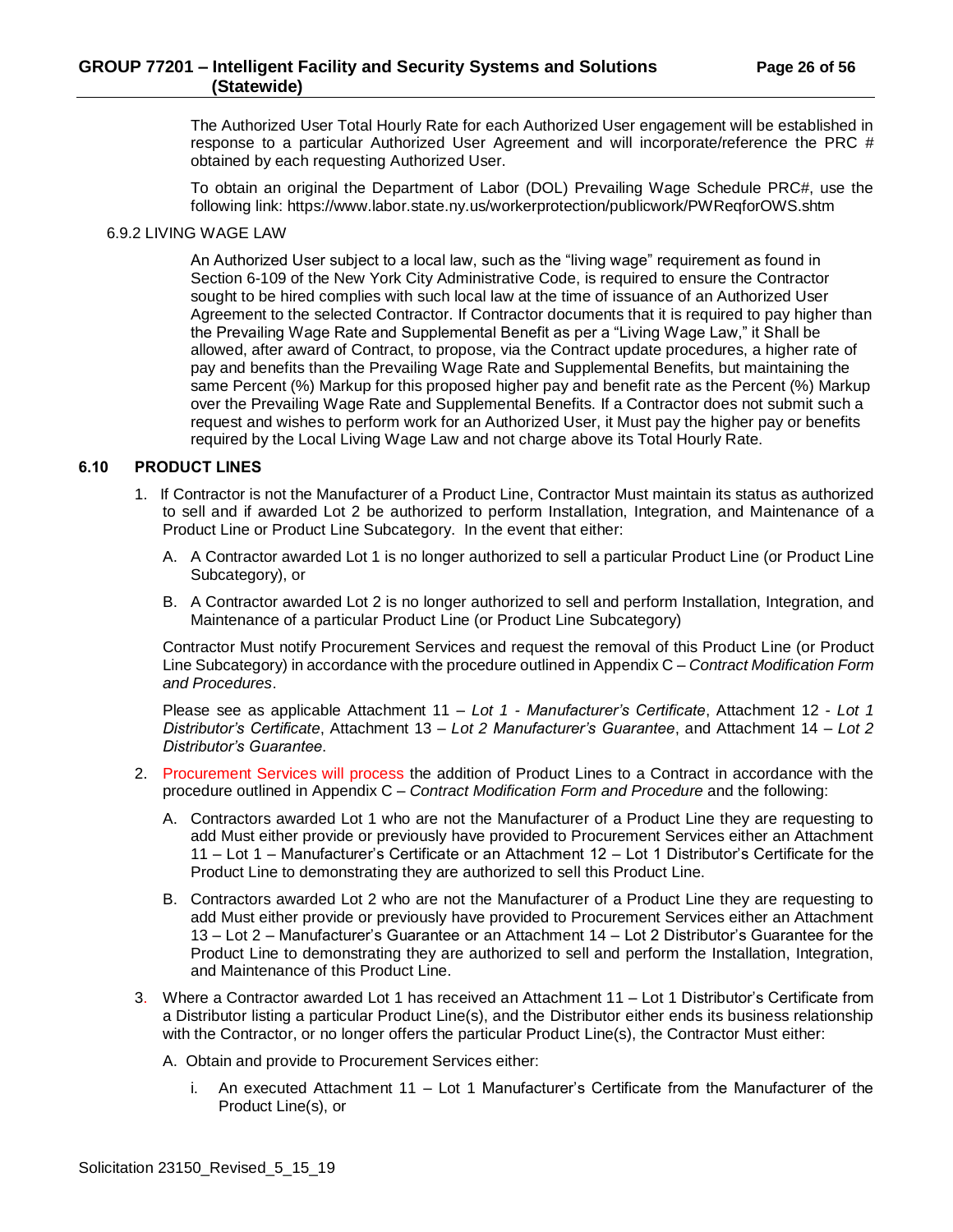## **GROUP 77201 – Intelligent Facility and Security Systems and Solutions Page 27 of 56 (Statewide)**

- ii. An executed Attachment 12 Lot 1 Distributor Certificate from a Distributor which lists the Product Line(s): or
- B. Notify Procurement Services and request the removal of this Product Line in accordance with the procedure outlined in Appendix C – *Contract Modification Procedures*.
- 4. Where a Contractor awarded Lot 2 has received an Attachment 14 Lot 2 Distributor's Guarantee from a Distributor listing a particular Product Line(s), and the Distributor either ends its business relationship with the Contractor, or no longer offers the particular Product Line(s), the Contract Must either:
	- A. Obtain and provide to Procurement Services either:
		- i. An executed Attachment 13 Lot 2 Manufacturer's Guarantee from the Manufacturer of the Product Line(s), or
		- ii. An executed Attachment 14 Lot 2 Distributor Guarantee from a Distributor which lists the Product Line(s): or
	- B. Notify Procurement Services and request the removal of this Product Line in accordance with the procedure outlined in Appendix C – *Contract Modification Form and Procedures*.
- 5. For each Product Line offered on Contract where the Contractor is Not the Manufacturer of the Product Line, the Contractor Must source all Equipment contained in this Product Line from either:
	- A. The Manufacturer of the Product Line who executed either (for Lot 1) Attachment 11 *Lot 1 Manufacturer's Certificate*, or (for Lot 2) Attachment 13 – *Lot 2 Manufacturer's Guarantee*, and/or
	- B. The Distributor(s) listing who Executed either (for Lot 1) Attachment 12 Lot 1 *Distributor's Certificate,* or (for Lot 2) Attachment 14 - *Lot 2 Distributor's Guarantee* which lists the Product Line.

## <span id="page-26-0"></span>**6.11 PRICING STRUCTURE AND ADUSTMENTS**

#### <span id="page-26-1"></span>6.11.1 GENERAL PROVISIONS

- 1. Contractually-Approved Percent (%) Discount Structure From List Price/MSRP
	- A. Any Contractually-Approved Percent (%) Discount Structure From List Price/MSRP which is either:
		- i. Awarded as a result of a Bidder's proposal submitted in response to this Solicitation, or
		- ii. Added/approved by Procurement Services in accordance with the procedures specified in Appendix C – *Contract Modification Form and Procedures*,

Must not, once approved by Procurement Services, be reduced for the Term of the Contract under any circumstances.

- B. If a Contractor states it can no longer honor the Contractually-Approved Percent (%) Discount Structure From List Price/MSRP, the Contractor Must:
	- i. Request Procurement Services remove this Product Line or Product Line Subcategory from its NYS Net Pricing Pages, and
	- ii. Confirm in Writing that if in the future the Contractor requests to add this Product Line or Product Line Subcategory back onto its contract, it Must offer NYS at least equal to, or better Percent (%) Discount(s) for the Product Line or Product Line Subcategory than the Contractually-Approved Percent (%) Discount Structure From List Price/MSRP.
- 2. Contractually-Approved Percent (%) Markup Structure Over the Prevailing Wage Rate and Supplemental Benefits:
	- A. Any Contractually-Approved Percent (%) Markup Structure Over the Prevailing Wage Rate and Supplemental Benefit which is either:
		- i. Awarded/Approved as a result of a Bidder's proposal submitted in response to this Solicitation, or
		- ii. Added/approved by Procurement Services in accordance with the procedures specified in Appendix C – *Contract Modification Form and Procedures*,

Must not, once approved, be increased for the Term of the Contract under any circumstances.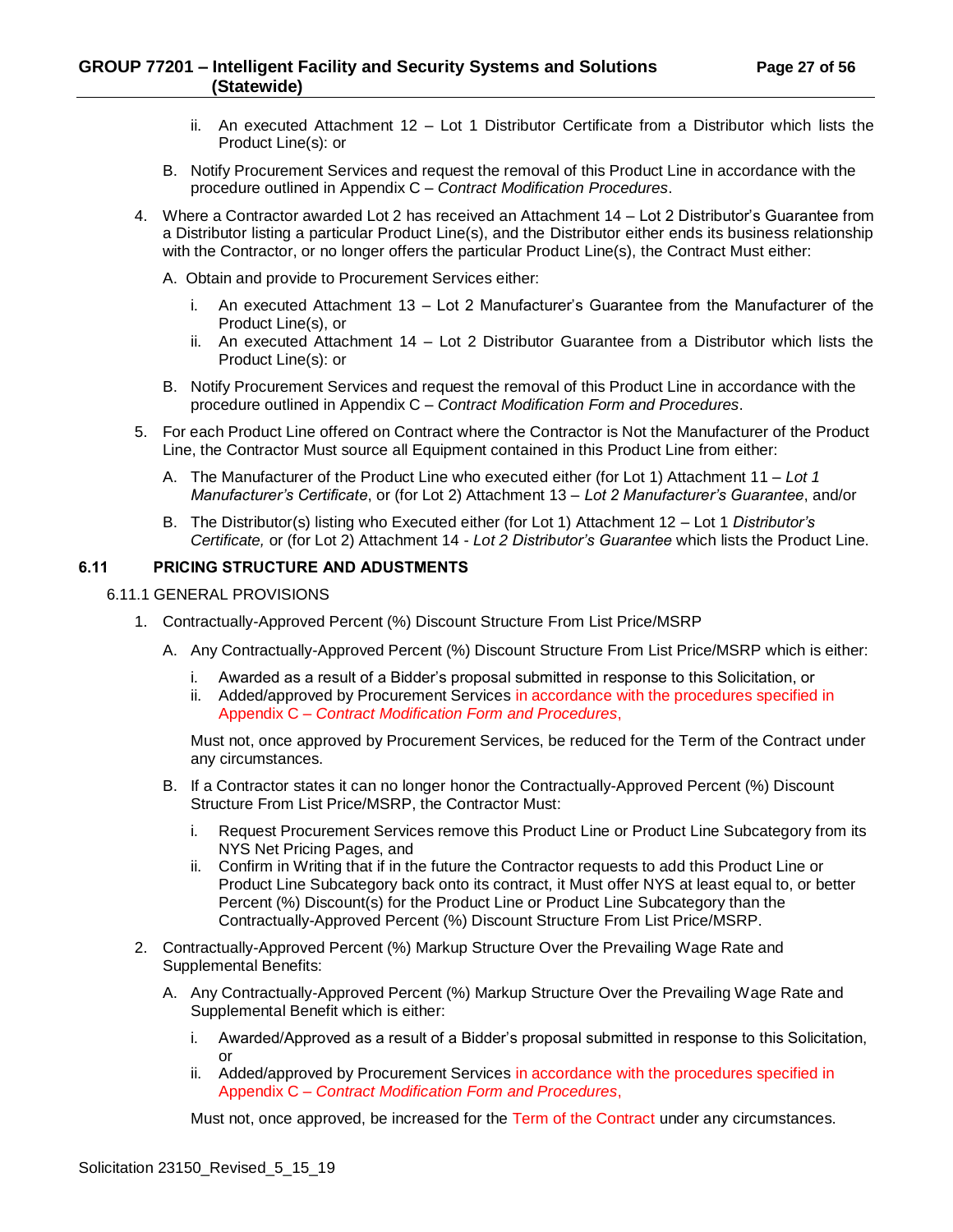- B. If a Contractor states it can no longer honor the Contractually-Approved Percent (%) Markup Structure Over the Prevailing Wage Rate and Supplemental Benefit, it Must:
	- i. Request Procurement Services remove this Job Title from its NYS Net Pricing Pages, and
	- ii. Confirm in Writing that if in the future the Contractor requests to add this Product Line back onto its Contract, it Must offer NYS at least equal to, or lower Contractually-Approved Percent (%) Markup Structure Over the Prevailing Wage Rate and Supplemental Benefit.
- 3. All Custom-Built Equipment NYS Net Pricing May only be increased annually on the anniversary of the date of initial Award by Core CPI or 2%, whichever is less.
- 4. All Job Titles Not Included in an NYS DOL Prevailing Wage Rate Schedule but which are included on a Contractor's GSA Contract May be updated based on updates to the Contractor's GSA Contract less the industrial funding fee (IFF).
- 5. All Job Titles Not Included in an NYS DOL Prevailing Wage Rate Schedule and not listed on a Contractor's GSA contract May only be increased annually on the anniversary of the date of initial Award by Core CPI or 2%, whichever is less.
- 6. All Central Station Monitoring Fees May only be increased annually on the anniversary of the date of initial Award by Core CPI or 2%, whichever is less.
- 7. Any Subcontractor Percent (%) Markup which is either:
	- A. Awarded/Approved as a result of a Bidder's proposal submitted in response to this Solicitation, or
	- B. Added/approved by Procurement Services in accordance with the procedures specified in Appendix C – *Contract Modification Form and Procedures*,

Must not, once approved, be increased for the Term of the Contract under any circumstances.

- 8. All Not-To-Exceed Pricing Must not include industrial funding fees (IFF) or other contract administration or use fees
- 9. Changes in other Government or Comparable contracts (e.g. GSA Contracts), Must not be used to:
	- A. Reduce the Contractually-Approved Percent (%) Discount Structure From List Price/MSRP, or
	- B. Increase the Contractually-Approved Percent (%) Markup Structure Over the Prevailing Wage Rate and Supplemental Benefit.
- 10. Procurement Services will process all pricing updates in accordance with the procedures specified in Appendix C – *Contract Modification Form and Procedures*.

#### <span id="page-27-0"></span>6.11.2 AUTHORIZED USER AGREEMENT PRICING

After the Authorized User enters into an Authorized User Agreement as defined in the Attachment 15, *Glossary of Terms,* the Authorized User NYS Net Pricing or Authorized User Total Hourly Rates Shall only be increased as follows:

- 1. For the Authorized User NYS Net Pricing;
	- A. Procurement Services Must first have approved and published updated NYS Net Pricing Pages on the OGS Website in accordance with §6.8 *Contract Update Procedures,* §6.11.1 *General Provisions*, and Appendix C – *Contract Modification Form and Procedures* and such updated NYS Net Pricing Pages Must include updated NYS Net Pricing for the particular Equipment under the Authorized User Agreement; and
	- B. The Contractor Must propose to the Authorized User revised Authorized User NYS Net Pricing computed by multiplying the updated NYS Net Pricing by the Authorized User Percent (%) Discount.
- 2. For Authorized User Total Hourly Rates for Job Titles Included in an NYS DOL Prevailing Wage Rate Schedule:
	- A. Either: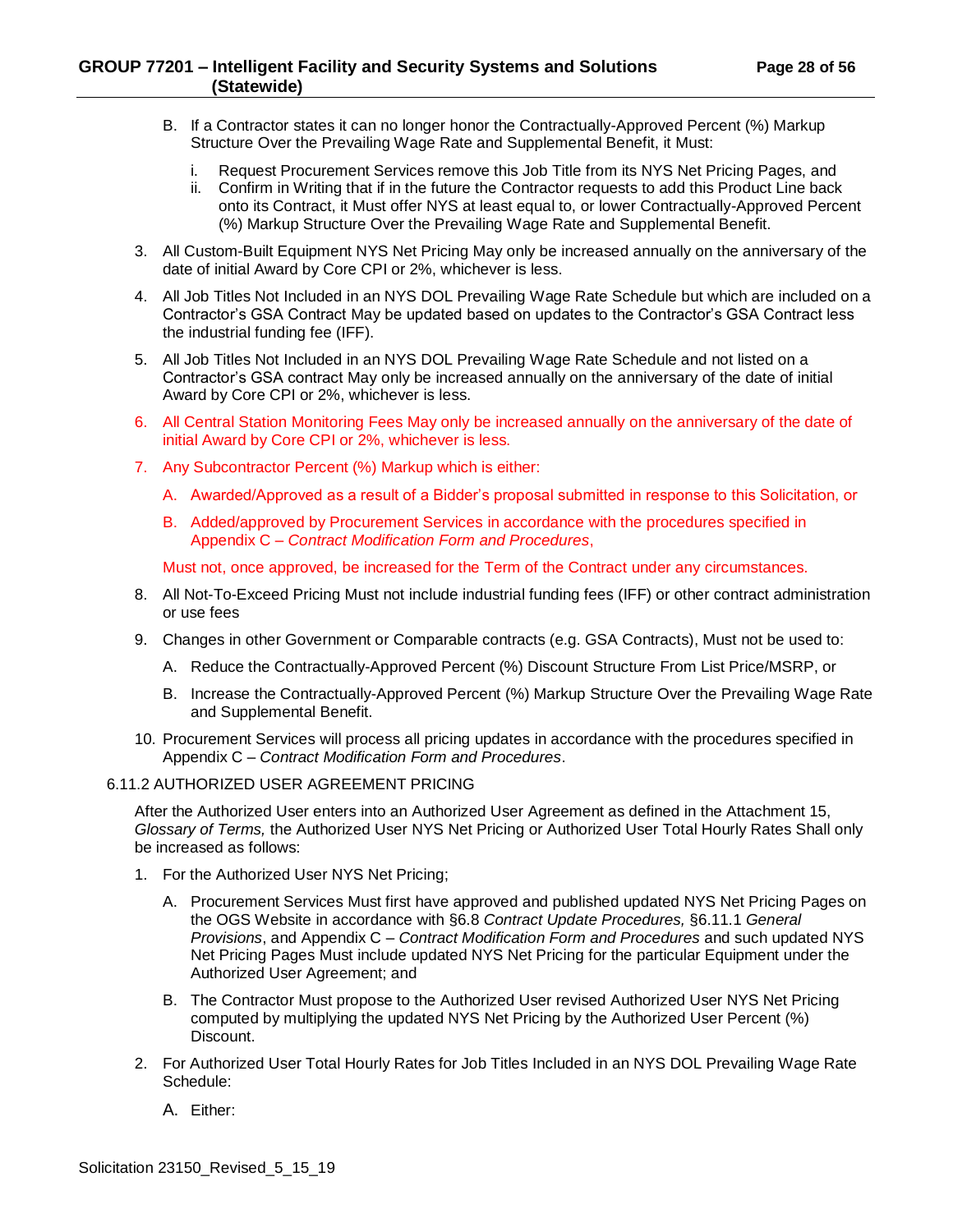- i. Procurement Services Must first have approved and published updated NYS Net Pricing Pages on the OGS Website in accordance with §6.8 *Contract Update Procedures,* §6.11.1 *General Provisions*, and Appendix C – *Contract Modification Form and Procedures* and such updated NYS Net Pricing Pages updated NYS Net Pricing Pages must include updated Prevailing Wage Rates, Supplemental Benefits, and Total Hourly Rates NYS Net Pricing for the particular Job Titles under the Authorized User Agreement; OR
- ii. NYS DOL has published an update to the Original Rate Schedule for the particular Authorized User Agreement; AND
- B. The Contractor Must propose to the Authorized User revised Authorized User Total Hourly Rates computed by multiplying the updated Prevailing Wage Rates and Supplemental Benefits by the Authorized User Percent (%) Markup.
- 3. For Authorized User Total Hourly Rates for Job Titles Not Included in an NYS DOL Prevailing Wage Rate Schedule:
	- A. Procurement Services Must first have approved and published updated NYS Net Pricing Pages on the OGS Website in accordance with §6.8 *Contract Update Provisions*, §6.11.1 *General Provisions*, and Appendix C – *Contract Modification Form and Procedures* and such updated NYS Net Pricing Pages Must include updated Total Hourly Rates for the particular Job Titles under the Authorized User Agreement; and
	- B. The Contractor Must propose to the Authorized User revised Authorized User Total Hourly Rates computed by multiplying the updated Total Hourly Rates by the Authorized User Percent (%) Discount.
- 4. Where Contractor and Authorized User agree to the addition of Equipment to an Authorized User Agreement is required, this Equipment:
	- A. Must be approved by Procurement Services and Published on the Contractor's NYS Net Pricing Pages on the OGS Website, and
	- B. Where the Equipment is part of a Product Line or Product Line Subcategory where the Contractor and Authorized User have agreed to an Authorized User Percent (%) Discount, the Contractor Must add/offer this Equipment at the same (or better) Authorized User Percent (%) Discount as the other Equipment in the particular Product Line or Product Line Subcategory.
- 5. For the Authorized User Central Station Monitoring Fees;
	- A. Procurement Services Must first have approved and published updated NYS Net Pricing Pages on the OGS Website in accordance with §6.8 *Contract Update Procedures,* §6.11.1 *General Provisions*, and Appendix C – *Contract Modification Form and Procedures* and such updated NYS Net Pricing Pages Must include updated Central Station Monitoring Fees for the particular Central Station Monitoring Service being obtained under the Authorized User Agreement; and
	- B. The Contractor Must propose to the Authorized User revised Authorized User Central Station Monitoring Fees computed by multiplying the updated Central Station Monitoring Fees by the Authorized User Percent (%) Discount.

#### <span id="page-28-0"></span>6.11.3 PRICING ON AUTHORIZED USER AGREEMENTS AFTER EXPIRATOIN OF THE CENTRALIZED CONTRACT

During the period after the expiration of the Centralized Contract when an Authorized User Agreement is still effective, no Equipment pricing updates or increases Shall be permitted, and the only permitted increase for services are for adjustments to Authorized User Total Hourly Rates for Job Titles Included in NYS DOL Prevailing Wage Rate Schedules. The Authorized User Percent (%) Markup Must not be increased for the remainder of the Authorized User Agreement. During this period, the Authorized User is solely responsible for ensuring the compliance with this requirement

#### <span id="page-28-1"></span>6.11.4 DEFERRED/INSTALLMENT PAYMENT OPTOINS

Contractors Must not offer Authorized Users deferred/installment payment options unless Procurement Services approves and posts the following in the Contractor's NYS Net Pricing pages on the OGS website: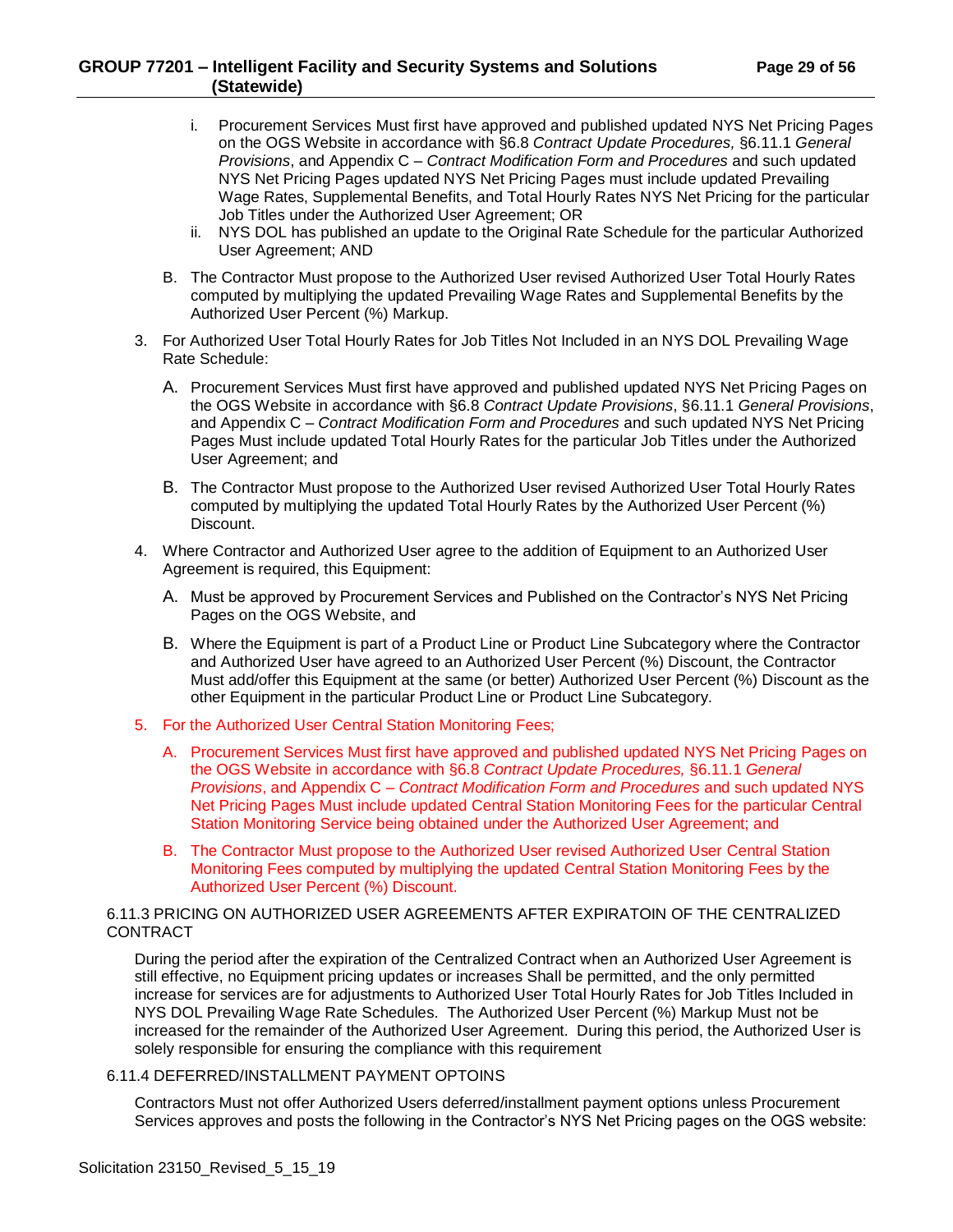- A. The NYS Net Pricing for the Equipment,
- B. The Price Per month,
- C. The fixed percentage/rate of interest per month,
- D. The price of the interest per month,
- E. The sum of the price per month and the interest price per month,
- F. The number of months for which interest will be charged,
- G. The total price of the Equipment (multiplying the sum price by the number of months), and
- H. The difference between the Total Price of the Equipment and the NYS Net Pricing.

Additionally, all Deferred/Installment Payment options are subject to the following:

- A. Title Must transfer to the Authorized User after the Acceptance period (See §6.45 *Appendix B Revisions),* and
- B. The warranty period (and all accompanying provisions) as required by Appendix B, *Warranties* Must also commence with the transferring of title.

<span id="page-29-0"></span>6.11.5 AUTHORITY HAVING JURISDICTION FEES

Contractors Must pass through at cost all Authority Having Jurisdiction Fees to the Authorized User. Contractors Must not charge any Percent (%) Markups over the Authority Having Jurisdiction Fees.

Contractor Must attach both:

- A. A copy of the Authority Having Jurisdiction Invoice, and
- B. For services to be performed by the Authority Having Jurisdiction after issuance of the Authorized User Agreement, the Authority Having Jurisdiction Fee Schedule

to the proposal for the Second Tier Solicitation/Direct Engagement and the invoice for the Authorized User Agreement.

The invoice for the Authorized User Agreement Must also list all Authority Having Jurisdiction Fees and Must be identical to those in the Authority Having Jurisdiction's invoice to the Contractor for both the proposal and the invoice.

#### <span id="page-29-1"></span>**6.12 BEST PRICING OFFER**

During the Contract term, if substantially the same or a smaller quantity of a Product is sold by the Contractor outside of this Contract upon the same or similar terms and conditions as that of this Contract at a lower price to a federal, state or local governmental entity, the price under this Contract, at the discretion of the Commissioner, Must be immediately reduced to the lower price.

#### <span id="page-29-2"></span>**6.13 PURCHASING CARD ORDERS**

If the Contractor accepts orders using the State's Purchasing Card (see Appendix B, *Purchasing Card*), also referred to as the Procurement Card, the Contractor Must not charge or bill the Authorized User for any additional charges related to the use of the Purchasing Card, including but not limited to processing charges, surcharges, or other fees.

#### <span id="page-29-3"></span>**6.14 MINIMUM ORDER**

There is no minimum order on the contract. Contractor Must honor all orders regardless of their value.

## <span id="page-29-4"></span>**6.15 INVOICING AND PAYMENT**

Invoicing and payment Must be made in accordance with the terms set forth in Appendix B, *Contract Invoicing*.

The invoice Must include detailed line item information to allow Authorized Users to verify that pricing at point of receipt matches the Contract price on the original date of order. At a minimum, the following fields must be included on each invoice: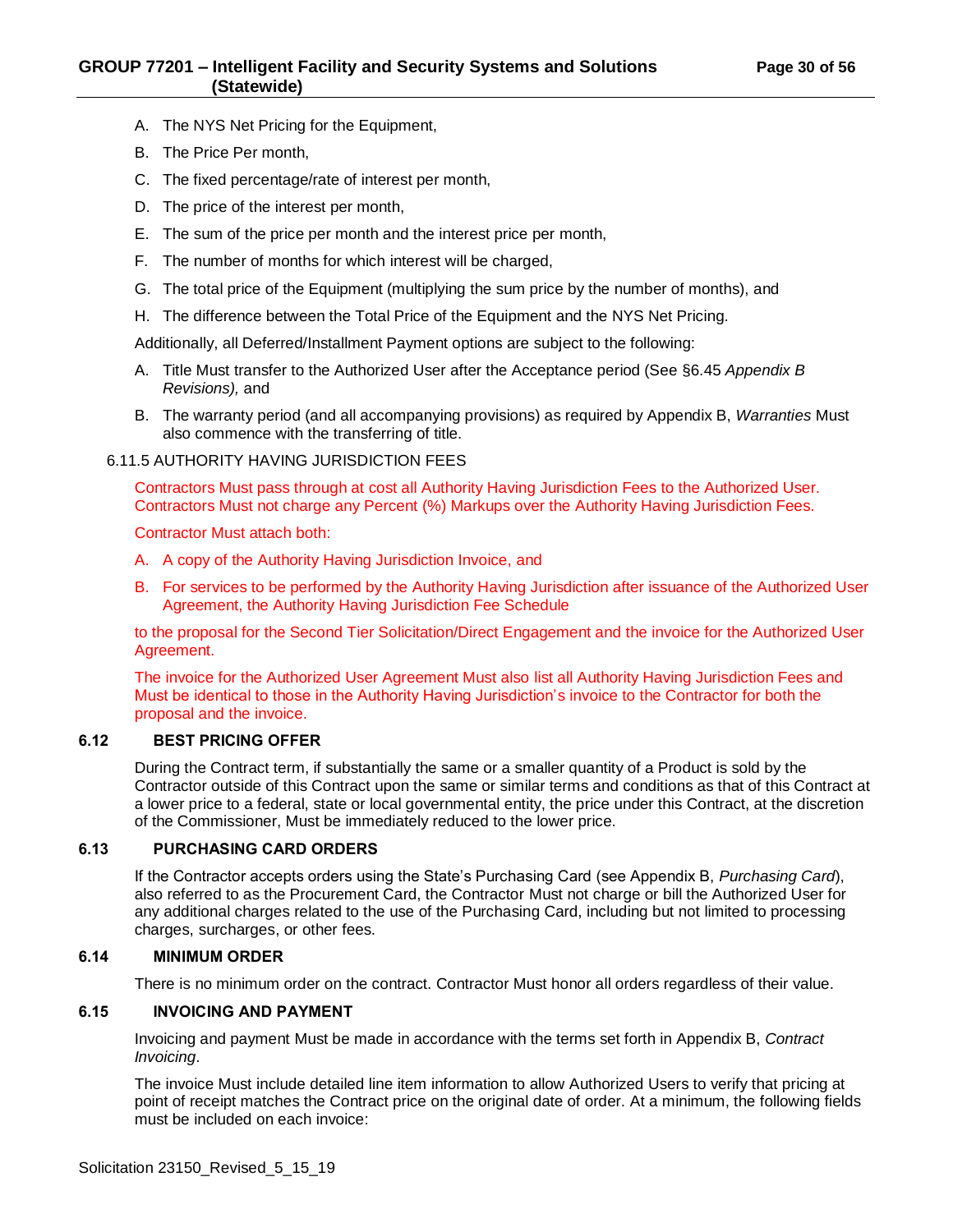- Contractor Name
- Contractor Billing Address
- Contractor Federal ID Number
- NYS Vendor ID Number
- Account Number
- NYS Contract Number
- Name of Authorized User indicated on the Purchase Order
- NYS Agency Unit ID (if applicable)
- Authorized User's Purchase Order Number
- Order Date
- Invoice Date
- Invoice Number
- Invoice Amount
- Equipment Descriptions and/or Description of Duties
- Unit Price of Equipment and/or Service
- Volume purchased (# of Equipment, # of Hours worked/Serviced, etc.)
- Unit of Measure and quantity
- Dates of Service (if applicable)
- Subcontractor Invoice(s) and supporting documentation (if applicable)
- Subcontractor Percent (%) Markup (if applicable)
- Authority Having Jurisdiction Fee(s) (if applicable)
- Authority Having Jurisdiction Invoice(s) (if applicable)

Cost centers or branch offices within an Authorized User may require separate invoicing as specified by each Authorized User. The Contractor's billing system shall be flexible enough to meet the needs of varying ordering systems in use by different Authorized Users. Visit the following link for further guidance for vendors on invoicing: [https://bsc.ogs.ny.gov/content/vendor-information.](https://bsc.ogs.ny.gov/content/vendor-information)

For all Work for Job Titles included in an NYSDOL Prevailing Wage Rate Schedule, invoices Must be accompanied by a certified payroll. At a minimum, certified payrolls Must show the following information:

- 1. Employee's full legal name,
- 2. Classification(s) in which the worker was employed,
- 3. Hourly wage rate(s) paid,
- 4. Supplemental Benefits paid or provided, and
- 5. Daily and weekly number of hours worked in each classification

NYS DOL has issued the following sample Certified Payroll: [https://www.labor.ny.gov/workerprotection/publicwork/PDFs/PW-](https://www.labor.ny.gov/workerprotection/publicwork/PDFs/PW-12%20Contractor%20Payrolls%20Cert%20.pdf)[12%20Contractor%20Payrolls%20Cert%20.pdf](https://www.labor.ny.gov/workerprotection/publicwork/PDFs/PW-12%20Contractor%20Payrolls%20Cert%20.pdf)

To substantiate the certified payroll and invoice, paychecks, W-2s, and time sheets Must be submitted to the Authorized User and/or the State upon request. If Subcontractors are used, agreements between the Contractor and Subcontractor Must be submitted in accordance with the Requirements of Appendix B and Article 8 of the New York State Labor Law. Additional documentation not listed above that May be required to support a payment, included, but is not limited to, documentation to substantiate information contained in Certified Payroll, such as Personnel records, and documentation to substantiate legal names. Confidential information or items of a sensitive nature should be redacted.

Please see Attachment 16 – *How to Use* for additional information.

## <span id="page-30-0"></span>**6.16 NYS FINANCIAL SYSTEM (SFS)**

New York State is currently operating on an Enterprise Resource Planning (ERP) system, Oracle PeopleSoft software, referred to as the Statewide Financial System (SFS). SFS is currently on PeopleSoft Financials version 9.2. SFS supports requisition-to-payment processing and financial management functions.

The State is also implementing an eProcurement application that supports the requisitioning process for State Agencies to procure Products in SFS. This application provides catalog capabilities. Contractors with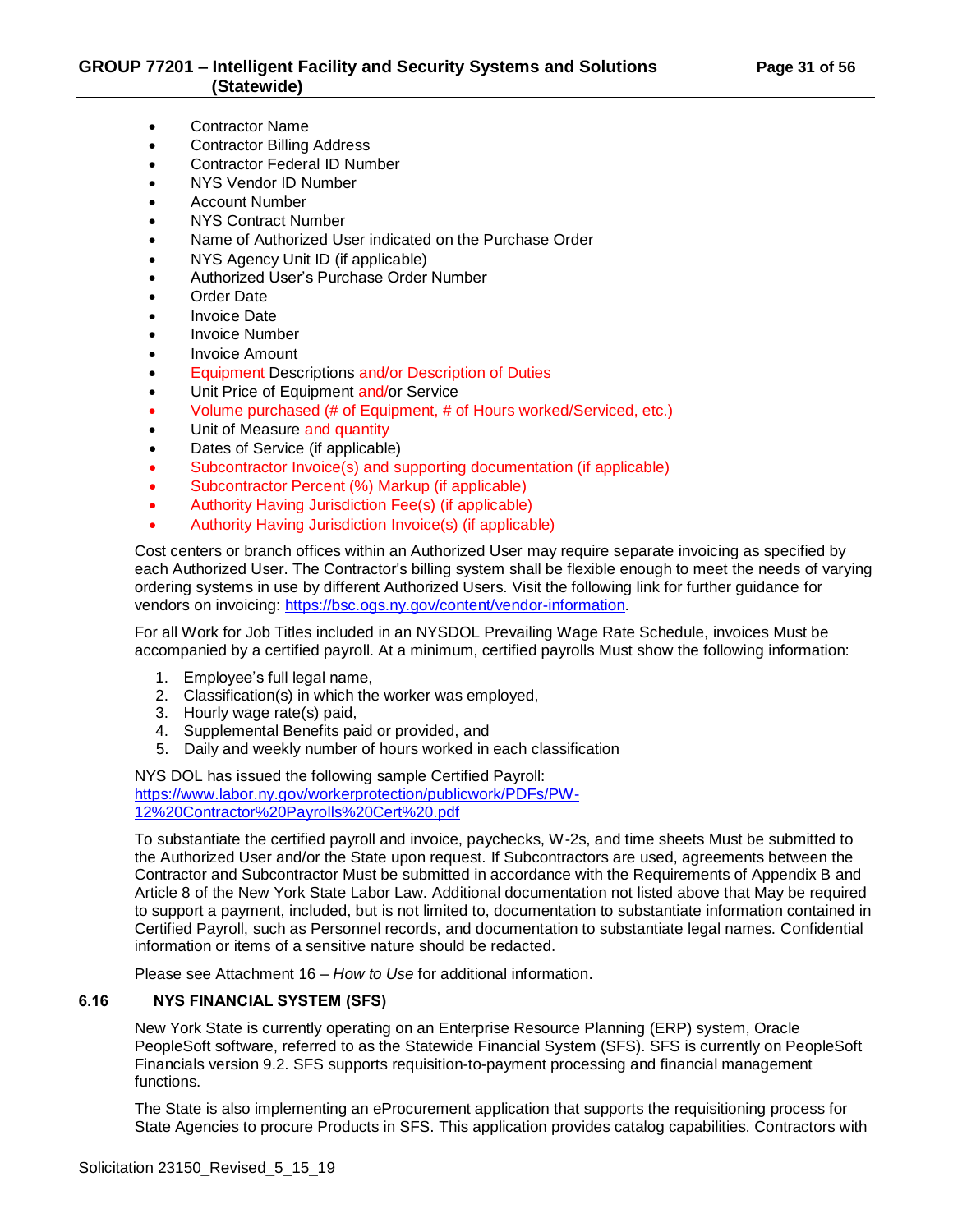Centralized Contracts have the ability to provide a "hosted" or "punch-out" catalog that integrates with SFS and is available to Authorized Users via a centralized eMarketplace website. Additional information may be found at:<https://ogs.ny.gov/procurement/emarketplace>

There are no fees required for a Contractor's participation in the catalog site development or management. Upon completion and activation of an on-line catalog, State Agencies will process their orders through the SFS functionality and other Authorized Users can access the catalog site to fulfill orders directly.

The State may be implementing additional PeopleSoft modules in the near future. Further information regarding business processes, interfaces, and file layouts currently in place may be found at: http://www.sfs.ny.gov and [http://www.osc.state.ny.us/agencies/guide/MyWebHelp/.](http://www.osc.state.ny.us/agencies/guide/MyWebHelp/)

## <span id="page-31-0"></span>**6.17 AMERICANS WITH DISABILITIES ACT (ADA)**

The federal ADA bars employment discrimination and requires all levels of government to provide necessary and reasonable accommodations to qualified workers with disabilities. Bidder is required to identify and offer any Products it manufactures or adapts that may be used or adapted for use by persons with visual, hearing, or any other physical disabilities. Although it is not mandatory for Bidder to have the Equipment in order to receive an award, it is necessary to identify any such Equipment offered that fall into the above category.

## <span id="page-31-1"></span>**6.18 INSURANCE**

The Contractor Must maintain in force at all times during the Term of the Contract, policies of insurance pursuant to the requirements outlined in Attachment 4 – *Contract Insurance Requirements*, and if bidding Lot 2, Attachment 5 – *Project Specific Insurance Requirements*.

#### <span id="page-31-2"></span>**6.19 CONTRACTOR REQUIREMENTS AND PROCEDURES FOR BUSINESS PARTICIPATION OPPORTUNITIES FOR NYS CERTIFIED MINORITY- AND WOMEN-OWNED BUSINESS ENTERPRISES AND EQUAL EMPLOYMENT OPPORTUNITIES FOR MINORITY GROUP MEMBERS AND WOMEN**

#### <span id="page-31-3"></span>6.19.1 NEW YORK STATE LAW

Pursuant to New York State Executive Law Article 15-A and Parts 140-145 of Title 5 of the New York Codes, Rules and Regulations ("NYCRR"), the New York State Office of General Services ("OGS") is required to promote opportunities for the maximum feasible participation of New York State-certified Minority- and Women-owned Business Enterprises ("MWBEs") and the employment of minority group members and women in the performance of OGS contracts.

#### <span id="page-31-4"></span>6.19.2 GENERAL PROVISIONS

- A. OGS is required to implement the provisions of New York State Executive Law Article 15-A and 5 NYCRR Parts 140-145 ("MWBE Regulations") for all State contracts as defined therein, with a value (1) in excess of \$25,000 for labor, services, equipment, materials, or any combination of the foregoing or (2) in excess of \$100,000 for real property renovations and construction.
- B. The Contractor agrees, in addition to any other nondiscrimination provision of the Contract and at no additional cost to OGS, to fully comply and cooperate with OGS in the implementation of New York State Executive Law Article 15-A and the regulations promulgated thereunder. These requirements include equal employment opportunities for minority group members and women ("EEO") and contracting opportunities for MWBEs. Contractor's demonstration of "good faith efforts" pursuant to 5 NYCRR §142.8 shall be a part of these requirements. These provisions shall be deemed supplementary to, and not in lieu of, the nondiscrimination provisions required by New York State Executive Law Article 15 (the "Human Rights Law") or other applicable federal, State or local laws.
- C. Failure to comply with all of the requirements herein may result in a finding of non-responsiveness, a finding of non-responsibility, breach of contract, withholding of funds, liquidated damages pursuant to clause 6.19.9 of this section, and/or enforcement proceedings as allowed by the Contract and applicable law.

#### <span id="page-31-5"></span>6.19.3 EQUAL EMPLOYMENT OPPORTUNITY (EEO)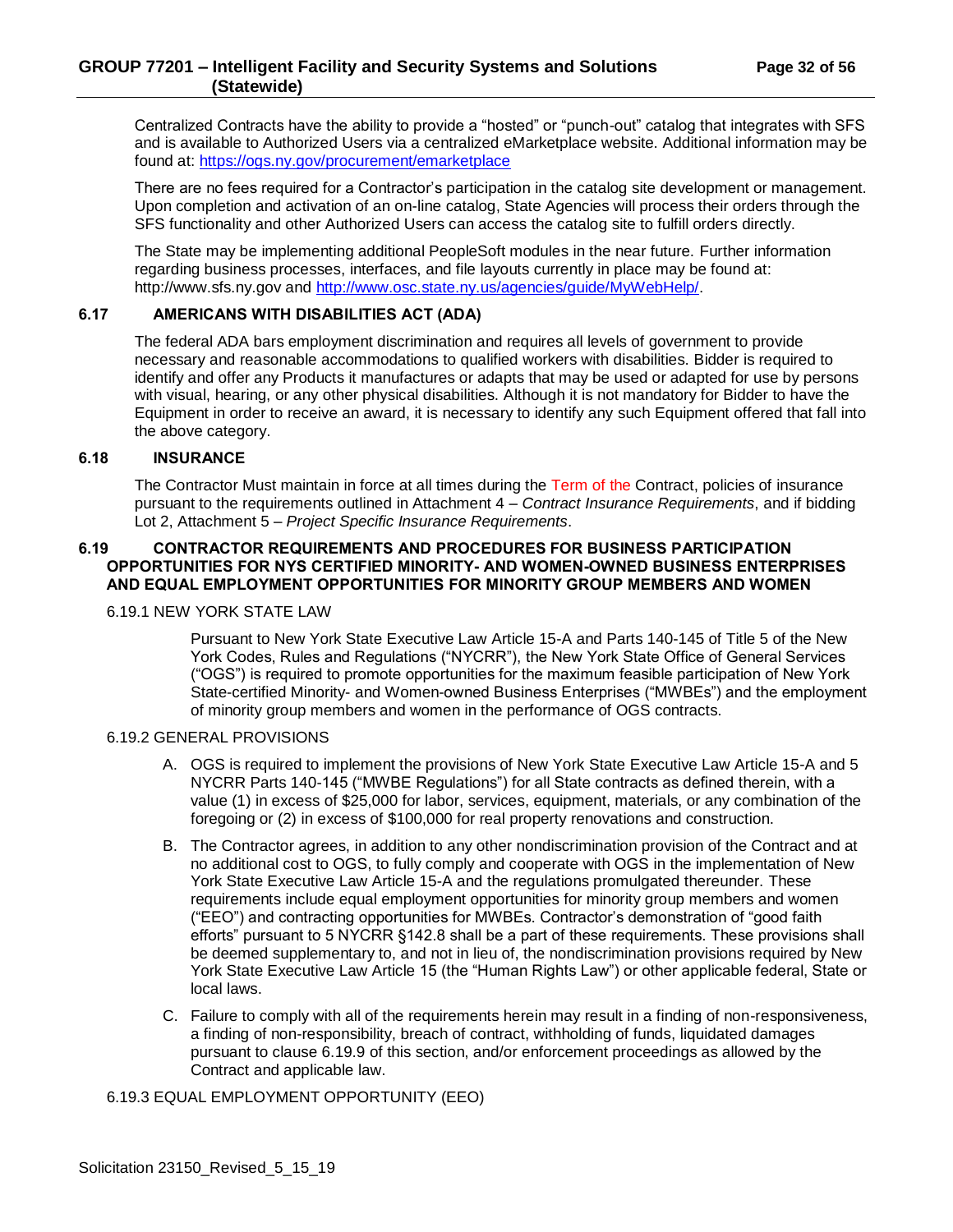## **GROUP 77201 – Intelligent Facility and Security Systems and Solutions Page 33 of 56 (Statewide)**

- A. The provisions of Article 15-A of the Executive Law and the rules and regulations promulgated thereunder pertaining to equal employment opportunities for minority group members and women shall apply to all Contractors, and any subcontractors, awarded a subcontract over \$25,000, for labor, services, including legal, financial and other professional services, travel, supplies, equipment, materials, or any combination of the foregoing, to be performed for, or rendered or furnished to, the contracting State agency (the "Work") except where the Work is for the beneficial use of the Contractor.
	- 1. Contractor and subcontractors shall undertake or continue existing EEO programs to ensure that minority group members and women are afforded equal employment opportunities without discrimination because of race, creed, color, national origin, sex, age, disability or marital status. For these purposes, EEO shall apply in the areas of recruitment, employment, job assignment, promotion, upgrading, demotion, transfer, layoff, or termination and rates of pay or other forms of compensation. This requirement does not apply to: (i) the performance of work or the provision of services or any other activity that is unrelated, separate or distinct from the Contract; or (ii) employment outside New York State.
	- 2. By entering into this Contract, Contractor certifies that the text set forth in clause 12 of Appendix A, attached hereto and made a part hereof, is Contractor's equal employment opportunity policy. In addition, Contractor agrees to comply with the Non-Discrimination Requirements set forth in clause 5 of Appendix A.
- B. Form EEO 100 Staffing Plan.

To ensure compliance with this section, the Contractor agrees to submit or has submitted with the Bid a staffing plan on Form EEO 100 to OGS to document the composition of the proposed workforce to be utilized in the performance of the Contract by the specified categories listed, including ethnic background, gender, and federal occupational categories.

- C. Form EEO 101 Workforce Utilization Reporting Form (Commodities and Services) ("Form EEO-101-Commodities and Services")
	- 1. The Contractor shall submit, and shall require each of its subcontractors to submit, a Form EEO-101-Commodities and Services to OGS to report the actual workforce utilized in the performance of the Contract by the specified categories listed including ethnic background, gender, and Federal occupational categories. The Form EEO-101-Commodities and Services must be submitted electronically to OGS at EEO\_CentCon@ogs.ny.gov on a quarterly basis during the term of the Contract by the 10th day of April, July, October, and January.
	- 2. Separate forms shall be completed by Contractor and any subcontractor.
	- 3. In limited instances, the Contractor or subcontractor may not be able to separate out the workforce utilized in the performance of the Contract from its total workforce. When a separation can be made, the Contractor or subcontractor shall submit the Form EEO-101- Commodities and Services and indicate that the information provided relates to the actual workforce utilized on the Contract. When the workforce to be utilized on the Contract cannot be separated out from the Contractor's or subcontractor's total workforce, the Contractor or subcontractor shall submit the Form EEO-101-Commodities and Services and indicate that the information provided is the Contractor's or subcontractor's total workforce during the subject time frame, not limited to work specifically performed under the Contract.
- D. Contractor shall comply with the provisions of the Human Rights Law, all other State and federal statutory and constitutional non-discrimination provisions. Contractor and subcontractors shall not discriminate against any employee or applicant for employment because of race, creed (religion), color, sex, national origin, sexual orientation, military status, age, disability, predisposing genetic characteristic, marital status or domestic violence victim status, and shall also follow the requirements of the Human Rights Law with regard to non-discrimination on the basis of prior criminal conviction and prior arrest.

## <span id="page-32-0"></span>6.19.4 CONTRACT GOALS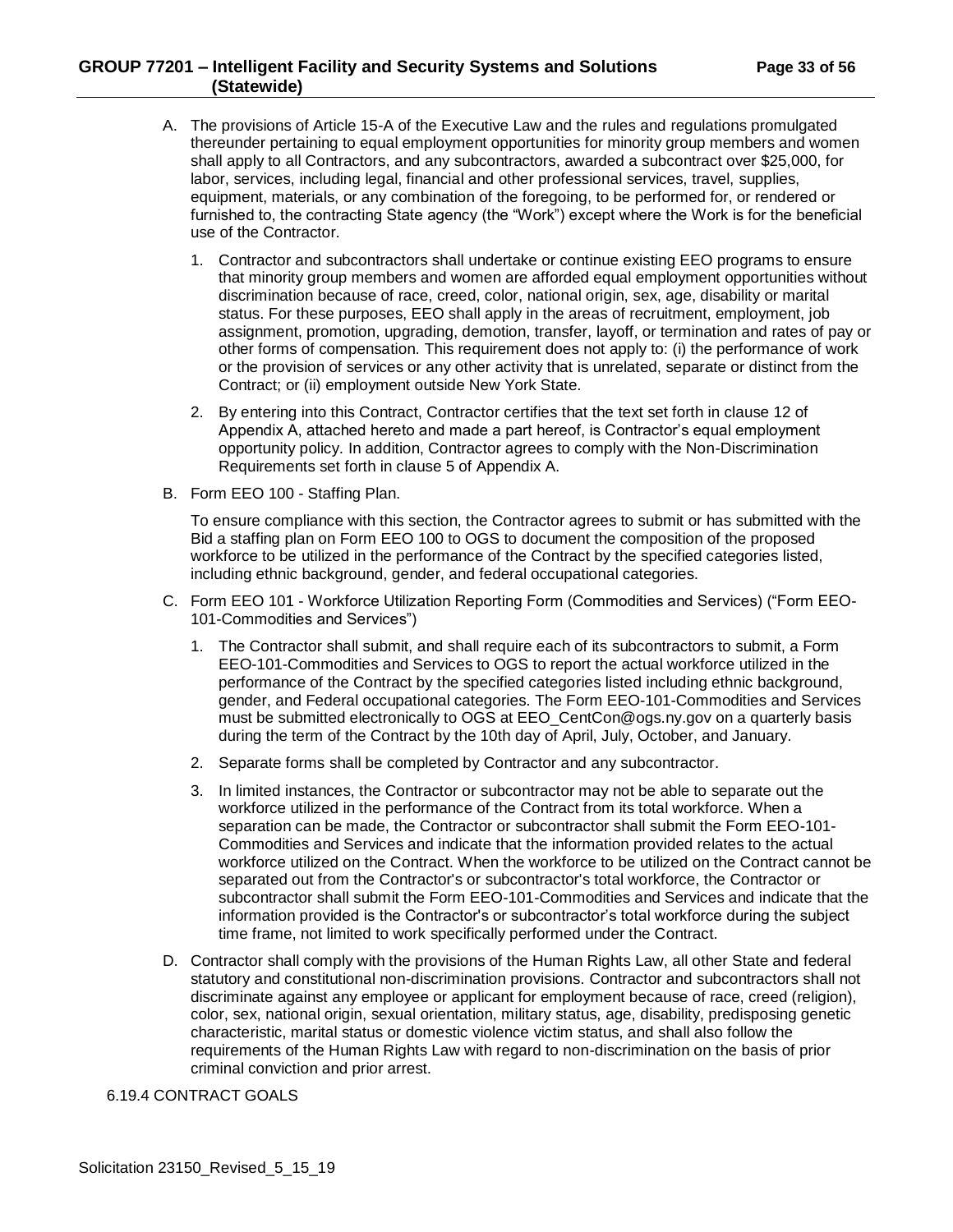- A. OGS hereby establishes an overall goal of 30% for MWBE participation, 15% for Minority-Owned Business Enterprises ("MBE") participation and 15% for Women-Owned Business Enterprises ("WBE") participation (based on the current availability of qualified MBEs and WBEs). The total Contract goal can be obtained by utilizing any combination of MBE and /or WBE participation for subcontracting and supplies acquired under the Contract.
- B. For purposes of providing meaningful participation by MWBEs on the Contract and achieving the Contract goals established in clause IV-A hereof, Contractor should reference the directory of New York State Certified MWBEs found at the following internet address: https://ny.newnycontracts.com/FrontEnd/VendorSearchPublic.asp?TN=ny&XID=2528. The MWBE Regulations are located at 5 NYCRR § 140 – 145. Questions regarding compliance with MWBE participation goals should be directed to the Designated Contacts within the OGS Office of Minority- and Women Owned Businesses Enterprises. Additionally, following Contract execution, Contractor is encouraged to contact the Division of Minority and Women's Business Development ((518) 292-5250; (212) 803-2414; or (716) 846-8200) to discuss additional methods of maximizing participation by MWBEs on the Contract.
- C. Contractor must document "good faith efforts" to provide meaningful participation by MWBEs as subcontractors or suppliers in the performance of the Contract (see clause 6.19.7 below).

#### <span id="page-33-0"></span>6.19.5 MWBE UTILIZATION PLAN

- A. In accordance with 5 NYCRR § 142.4, Bidders are required to submit a completed Utilization Plan on Form MWBE 100 with their bid.
- B. The Utilization Plan shall list the MWBEs the Bidder intends to use to perform the Contract, a description of the Contract scope of work the Bidder intends the MWBE to perform to meet the goals on the Contract, the estimated or, if known, actual dollar amounts to be paid to an MWBE. By signing the Utilization Plan, the Bidder acknowledges that making false representations or including information evidencing a lack of good faith as part of, or in conjunction with, the submission of a Utilization Plan is prohibited by law and may result in penalties including, but not limited to, termination of a contract for cause, loss of eligibility to submit future bids, and/or withholding of payments. Any modifications or changes to the agreed participation by New York State Certified MWBEs after the Contract award and during the term of the Contract must be reported on a revised MWBE Utilization Plan and submitted to OGS.
- C. By entering into the Contract, Bidder/Contractor understands that only sums paid to MWBEs for the performance of a commercially useful function, as that term is defined in 5 NYCRR § 140.1, may be applied towards the achievement of the applicable MWBE participation goal. When an MWBE is serving as a broker on the Contract, only 25 percent of all sums paid to a broker shall be deemed to represent the commercially useful function performed by the MWBE.
- D. OGS will review the submitted MWBE Utilization Plan and advise the Bidder of OGS acceptance or issue a notice of deficiency within 30 days of receipt.
- E. If a notice of deficiency is issued; Bidder agrees that it shall respond to the notice of deficiency, within seven (7) business days of receipt, by submitting to OGS a written remedy in response to the notice of deficiency. If the written remedy that is submitted is not timely or is found by OGS to be inadequate, OGS shall notify the Bidder and direct the Bidder to submit, within five (5) business days of notification by OGS, a request for a partial or total waiver of MWBE participation goals on Form BDC 333. Failure to file the waiver form in a timely manner may be grounds for disqualification of the bid or proposal.
- F. OGS may disqualify a Bidder's bid/proposal as being non-responsive under the following circumstances:
	- (a) If a Bidder fails to submit an MWBE Utilization Plan;
	- (b) If a Bidder fails to submit a written remedy to a notice of deficiency;
	- (c) If a Bidder fails to submit a request for waiver; or
	- (d) If OGS determines that the Bidder has failed to document good faith efforts.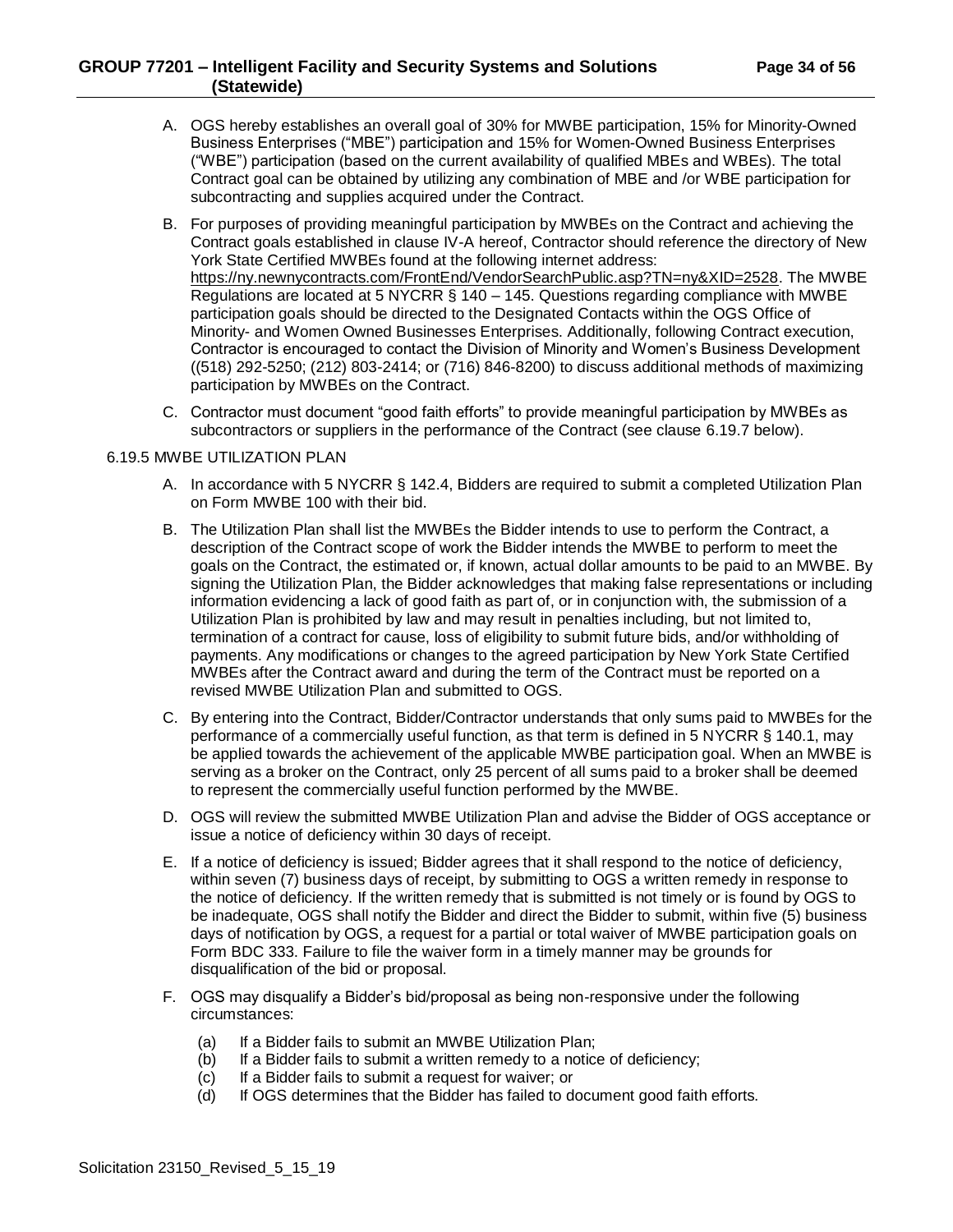- G. If awarded a Contract, Contractor certifies that it will follow the submitted MWBE Utilization Plan for the performance of MWBEs on the Contract pursuant to the prescribed MWBE goals set forth in clause 6.19.4 of this Section.
- H. Bidder/Contractor further agrees that a failure to submit and/or use such completed MWBE Utilization Plan shall constitute a material breach of the terms of the Contract. Upon the occurrence of such a material breach, OGS shall be entitled to any remedy provided herein, including but not limited to, a finding of Contractor non-responsiveness.

#### <span id="page-34-0"></span>6.19.6 REQUEST FOR WAIVER

- A. Prior to submission of a request for a partial or total waiver, Bidder shall contact the Designated Contacts listed on page 1 of this document for guidance.
- B. In accordance with 5 NYCRR § 142.7, a Bidder/Contractor who is able to document good faith efforts to meet the goal requirements, as set forth in clause VII below, may submit a request for a partial or total waiver on Form BDC 333, accompanied by supporting documentation. A Bidder may submit the request for waiver at the same time it submits its MWBE Utilization Plan. If a request for waiver is submitted with the MWBE Utilization Plan and is not accepted by OGS at that time, the provisions of clauses  $V(C)$ ,  $(D)$  &  $(E)$  will apply. If the documentation included with the Bidder's/Contractor's waiver request is complete, OGS shall evaluate the request and issue a written notice of acceptance or denial within twenty (20) business days of receipt.
- C. Contractor shall attempt to utilize, in good faith, any MBE or WBE identified within its MWBE Utilization Plan, during the performance of the Contract. Requests for a partial or total waiver of established goal requirements made subsequent to Contract award may be made at any time during the term of the Contract to OGS, but must be made no later than prior to the submission of a request for final payment on the Contract.
- D. If OGS, upon review of the MWBE Utilization Plan and Monthly MWBE Contractor Compliance Reports determines that Contractor is failing or refusing to comply with the contract goals and no waiver has been issued in regards to such non-compliance, OGS may issue a notice of deficiency to the Contractor. The Contractor must respond to the notice of deficiency within seven (7) business days of receipt. Such response may include a request for partial or total waiver of MWBE contract goals.

#### <span id="page-34-1"></span>6.19.7 REQUIRED GOOD FAITH EFFORTS

In accordance with 5 NYCRR § 142.8, Contractors must document their good faith efforts toward utilizing MWBEs on the Contract. Evidence of required good faith efforts shall include, but not be limited to, the following:

- A. A list of the general circulation, trade and MWBE-oriented publications and dates of publications in which the Contractor solicited the participation of certified MWBEs as subcontractors/suppliers, copies of such solicitations and any responses thereto.
- B. A list of the certified MWBEs appearing in the Empire State Development ("ESD") MWBE directory that were solicited for this Contract. Provide proof of dates or copies of the solicitations and copies of the responses made by the certified MWBEs. Describe specific reasons that responding certified MWBEs were not selected.
- C. Descriptions of the Contract documents/plans/specifications made available to certified MWBEs by the Contractor when soliciting their participation and steps taken to structure the scope of work for the purpose of subcontracting with, or obtaining supplies from, certified MWBEs.
- D. A description of the negotiations between the Contractor and certified MWBEs for the purposes of complying with the MWBE goals of this Contract.
- E. Dates of any pre-bid, pre-award or other meetings attended by Contractor, if any, scheduled by OGS with certified MWBEs whom OGS determined were capable of fulfilling the MWBE goals set in the Contract.
- F. Other information deemed relevant to the request.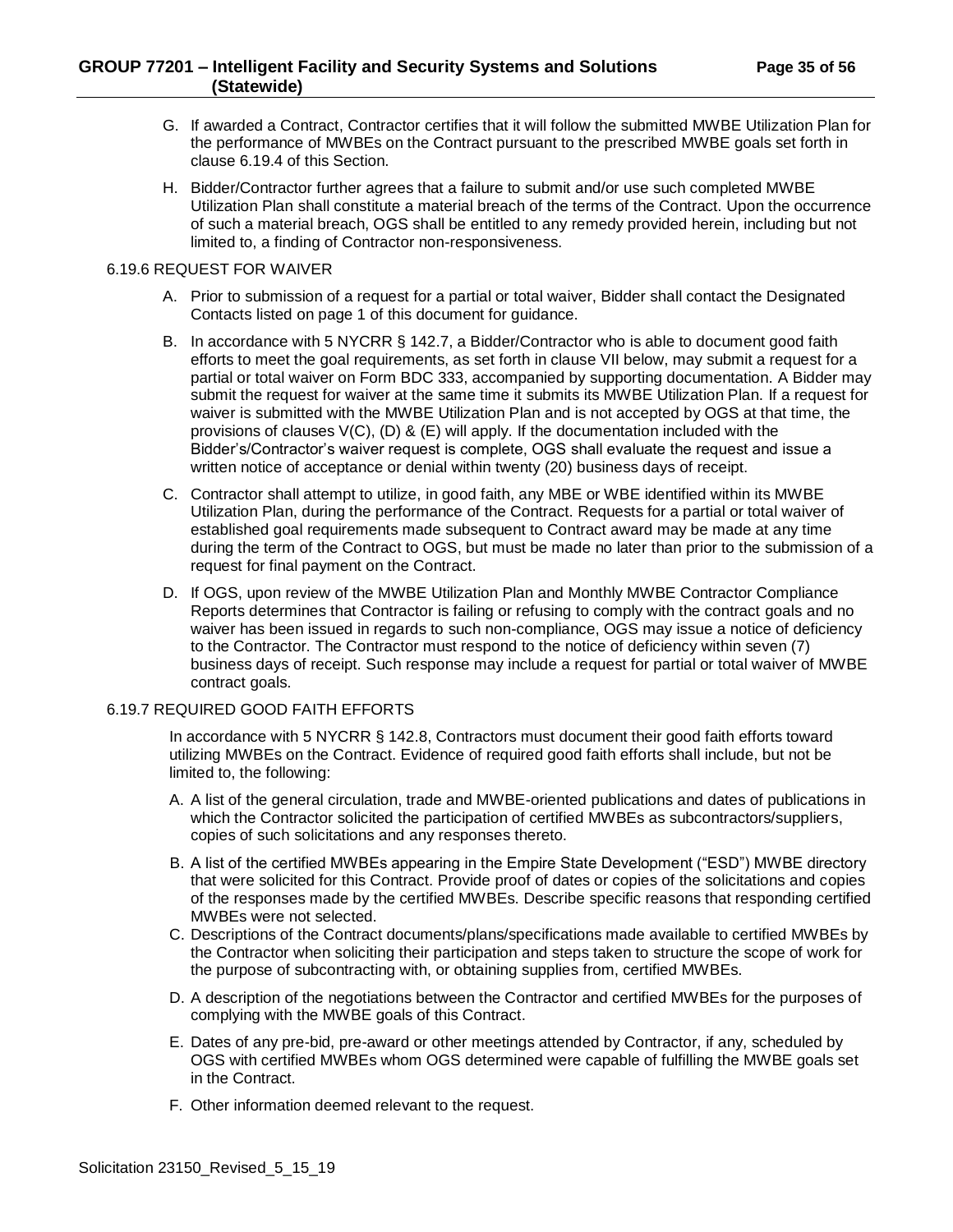#### <span id="page-35-0"></span>6.19.8 MONTHLY MWBE CONTRACTOR COMPLIANCE REPORT

- A. In accordance with 5 NYCRR § 142.10, Contractor is required to report Monthly MWBE Contractor Compliance to OGS during the term of the Contract for the preceding month's activity, documenting progress made towards achievement of the Contract MWBE goals. OGS requests that all Contractors use the New York State Contract System ("NYSCS") to report subcontractor and supplier payments made by Contractor to MWBEs performing work under the Contract. The NYSCS may be accessed at https://ny.newnycontracts.com/. This is a New York State-based system that all State agencies and authorities will be implementing to ensure uniform contract compliance reporting throughout New York State.
- B. When a Contractor receives a payment from a State agency, it is the Contractor's responsibility to pay its subcontractors and suppliers in a timely manner. On or after the first day of each month, the Contractor will receive an email or fax notification ("audit notice") indicating that a representative of its company needs to log-in to the NYSCS to report the company's MWBE subcontractor and supplier payments for the preceding month. The Contractor must also report when no payments have been made to a subcontractor or supplier in a particular month with entry of a zero dollar value in the NYSCS. Once subcontractor and supplier payments have been entered into the NYSCS, the subcontractor(s) and supplier(s) will receive an email or fax notification advising them to log into the NYSCS to confirm that they actually received the reported payments from the Contractor. It is the Contractor's responsibility to educate its MWBE subcontractors and suppliers about the NYSCS and the need to confirm payments made to them in the NYSCS.
- C. To assist in the use of the NYSCS, OGS recommends that all Contractors and MWBE subcontractors and suppliers sign up for the following two webinar trainings offered through the NYSCS: "**Introduction to the System - Vendor training**" and "**Contract Compliance Reporting - Vendor Training**" to become familiar with the NYSCS. To view the training schedule and to register visit: https://ny.newnycontracts.com/events.asp
- D. As soon as possible after the Contract is approved, Contractor should visit https://ny.newnycontracts.com and click on "**Account Lookup**" to identify the Contractor's account by company name. Contact information should be reviewed and updated if necessary by choosing "**Change Info**." It is important that the staff member who is responsible for reporting payment information for the Contractor be listed as a user in the NYSCS. Users who are not already listed may be added through "**Request New User**." When identifying the person responsible, please add "**- MWBE Contact**" after his or her last name (i.e., John Doe – MWBE Contact) to ensure that the correct person receives audit notices from the NYSCS. NYSCS Technical Support should be contacted for any technical support questions by clicking on the links for "**Contact Us & Support**" then "**Technical Support**" on the NYSCS website.
- E. If Contractor is unable to report MWBE Contractor Compliance via the NYSCS, Contractor must submit a Monthly MWBE Contractor Compliance Report on Form MWBE 102 to OGS, by the 10th day of each month during the term of the Contract, for the preceding month's activity to: OGS MWBE Office, 29<sup>th</sup> floor Corning Tower, Empire State Plaza, Albany, NY 12242. Phone: 518-486-9284; Fax: 518-486-9285.
- F. It is the Contractor's responsibility to report subcontractor and supplier payments. Failure to respond to payment audits in a timely fashion through the NYSCS, or by paper to OGS, may jeopardize future payments pursuant to the MWBE liquidated damages clause in clause 6.19.9 below.

#### <span id="page-35-1"></span>6.19.9 BREACH OF CONTRACT AND LIQUIDATED DAMAGES

- A. Where OGS determines that the Contractor is not in compliance with the requirements of this Contract, and the Contractor refuses to comply with such requirements, or if it is found to have willfully and intentionally failed to comply with the MWBE participation goals set forth in the Contract, the Contractor shall be obligated to pay liquidated damages to OGS.
- B. Such liquidated damages shall be calculated as an amount equaling the difference between:
	- 1. All sums identified for payment to MWBEs had the Contractor achieved the contractual MWBE goals; and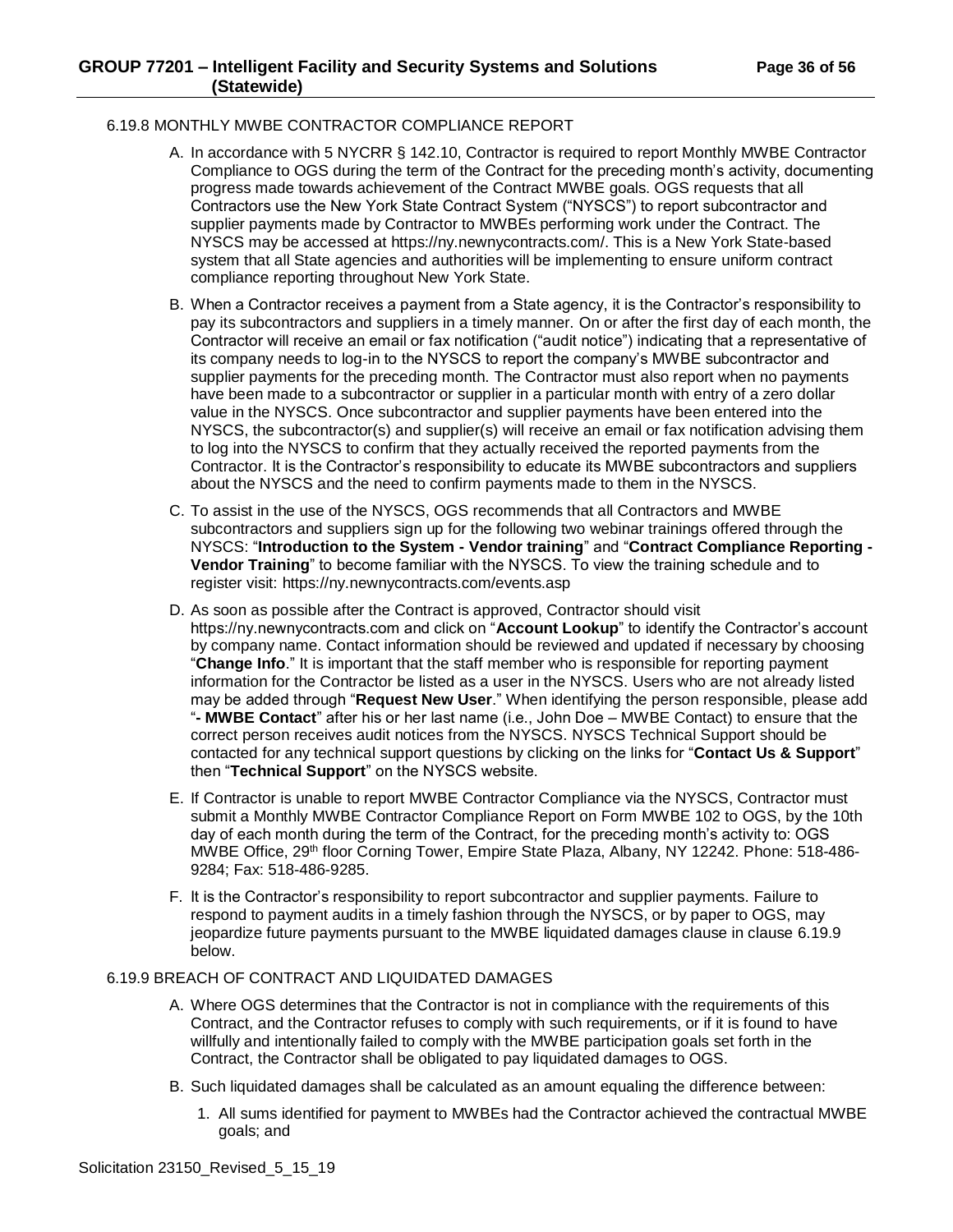- 2. All sums actually paid to MWBEs for work performed or materials supplied under the Contract.
- C. If OGS determines that Contractor is liable for liquidated damages and such identified sums have not been withheld by OGS, Contractor shall pay such liquidated damages to OGS within sixty (60) days after they are assessed. Provided, however, that if the Contractor has filed a complaint with the Director of the Division of Minority and Women's Business Development pursuant to 5 NYCRR § 142.12, liquidated damages shall be payable only in the event of a determination adverse to the Contractor following the complaint process.

#### <span id="page-36-0"></span>6.19.10 FRAUD

Any suspicion of fraud, waste, or abuse involving the contracting or certification of MWBEs shall be immediately reported to ESD's Division of Minority and Women's Business Development at (855) 373- 4692.

ALL FORMS ARE AVAILABLE AT: <https://ogs.ny.gov/MWBE>

#### <span id="page-36-1"></span>**6.20 PARTICIPATION OPPORTUNITIES FOR NEW YORK STATE CERTIFIED SERVICE-DISABLED VETERAN OWNED BUSINESSES**

Article 17-B of the New York State Executive Law provides for more meaningful participation in public procurement by certified Service-Disabled Veteran-Owned Businesses ("SDVOB"), thereby further integrating such businesses into New York State's economy. OGS recognizes the need to promote the employment of service-disabled veterans and to ensure that certified service-disabled veteran-owned businesses have opportunities for maximum feasible participation in the performance of OGS contracts.

In recognition of the service and sacrifices made by service-disabled veterans and in recognition of their economic activity in doing business in New York State, Bidders are expected to consider SDVOBs in the fulfillment of the requirements of the Contract. Such participation may be as subcontractors or suppliers, as protégés, or in other partnering or supporting roles.

#### <span id="page-36-2"></span>6.20.1 CONTRACT GOALS

- A. OGS hereby establishes an overall goal of 6% for SDVOB participation, based on the current availability of qualified SDVOBs. For purposes of providing meaningful participation by SDVOBs, the Bidder/Contractor should reference the directory of New York State Certified SDVOBs found at: https://ogs.ny.gov/Veterans/. Questions regarding compliance with SDVOB participation goals should be directed to the OGS Designated Contacts. Additionally, following Contract execution, Contractor is encouraged to contact the Office of General Services' Division of Service-Disabled Veteran's Business Development at 518-474-2015 or VeteransDevelopment@ogs.ny.gov to discuss additional methods of maximizing participation by SDVOBs on the Contract.
- B. Contractor must document "good faith efforts" to provide meaningful participation by SDVOBs as subcontractors or suppliers in the performance of the Contract (see clause 6.20.4 below).

#### <span id="page-36-3"></span>6.20.2 SDVOB UTILIZATION PLAN

- A. In accordance with 9 NYCRR § 252.2(i), Bidders are required to submit a completed SDVOB Utilization Plan on Form SDVOB 100 with their bid.
- B. The Utilization Plan shall list the SDVOBs that the Bidder intends to use to perform the Contract, a description of the work that the Bidder intends the SDVOB to perform to meet the goals on the Contract, the estimated dollar amounts to be paid to an SDVOB, or, if not known, an estimate of the percentage of Contract work the SDVOB will perform. By signing the Utilization Plan, the Bidder acknowledges that making false representations or providing information that shows a lack of good faith as part of, or in conjunction with, the submission of a Utilization Plan is prohibited by law and may result in penalties including, but not limited to, termination of a contract for cause, loss of eligibility to submit future bids, and/or withholding of payments. Any modifications or changes to the agreed participation by SDVOBs after the Contract award and during the term of the Contract must be reported on a revised SDVOB Utilization Plan and submitted to OGS.
- C OGS will review the submitted SDVOB Utilization Plan and advise the Bidder/Contractor of OGS acceptance or issue a notice of deficiency within 20 days of receipt.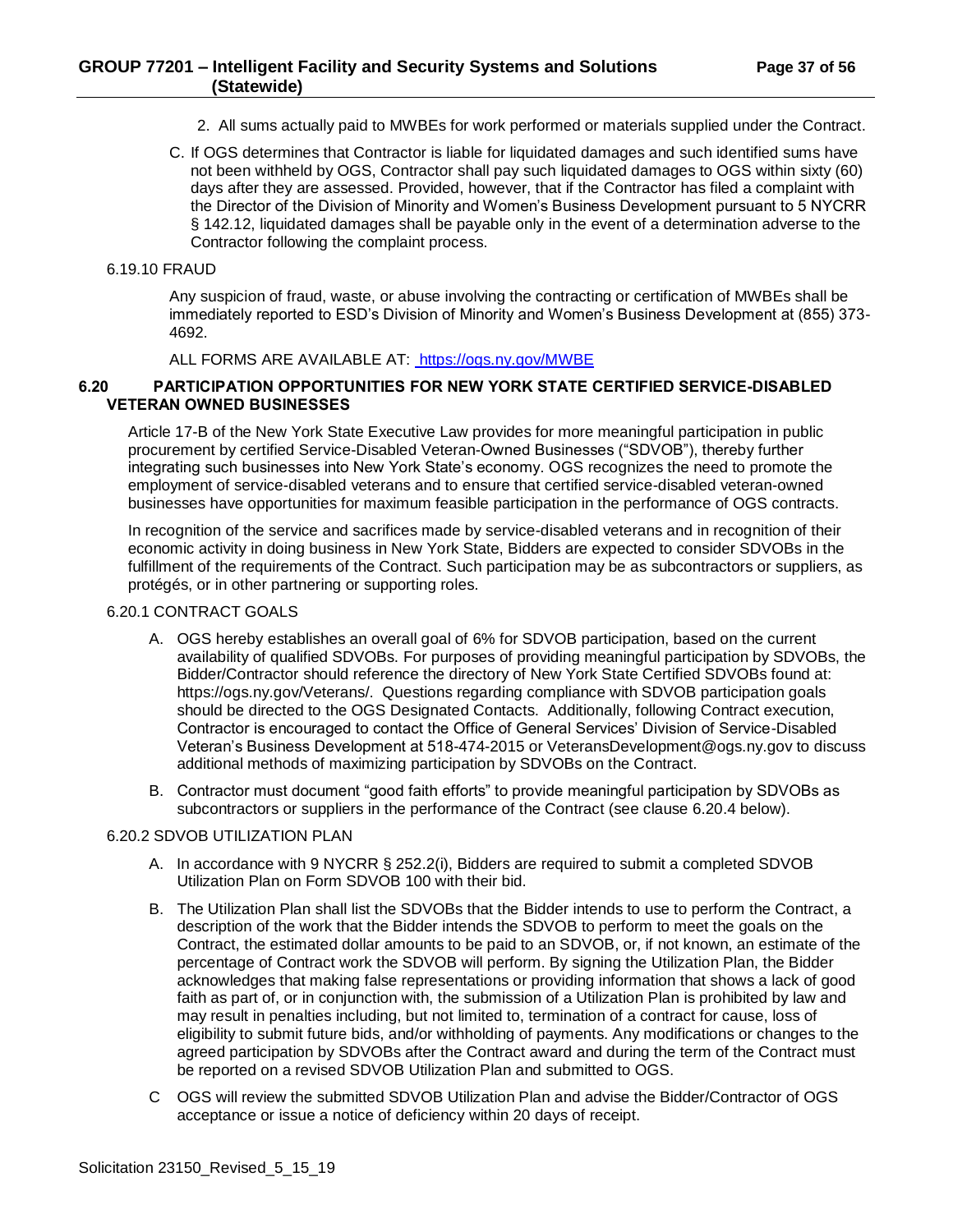## **GROUP 77201 – Intelligent Facility and Security Systems and Solutions Page 38 of 56 (Statewide)**

- D. If a notice of deficiency is issued, Bidder/Contractor agrees that it shall respond to the notice of deficiency, within seven business days of receipt, by submitting to OGS a written remedy in response to the notice of deficiency. If the written remedy that is submitted is not timely or is found by OGS to be inadequate, OGS shall notify the Bidder/Contractor and direct the Bidder/Contractor to submit, within five business days of notification by OGS, a request for a partial or total waiver of SDVOB participation goals on SDVOB 200. Failure to file the waiver form in a timely manner may be grounds for disqualification of the bid or proposal.
- E. OGS may disqualify a Bidder's bid or proposal as being non-responsive under the following circumstances:
	- (a) If a Bidder fails to submit an SDVOB Utilization Plan;
	- (b) If a Bidder fails to submit a written remedy to a notice of deficiency;
	- (c) If a Bidder fails to submit a request for waiver; or
	- (d) If OGS determines that the Bidder has failed to document good faith efforts.
- F. If awarded a Contract, Contractor certifies that it will follow the submitted SDVOB Utilization Plan for the performance of SDVOBs on the Contract pursuant to the prescribed SDVOB contract goals set forth above.
- G. Contractor further agrees that a failure to use SDVOBs as agreed in the Utilization Plan shall constitute a material breach of the terms of the Contract. Upon the occurrence of such a material breach, OGS shall be entitled to any remedy provided herein, including but not limited to, a finding of Contractor non-responsibility.

#### <span id="page-37-0"></span>6.20.3 REQUEST FOR WAIVER

- A. Prior to submission of a request for a partial or total waiver, Bidder shall contact the Designated Contacts listed on page 1 of this document for guidance
- B. In accordance with 9 NYCRR § 252.2(m), a Bidder/Contractor that is able to document good faith efforts to meet the goal requirements, as set forth in clause IV below, may submit a request for a partial or total waiver on Form SDVOB 200, accompanied by supporting documentation. A Bidder may submit the request for waiver at the same time it submits its SDVOB Utilization Plan. If a request for waiver is submitted with the SDVOB Utilization Plan and is not accepted by OGS at that time, the provisions of clauses II (C), (D) & (E) will apply. If the documentation included with the Bidder's/Contractor's waiver request is complete, OGS shall evaluate the request and issue a written notice of acceptance or denial within 20 days of receipt.
- C. Contractor shall attempt to utilize, in good faith, the SDVOBs identified within its SDVOB Utilization Plan, during the performance of the Contract. Requests for a partial or total waiver of established goal requirements made subsequent to Contract award may be made at any time during the term of the Contract to OGS, but must be made no later than prior to the submission of a request for final payment on the Contract.
- D. If OGS, upon review of the SDVOB Utilization Plan and Monthly SDVOB Compliance Report (SDVOB 101) determines that Contractor is failing or refusing to comply with the contract goals and no waiver has been issued in regards to such non-compliance, OGS may issue a notice of deficiency to the Contractor. The Contractor must respond to the notice of deficiency within seven business days of receipt. Such response may include a request for partial or total waiver of SDVOB contract goals.

Waiver requests should be sent to the Designated Contacts listed on Page 1 of this Solicitation.

#### <span id="page-37-1"></span>6.20.4 REQUIRED GOOD FAITH EFFORTS

In accordance with 9 NYCRR § 252.2(n), Contractors must document their good faith efforts toward utilizing SDVOBs on the Contract. Evidence of required good faith efforts shall include, but not be limited to, the following:

A. Copies of solicitations to SDVOBs and any responses thereto.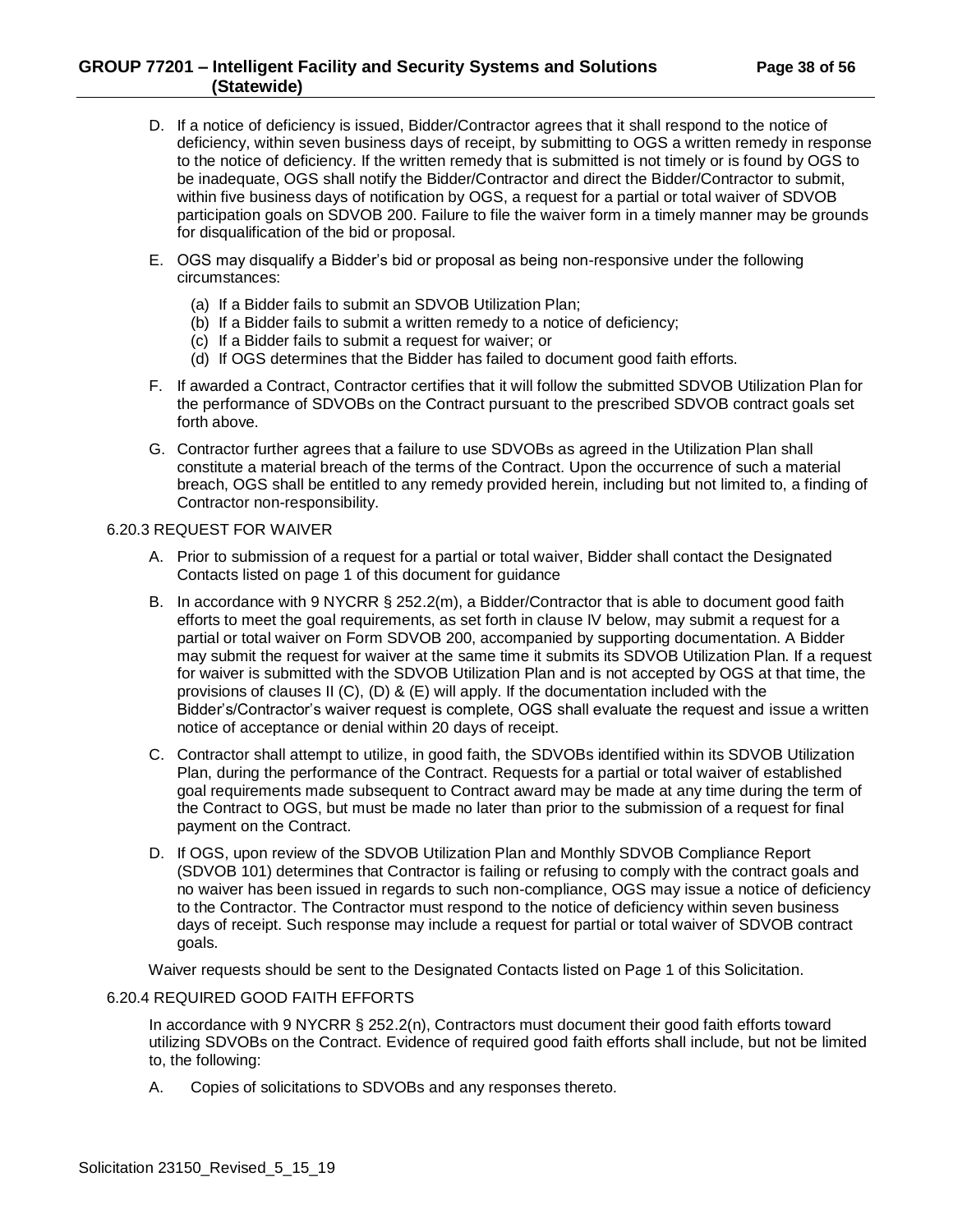- B. Explanation of the specific reasons each SDVOB that responded to Bidders/Contractors' solicitation was not selected.
- C. Dates of any pre-bid, pre-award or other meetings attended by Contractor, if any, scheduled by OGS with certified SDVOBs whom OGS determined were capable of fulfilling the SDVOB goals set in the Contract.
- D. Information describing the specific steps undertaken to reasonably structure the Contract scope of work for the purpose of subcontracting with, or obtaining supplies from, certified SDVOBs.
- E. Other information deemed relevant to the waiver request.

#### <span id="page-38-0"></span>6.20.5 MONTHLY SDVOB CONTRACTOR COMPLIANCE REPORT

In accordance with 9 NYCRR § 252.2(q), Contractor is required to report Monthly SDVOB Contractor Compliance to OGS during the term of the Contract for the preceding month's activity, documenting progress made towards achieving the Contract SDVOB goals. This information must be submitted using form SDVOB 101 available on the OGS website and should be completed by the Contractor and submitted to OGS, by the 10th day of each month during the term of the Contract, for the preceding month's activity to: michael.decicco@ogs.ny.gov

## <span id="page-38-1"></span>6.20.6 BREACH OF CONTRACT AND DAMAGES

In accordance with 9 NYCRR § 252.2(s), any Contractor found to have willfully and intentionally failed to comply with the SDVOB participation goals set forth in the Contract, shall be found to have breached the contract and Contractor shall pay damages as set forth therein.

## ALL FORMS ARE AVAILABLE UNDER AT: <https://ogs.ny.gov/Veterans/>

## <span id="page-38-2"></span>**6.21 REPORT OF CONTRACT USAGE**

Contractor Must submit Attachment 17 – *Report of Contract Usage* including total spend billed to each Authorized Users of this Contract by Contractor, and by all Dealers and Distributors listed on Lot 1 Equipment only Contracts, if any, *no later than 10 days after the close of each semiannual period*. (e.g. January  $1^{st}$  – June 30<sup>th</sup>). If the Contract period begins or ends in a fractional portion of a reporting period, only the actual Contract sales for this fractional period should be included in the *semiannual* report.

Contractors awarded Lot 1 Equipment Only Must specify if any Dealers or Distributors are NYS Certified Minority- and/or Women-Owned Business Enterprises (MWBEs), small business enterprises (SBEs), or Service-Disabled Veteran-Owned Businesses (SDVOBs).

The report is to be submitted electronically via e-mail in Microsoft Excel to OGS Procurement Services, to the attention of the individual listed on the front page of the Contract Award Notification and shall reference the Contract Group Number, Award Number, Contract Number, Sales Period, and Contractor's name.

The report in Attachment 17 – *Report of Contract Usage* contains the minimum information required. Additional related sales information, such as detailed user purchases may be required by OGS and must be supplied upon request. Failure to submit reports on a timely basis may result in Contract cancellation and designation of Contractor as non-responsible.

#### <span id="page-38-3"></span>**6.22 USE OF RECYCLED OR REMANUFACTURED MATERIALS**

New York State supports and encourages Contractors to use recycled, remanufactured or recovered materials in the manufacture of Products and packaging to the maximum extent practicable without jeopardizing the performance or intended end use of the Product or packaging unless such use is precluded due to health or safety requirements or Product specifications contained herein. Refurbished or remanufactured components or Products are required to be restored to original performance and regulatory standards and functions and are required to meet all other requirements of this Solicitation. Warranties on refurbished or remanufactured components or Products must be identical to the manufacturer's new equipment warranty or industry's normal warranty when remanufacturer does not offer new equipment. See Appendix B, *Remanufactured, Recycled, Recyclable or Recovered Materials.*

## <span id="page-38-4"></span>**6.23 BULK DELIVERY AND ALTERNATE PACKAGING**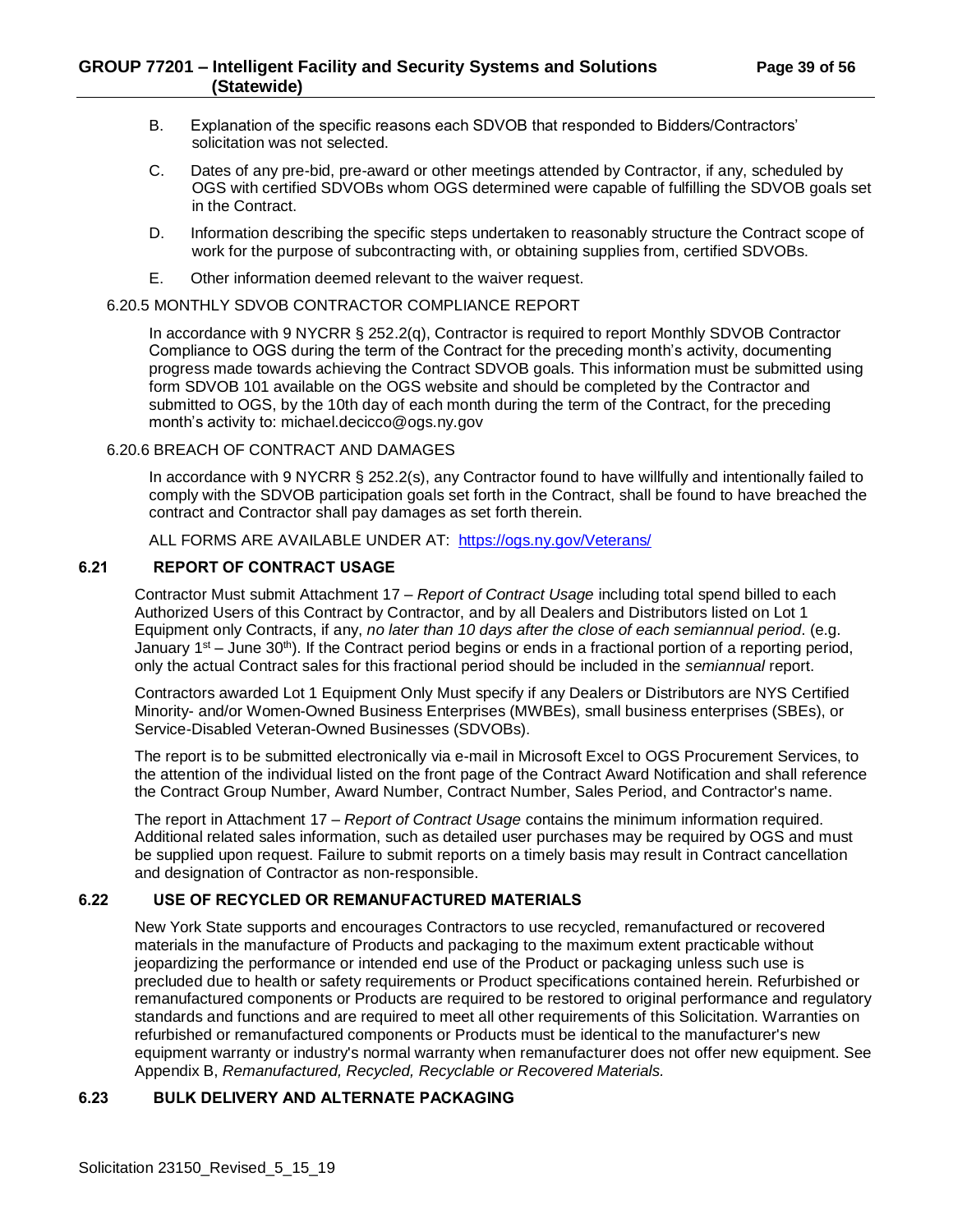## **GROUP 77201 – Intelligent Facility and Security Systems and Solutions Page 40 of 56 (Statewide)**

New York State encourages the use of innovative packaging that reduces the weight of packaging and the generation of packaging waste. A Contractor is encouraged to use reusable materials and containers and to utilize packaging configurations that take advantage of storage containers designed to be part of the Equipment for the shipment of multi-unit purchases. New York State recognizes that these packaging methods are in the development stage and may not be currently available. Authorized Users are urged to inquire about these programs at the time of purchase and determine the best solution for their needs.

## <span id="page-39-0"></span>**6.24 SURPLUS/TAKE-BACK/RECYCLING**

- A. A State Agency is reminded of its obligation to comply with the NY State Finance Law § 167, Transfer and Disposal of Personal Property, and § 168, The Management of Surplus Computer Equipment, regarding transfer and disposal of surplus personal property before utilizing take-back, recycling, or other options for disposition of equipment that is still in operable condition.
- B. If Contractor offers a take-back/recycling program, then Contractor shall provide a record of disposition to each Authorized User who participates in the take-back/recycling program for units transferred for disposition. Contractor shall provide documentation that the units were disposed of in an environmentally sound manner in compliance with applicable local, state and federal laws. See Section 6.21C below for specific requirements governing electronic equipment recycling.
- C. The NYS Department of Environmental Conservation ("DEC") Electronic Equipment Recycling and Reuse Act ("Act") (Environmental Conservation Law, Article 27, Title 26, Electronic Equipment Recycling and Reuse), requires manufacturers to establish a convenient system for the collection, handling, and recycling or reuse of electronic waste. If Contractor is a manufacturer of electronic equipment covered by the Act, Contractor agrees to comply with the requirements of the Act. More information regarding the Act can be found on the DEC website at: http://www.dec.ny.gov/chemical/65583.html
- D. If a Contractor offers a take-back/recycling program or offers an electronic equipment recycling program pursuant to the Act, and an Authorized User participates in same, then the Authorized User shall ensure the destruction of all data from any hard drives surrendered with the machines/covered electronic equipment. Contractor shall not require an Authorized User to surrender the hard drive, as an Authorized User may wish to retain the hard drive for security purposes. Contractor shall advise the Authorized User in advance if the retention of the hard drive results in additional fees or reduction in trade-in value. It is recommended that an Authorized User use a procedure for ensuring the destruction of confidential data stored on hard drives or other storage media that meets or exceeds the National Institute of Standards and Technology ("NIST") Guidelines for Media Sanitation as found in NIST Special Publication 800-88.

## <span id="page-39-1"></span>**6.25 ENVIRONMENTAL ATTRIBUTES AND NYS EXECUTIVE ORDER NUMBER 4**

New York State is committed to environmental sustainability and endeavors to procure Products with reduced environmental impact. One example of this commitment may be found in Executive Order No. 4 (Establishing a State Green Procurement and Agency Sustainability Program), which imposes certain requirements on State Agencies, authorities, and public benefit corporations when procuring Products. More information on Executive Order No. 4, including specifications for offerings covered by this Contract, may be found at [https://ogs.ny.gov/greenny/.](https://ogs.ny.gov/greenny/) State entities subject to Executive Order No. 4 are advised to become familiar with the specifications that have been developed in accordance with the Order, and to incorporate them, as applicable, when making purchases under this Contract.

## <span id="page-39-2"></span>**6.26 CONSUMER PRODUCTS CONTAINING MERCURY**

Contractor shall comply with the requirements of Title 21 of Article 27 of the NYS Environmental Conservation Law regarding restrictions on the sale, purchasing, labeling and management of any products containing elemental mercury under this Contract.

#### <span id="page-39-3"></span>**6.27 PREFERRED SOURCE PRODUCTS AND SERVICES**

Section 162 of the State Finance Law requires that Authorized Users afford first priority to the Products and Services of Preferred Source suppliers such as Corcraft (the marketplace name for the NYS Department of Corrections and Community Supervision, Division of Industries), New York State Preferred Source Program for People who are Blind (NYSPSP), and New York State Industries for the Disabled (NYSID), and others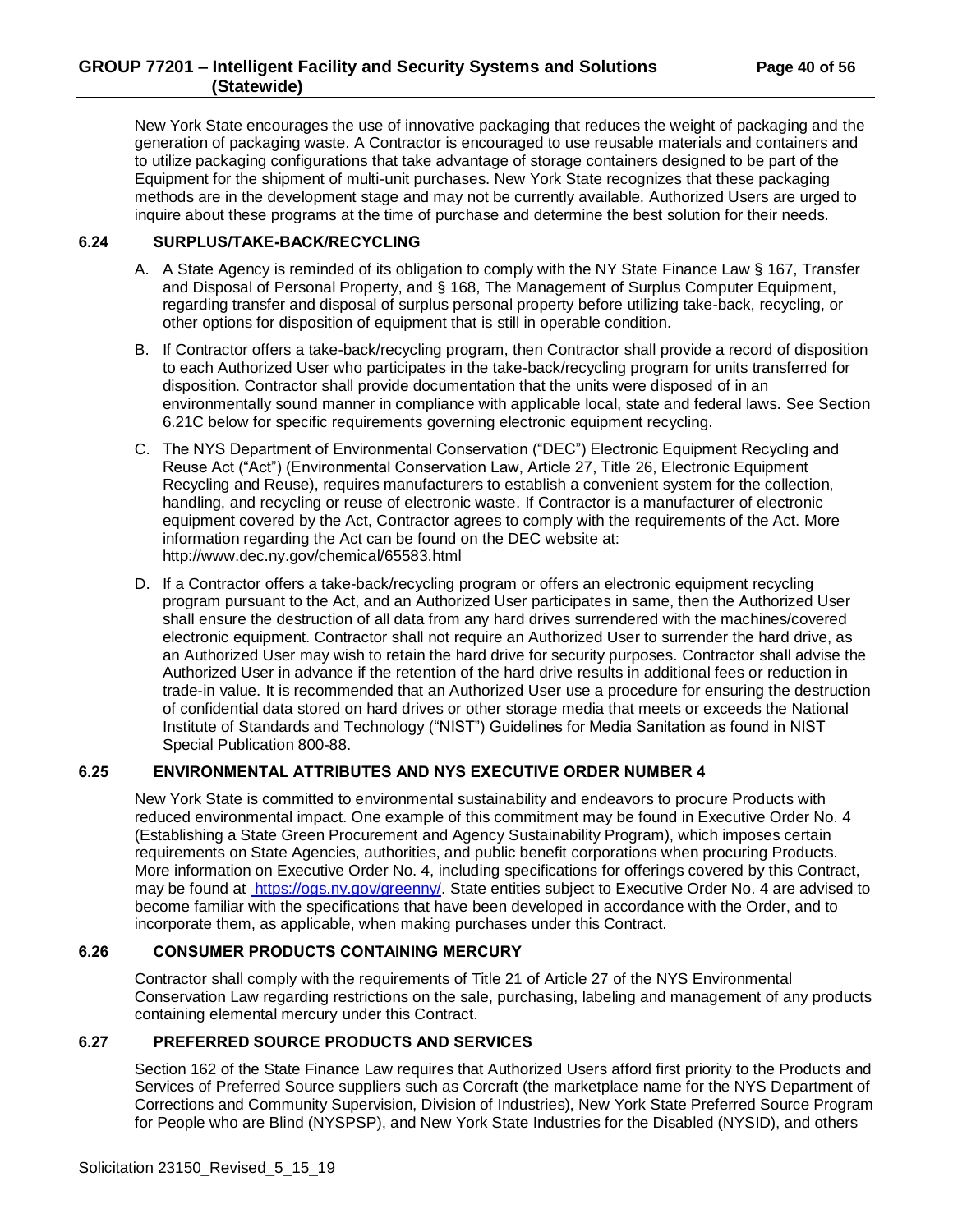## **GROUP 77201 – Intelligent Facility and Security Systems and Solutions Page 41 of 56 (Statewide)**

determined by law, when such Products Services meet the form, function and utility of the Authorized User. Some Products in the resultant Contract may be available from one or more Preferred Sources. An Authorized User must determine if a particular Product is approved for a Preferred Source and follow the requirements of State Finance Law § 162(3) or (4)(b), respectively, before engaging the Contractor.

#### <span id="page-40-0"></span>**6.28 NYS VENDOR RESPONSIBILITY**

OGS conducts a review of prospective Contractors ("Bidders") to provide reasonable assurances that the Bidder is responsive and responsible. A For-Profit Business Entity Questionnaire (hereinafter "Questionnaire") is used for non-construction Contracts and is designed to provide information to assess a Bidder's responsibility to conduct business in New York based upon financial and organizational capacity, legal authority, business integrity, and past performance history. By submitting a Bid, Bidder agrees to fully and accurately complete the Questionnaire. The Bidder acknowledges that the State's execution of the Contract will be contingent upon the State's determination that the Bidder is responsible, and that the State will be relying upon the Bidder's responses to the Questionnaire, in addition to all other information the State may obtain from other sources, when making its responsibility determination.

OGS recommends each Bidder file the required Questionnaire online via the New York State VendRep System. To enroll in and use the VendRep System, please refer to the VendRep System Instructions and User Support for Vendors available at the Office of the State Comptroller's (OSC) website at http://www.osc.state.ny.us/vendors/index.htm or to enroll, go directly to the VendRep System online at https://portal.osc.state.ny.us.

Vendors must provide their New York State Vendor Identification Number when enrolling. For information on how to request assignment of a Vendor ID, see the *NYS Vendor File Registration* section. OSC provides direct support for the VendRep System through user assistance, documents, online help, and a help desk. The OSC Help Desk contact information is located at http://www.osc.state.ny.us/portal/contactbuss.htm. Bidders opting to complete and submit the paper questionnaire can access this form and associated definitions via the OSC website at http://www.osc.state.ny.us/vendrep/forms\_vendor.htm.

In order to assist the State in determining the responsibility of the Bidder prior to Contract award, the Bidder must complete and certify (or recertify) the Questionnaire no more than six (6) months prior to the Bid due date. A Bidder's Questionnaire cannot be viewed by OGS until the Bidder has certified the Questionnaire. It is recommended that all Bidders become familiar with all of the requirements of the Questionnaire in advance of the Bid opening to provide sufficient time to complete the Questionnaire.

The Bidder agrees that if it is awarded a Contract the following shall apply:

The Contractor shall at all times during the Contract term remain responsible. The Contractor agrees, if requested by the Commissioner of OGS, to present evidence of its continuing legal authority to do business in New York State, integrity, experience, ability, prior performance, and organizational and financial capacity.

The Commissioner of OGS, in his or her sole discretion, reserves the right to suspend any or all activities under this Contract, at any time, when he or she discovers information that calls into question the responsibility of the Contractor. In the event of such suspension, the Contractor will be given written notice outlining the particulars of such suspension. Upon issuance of such notice, the Contractor must comply with the terms of the suspension order. Contract activity may resume at such time as the Commissioner of OGS issues a written notice authorizing a resumption of performance under the Contract.

The Contractor agrees that if it is found by the State that Contractor's responses to the Questionnaire were intentionally false or intentionally incomplete, on such finding, the Commissioner may terminate the Contract.

Upon written notice to the Contractor, and a reasonable opportunity to be heard with appropriate OGS officials or staff, the Contract may be terminated by the Commissioner of OGS at the Contractor's expense where the Contractor is determined by the Commissioner of OGS to be non-responsible. In such event, the Commissioner of OGS may complete the contractual requirements in any manner he or she may deem advisable and pursue available legal or equitable remedies for breach.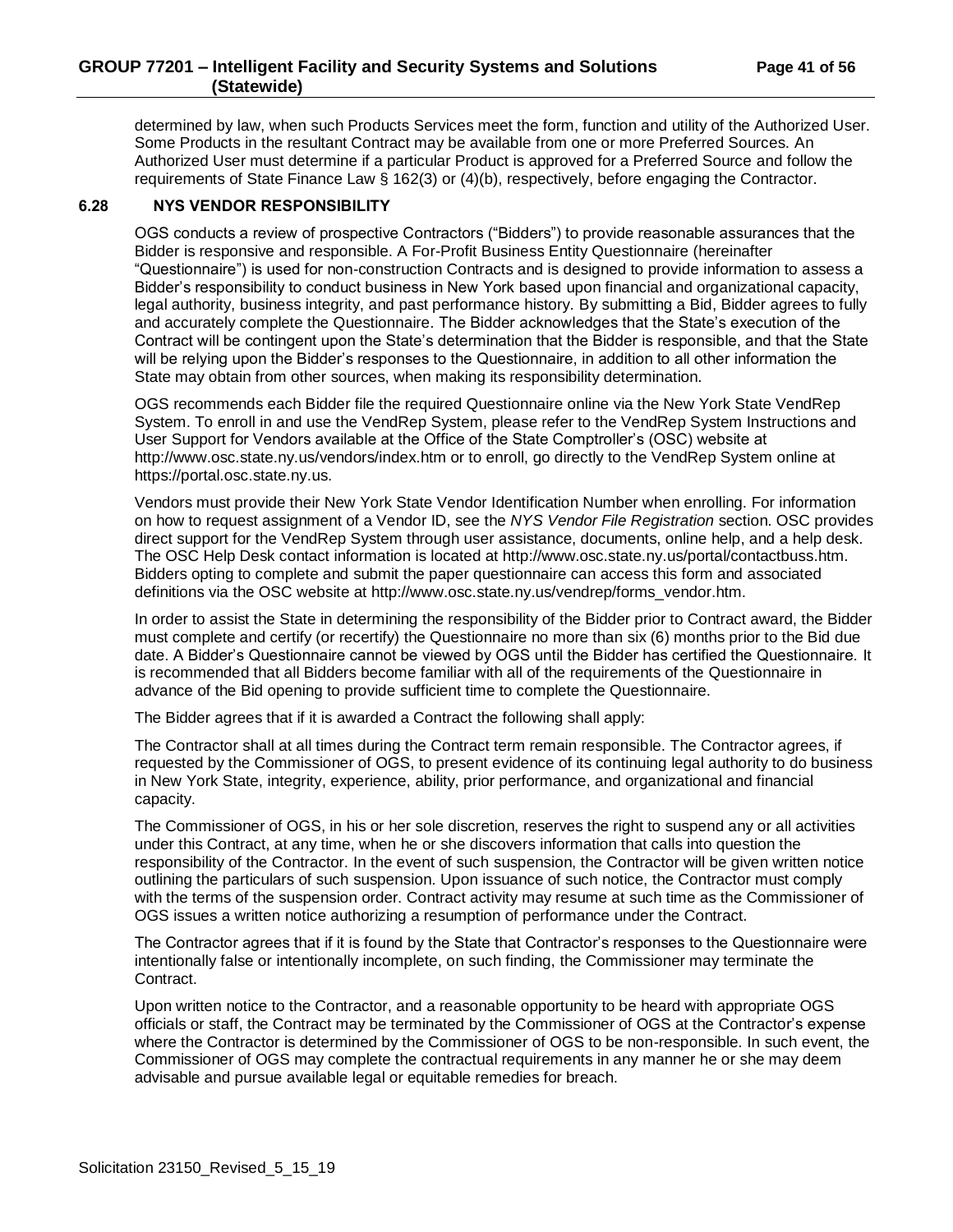## **GROUP 77201 – Intelligent Facility and Security Systems and Solutions Page 42 of 56 (Statewide)**

In no case shall such termination of the Contract by the State be deemed a breach thereof, nor shall the State be liable for any damages for lost profits or otherwise, which may be sustained by the Contractor as a result of such termination.

## <span id="page-41-0"></span>**6.29 NYS TAX LAW SECTION 5-A**

Tax Law § 5-a requires certain Contractors awarded State Contracts for commodities, services and technology valued at more than \$100,000 to certify to NYS Department of Taxation and Finance (DTF) that they are registered to collect New York State and local sales and compensating use taxes. The law applies to Contracts where the total amount of such Contractors' sales delivered into New York State is in excess of \$300,000 for the four quarterly periods immediately preceding the quarterly period in which the certification is made, and with respect to any affiliates and Subcontractors whose sales delivered into New York State exceeded \$300,000 for the four quarterly periods immediately preceding the quarterly period in which the certification is made.

A Contractor is required to file the completed and notarized Form ST-220-CA with the Bid to OGS certifying that the Contractor filed the ST-220-TD with DTF. Only the Form ST-220-CA is required to be filed with OGS. The ST-220-CA can be found at https://www.tax.ny.gov/pdf/current\_forms/st/st220ca\_fill\_in.pdf. The ST-220-TD can be found at [https://www.tax.ny.gov/pdf/current\\_forms/st/st220td\\_fill\\_in.pdf](https://www.tax.ny.gov/pdf/current_forms/st/st220td_fill_in.pdf) Contractor should complete and return the certification forms within five (5) business days of request (if the forms are not completed and returned with Bid submission). Failure to make either of these filings may render a Contractor non-responsive and non-responsible. Contractor shall take the necessary steps to provide properly certified forms within a timely manner to ensure compliance with the law. The ST-220-TD only needs to be filed once with DTF, unless the information changes for the Contractor, its affiliates, or its Subcontractors.

Vendors may call DTF at 518-485-2889 with questions or visit the DTF web site at https://www.tax.ny.gov/ for additional information.

## <span id="page-41-1"></span>**6.30 NON-STATE AGENCIES PARTICIPATION IN CENTRALIZED CONTRACTS**

New York State political subdivisions and others authorized by New York State law May participate in Centralized Contracts. These include, but are not limited to, local governments, public authorities, public school and fire districts, public and nonprofit libraries, and certain other nonpublic/nonprofit organizations. See Appendix B, *Participation in Centralized Contracts*. For Purchase Orders issued by the Port Authority of New York and New Jersey (or any other authorized entity that may have delivery locations adjacent to New York State), the terms of the *Price* clause shall be modified to include delivery to locations adjacent to New York State.

Upon request, all eligible non-State agencies must furnish Contractors with the proper tax exemption certificates and documentation certifying eligibility to use State contracts. A list of categories of eligible entities is available on the OGS web site (https://online.ogs.ny.gov/purchase/snt/othersuse.asp). Questions regarding an organization's eligibility to purchase from New York State Contracts may also be directed to NYS Procurement Services Customer Services at 518-474-6717.

## <span id="page-41-2"></span>**6.31 EXTENSION OF USE**

Any Contract resulting from this Solicitation May be extended to additional States or governmental jurisdictions upon mutual written agreement between New York State and the Contractor. Political subdivisions and other authorized entities within each participating state or governmental jurisdiction may also participate in any resultant Contract if such state normally allows participation by such entities. New York State reserves the right to negotiate additional discounts based on any increased volume generated.

## <span id="page-41-3"></span>**6.32 CONTRACTOR RESPONSIBILITY AND SUBCONTRACTOR**

The following requirements Shall supplement the requirements of Appendix B, *Employees, Subcontractors and Agents* and Appendix B, *Subcontractors and Suppliers*:

- 1. The Contractor Shall not in any way be relieved of any responsibility under the Contract by any subcontract.
- 2. The Contractor Shall be solely responsible to the State and Authorized User for the acts or defaults of its Subcontractors and of such Subcontractors' officers, agents, and employees, each of whom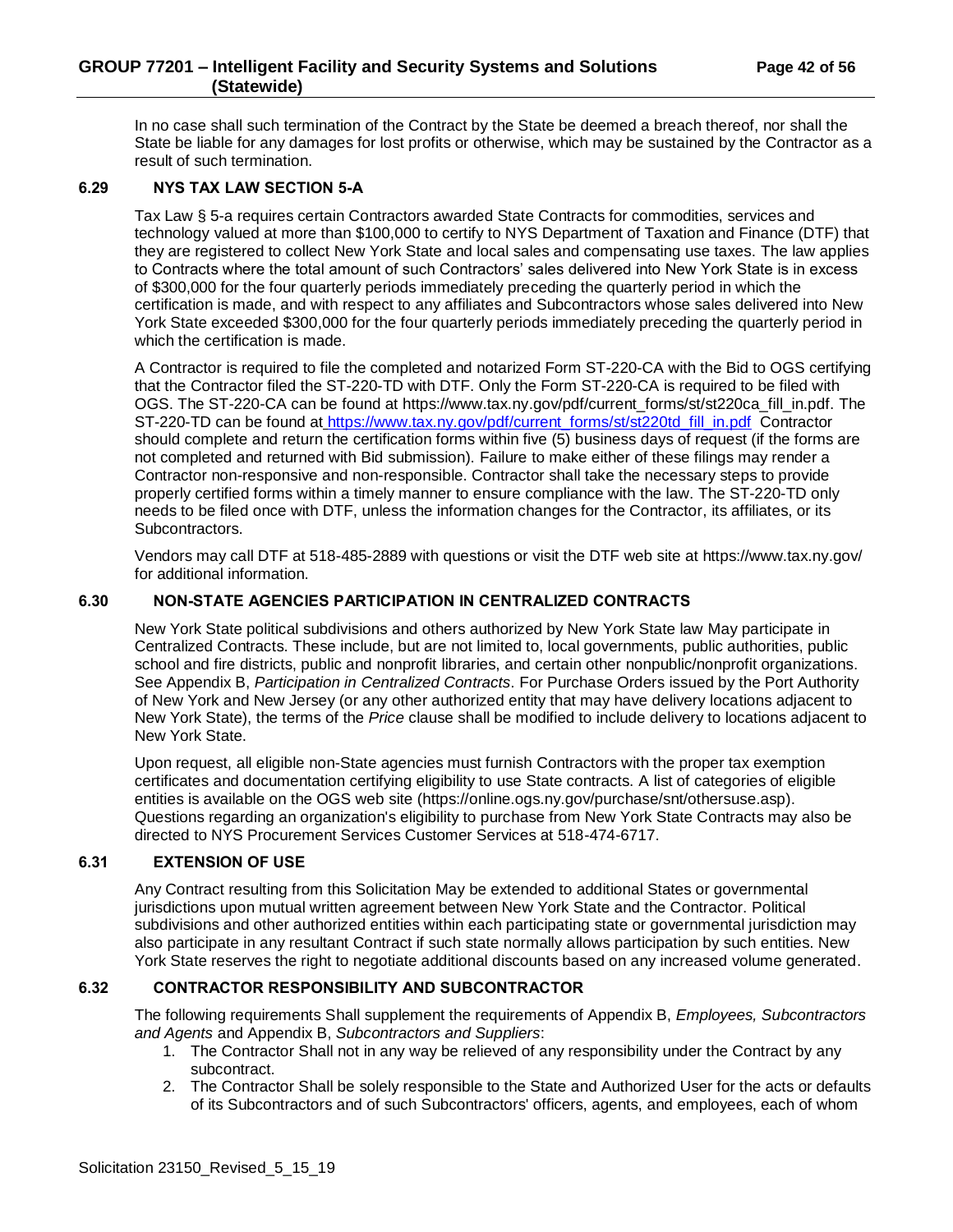shall for this purpose, be deemed to be the agent or employee of the Contractor to the extent of its subcontract.

- 3. Any Equipment or Service provided or furnished by a Subcontractor Shall be deemed for purposes of the Contract to be provided or furnished by the Contractor and Must be on the Contractor's published price list on the OGS website.
- 4. The Contractor Must inform each Subcontractor fully and completely of all provisions and requirements of the Contract, including:
	- A. those relating either directly or indirectly to the Equipment and Services to be provided pursuant to its respective subcontract,
	- B. to maintain and protect against any unauthorized disclosure of records with respect to Work performed under the subcontract in the same manner as required of the Contractor,
	- C. those relating to the State's rights to audit records and
	- D. to cooperate with any investigation, audit, or other inquiry related to the Contract or any litigation relating thereto.
- 5. Contractor agrees that every such subcontract Must expressly stipulate that all Labor performed and Equipment furnished pursuant thereto Must strictly comply with the requirements of the Contract and that no subcontract Must impair the rights of the State or Authorized User or create any contractual relationship between the Subcontractor and the State or Authorized User.
- 6. The Contractor Must pay all Subcontractors for and on account of Services performed by such Subcontractors in accordance with the terms of their respective subcontracts and if and when required by the State or Authorized User, the Contractor shall submit satisfactory evidence that it has made such payment.
- 7. The Contractor Must, within 5 business days of the State or Authorized User written request, file promptly with the requestor a copy of any subcontract providing services for an Authorized User Agreement.
- 8. The Contractor Must require that the Subcontractor must pass through all terms and conditions of the Contract, including but not limited to Appendix A, to any Sub-Subcontractors.
- 9. The Contractor and all Subcontractor Must work in harmony with the applicable trades by complying with any collective bargaining agreement to which the Contractor or Subcontractor(s) are a party to with the trades when performing work under This Award;
- 10. Contractor Must not engage in any Bid Shopping;
- 11. All employees of the Contractor, or of its Subcontractors, who Shall perform under an Authorized User Agreement, Must possess the necessary qualifications, training, licenses, and permits as may be required within the jurisdiction where the Services specified are to be provided or performed, and shall be legally entitled to work in such jurisdiction. All Subcontractors that perform Services under the Contract on behalf of Contractor Shall, in performing the Services, comply with all applicable Federal, State, and local laws concerning employment in the United States.
- 12. Subcontractors Must use and Must not charge more than the Total Hourly Rates on the Contractor's pricing published on the OGS website to develop its Authorized User Total Hourly Rates for all Services on Contract;
- 13. Subcontractors Must not perform any Installation, Integration, or Maintenance on Equipment which is not listed on the Contractor's pricing published on the OGS website;
- 14. Subcontractors Must not execute or enter into any Authorized User Agreement and are not Dealers;
- 15. Subcontractor Must meet current Prevailing Wage Rate mandates for their respective trade;
- 16. Contractor Must act as the single point of contact for all Authorized Users, executing/entering into all Authorized User Agreements directly and taking full ownership of all Subcontractor's work including, but not limited to the warranty provisions as set forth in This Award;
- 17. Contractor Must not propose or use any other Contractor under Award 23150 as a Subcontractor;
- 18. All Subcontractors Must be approved by the Authorized User prior to executing/entering into the Authorized User Agreement.
- 19. Contractors and/or Subcontractors Must not perform Commissioning Professional Services and/or act as an Independent Commissioning Agent under Contracts awarded as a result of Solicitation 23150.

<span id="page-42-0"></span>6.32.1 CONTRACTOR UTILIZATION OF SUBCONTRACTORS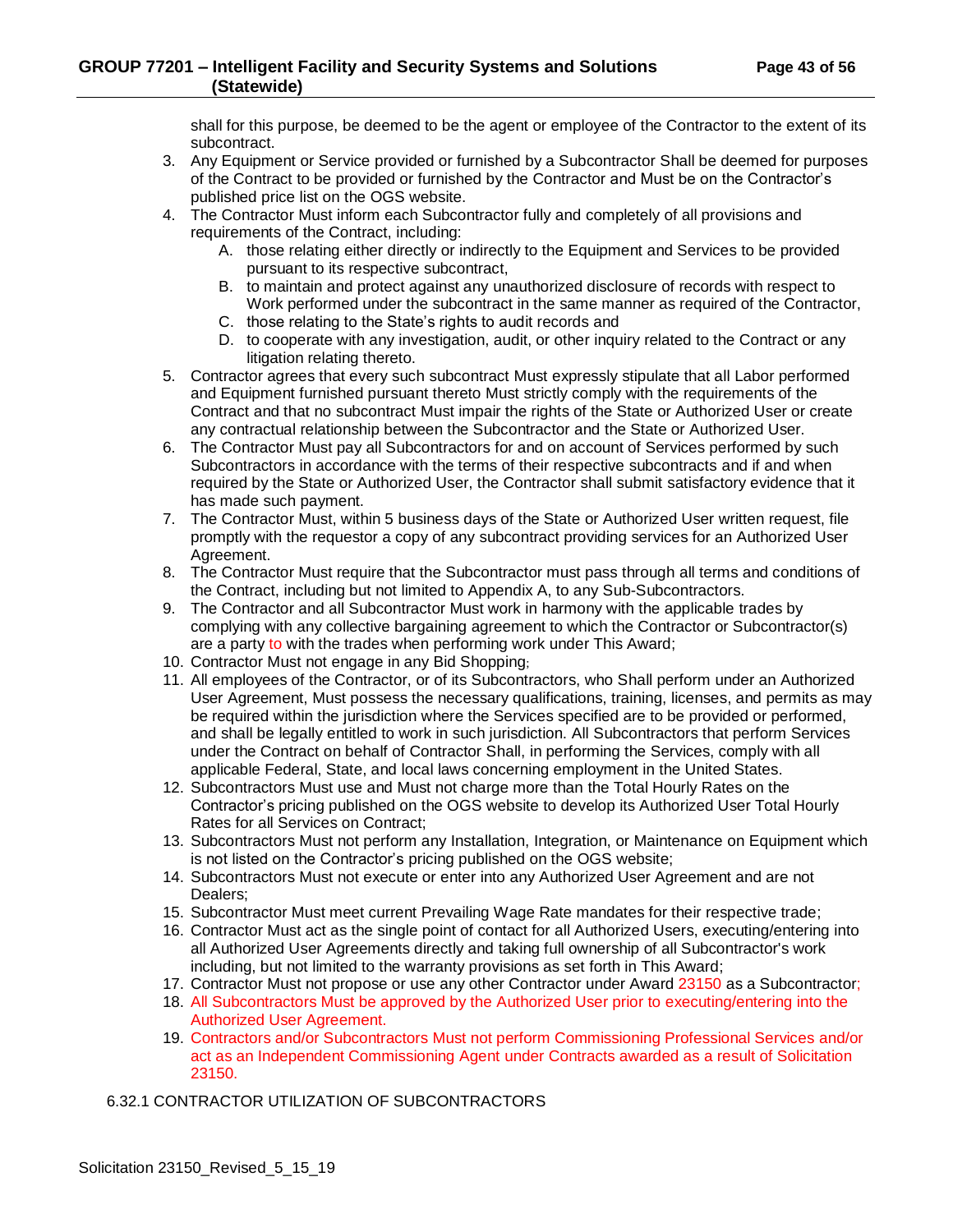- 1. Contractors awarded Lot 2 are permitted to charge a Subcontractor Percent (%) Markup for all work performed by Subcontractors on Authorized user Agreements provided the Contractor has an approved Subcontractor Percent (%) Markup in their NYS Net Pricing Pages published on the OGS website. This Subcontractor Percent (%) Markup covers all back-office costs to administer the project including, but not limited to, all of the following:
	- A. Developing a scope of work for the Subcontractors
	- B. Procuring Subcontracting Services including, but not limited to, walkthroughs as necessary
	- C. Managing and verifying Subcontractor project documents including, but not limited to, timesheets, certified payroll, payments, as-built documents, and project close out documents
	- D. Coordinating project activity between trades
	- E. Overall responsibility for Subcontractor meeting project plans and specifications
	- F. Verifying Subcontractor compliance with any Prevailing Wage Rate requirements.
	- G. Documenting and Verifying Subcontractor compliance with any licensing, certification, etc. requirements.
- 2. Prior to the execution/entering into any Authorized User Agreement which includes the use of Subcontractors, Contractor Must provide Authorized Users with a copy of the quote from the Subcontractor to the Contractor for the Subcontractor's portion of the work for this Authorized User Agreement.
- 3. When applying for payment which involves Work performed by a Subcontractor, Contractor Must include a copy of the Subcontractors' invoice to the Contractor and clearly list the Subcontractor (%) Percent Markup
- 4. Subcontractors Must provide Services either on a Fixed Price/Lump Sum or Time & Material basis as required by the Authorized User. and the Contractor is be responsible for verifying compliance with this.
- 5. Even if the Subcontractor is performing work/Services on a Fixed Price/Lump Sum basis, the Subcontractor Must provide to the Contractor, and the Contractor Must provide the Authorized User Total Hourly Rate the Subcontractor is proposing to charge the Authorized User as part of the Subcontractor's Quote and Contractor's Proposal. Procurement Services or the Authorized User May also require the Contractor and Subcontractor to provide an itemized breakdown of any Fixed Price/Lump Sum quote/proposal.

## <span id="page-43-1"></span><span id="page-43-0"></span>**6.33 LOT 1 EQUIPMENT ONLY DEALERS**

#### 6.33.1 APPLICABILITY AND LIMITATIONS OF DEALERS

- 1. Dealers May only be added to Contracts for Lot 1 Equipment Only.
- 2. No Dealer May be added to any Contract for Lot 2 under any circumstances.
- 3. No Contractor awarded a Contract as a result of this Solicitation May be a Dealer on any other Contract awarded as a result of this Solicitation.

## <span id="page-43-2"></span>6.33.2 RESPONSIBILITY FOR REPORTING/PERFORMANCE

Contractor Shall be fully liable for a Dealer's performance and compliance with all Contract terms and conditions. Equipment purchased through a Dealer Must be reported by Contractor in the required Semi-Annual sales reports to the State as a condition of payment. In addition to inclusion of Dealer volume in the Contractor's sales reporting obligation to the State, at the request of an Authorized User, the Dealer Must provide the Authorized User with reports of the individual Authorized User's Contract activity with the Dealer.

## <span id="page-43-3"></span>**6.34 NEW ACCOUNTS**

Contractor May ask State Agencies and other Authorized Users to provide information in order to facilitate the opening of a customer account, including documentation of eligibility to use New York State Contracts, agency code, name, address, and contact person. State Agencies shall not be required to provide credit references.

#### <span id="page-43-4"></span>**6.35 DRUG AND ALCOHOL USE PROHIBITED**

For reasons of safety and public policy, in any Contract resulting from this Solicitation, the use of alcoholic beverages or illegal drugs by the Contractor's personnel shall not be permitted in performance of the Contract.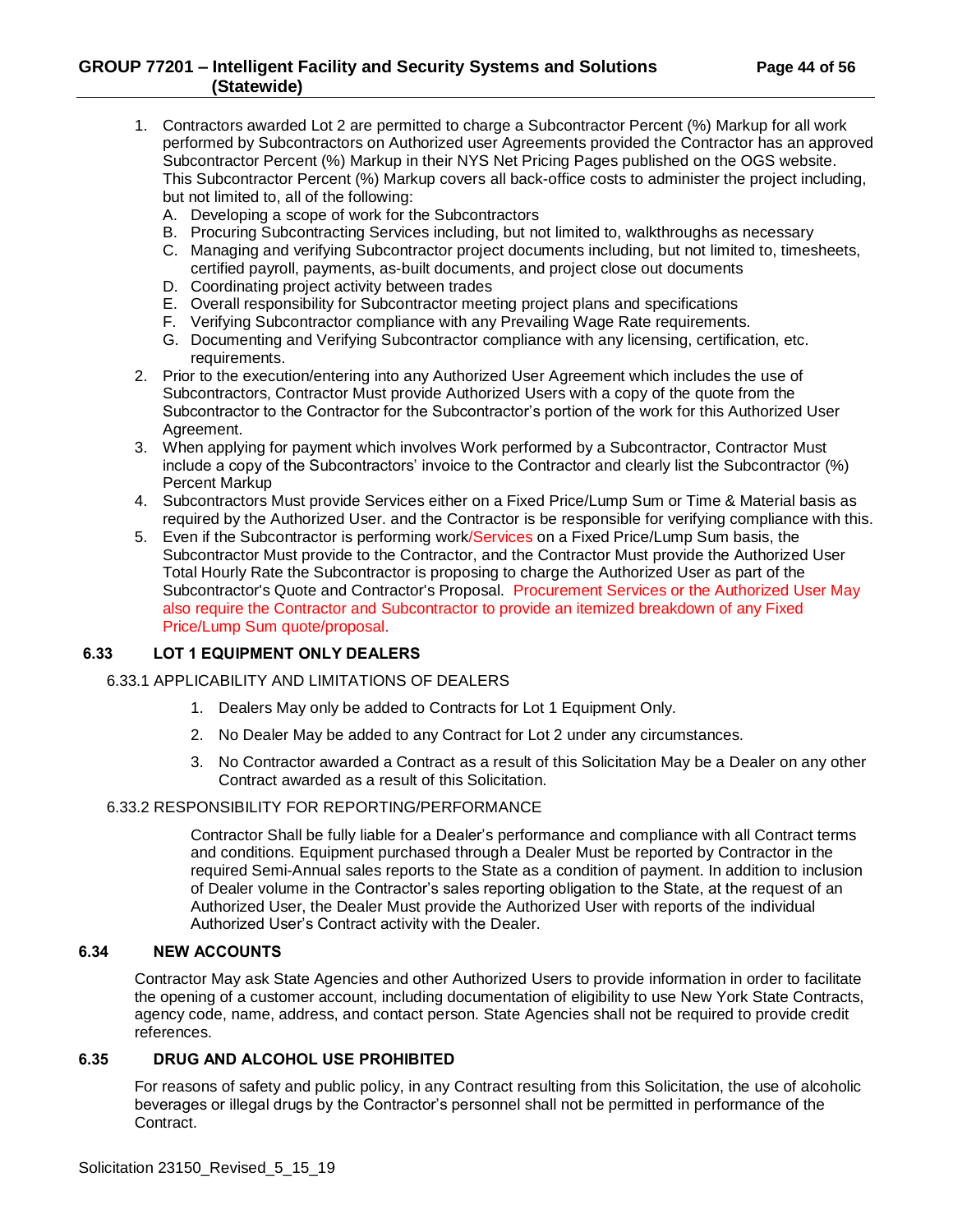#### <span id="page-44-0"></span>**6.36 TRAFFIC INFRACTIONS**

Neither the State nor Authorized Users will be liable for any expense incurred by the Contractor's personnel for any parking fees or as a consequence of any traffic infraction or parking violation attributable to employees of the Contractor in performance of the Contract.

## <span id="page-44-1"></span>**6.37 INSTRUCTION MANUALS**

At the time of delivery to the Authorized User all Equipment Shall be furnished, at no extra charge, with one complete set of standard operator instruction manuals and documentation (hard copy, CD/DVD or web link) as would normally accompany such Equipment. Contractor Shall also ensure that the part numbers and NYS Net Prices associated with the documentation are available to the Authorized User and included in (insert correct appendices) should an Authorized User purchase additional sets of technical manuals. Where documentation is provided in electronic format, an Authorized User Shall be entitled to make copies to the extent necessary to fully enjoy the rights granted under this Contract provided that the Authorized User reproduces the copyright notice and any other legend of ownership on any copies made.

#### <span id="page-44-2"></span>**6.38 RECALLS**

Contractor Must immediately notify OGS of any recalls pertaining to any items awarded to the Contractor.

## <span id="page-44-3"></span>**6.39 REMOVAL OF RECORDS FROM PREMISES**

Where performance of the Contract involves use by the Contractor (or the Contractor's subsidiaries, affiliates, partners, agents or Subcontractors) of Authorized User owned or licensed papers, files, computer disks or other electronic Storage devices, Data or records at Authorized User facilities or offices, or via remote access, the Contractor (or the Contractor's subsidiaries, affiliates, partners, agents or Subcontractors) Must not remotely access, modify, delete, copy or remove such Records without the prior Written approval of the Authorized User.

## <span id="page-44-4"></span>**6.40 DESIGN BUILD AUTHORIZATION, PROFESSIONAL DESIGN SERVICES, AND PERMITTING**

Authorized Users and Contractors Must review Attachment 16 – *How to Use* for additional information regarding Design Build Authorization, Professional Design Services, and Permitting.

#### <span id="page-44-5"></span>**6.41 CONFIDENTIALITY OF AUTHORIZED USER DATA, PROCEDURES, INFRASTRUCTURE, ETC.**

Contractor and all of its officers, agents, employees, and any Subcontractor and Subcontractor's officers, agents, and employees, Must not disclose or otherwise release any Authorized User Data, Procedures, Infrastructure, etc. without the prior Written approval of the Authorized User. Authorized Users reserve the right to include additional confidentiality requirements in any Authorized User Agreement.

#### <span id="page-44-6"></span>**6.42 CAPTIONS**

The captions contained in this Contract are intended for convenience and reference purposes only and Shall in no way be deemed to define or limit any provision thereof.

#### <span id="page-44-7"></span>**6.43 DRAWINGS**

- 1. **Drawings Submitted During the Contract Term** Where required to develop, maintain and deliver diagrams or other technical schematics regarding the scope of Work, Contractor Must do so as required by the Authorized user Agreement and Must, as a condition of payment, update drawings and plans during the Contract term to reflect additions, alterations, and deletions. Such drawings and diagrams Shall be delivered to the Authorized User's representative.
- 2. **Accuracy of Drawings Submitted** All drawings Must be neat and professional in manner and Must be clearly labeled as to locations and type of Equipment, connections and components. Drawings and diagrams are to be in compliance with accepted drafting standards. Acceptance or approval of such plans Shall not relieve the Contractor from responsibility for design or other errors of any sort in the drawings or plans, or from its responsibility for performing as required, furnishing Equipment, or carrying out any other requirements of the intended scope of work.

#### <span id="page-44-8"></span>**6.44 FEDERAL FUNDING**

For an Authorized User using Federal funds, Contractor Must cooperate in adding to the Authorized User's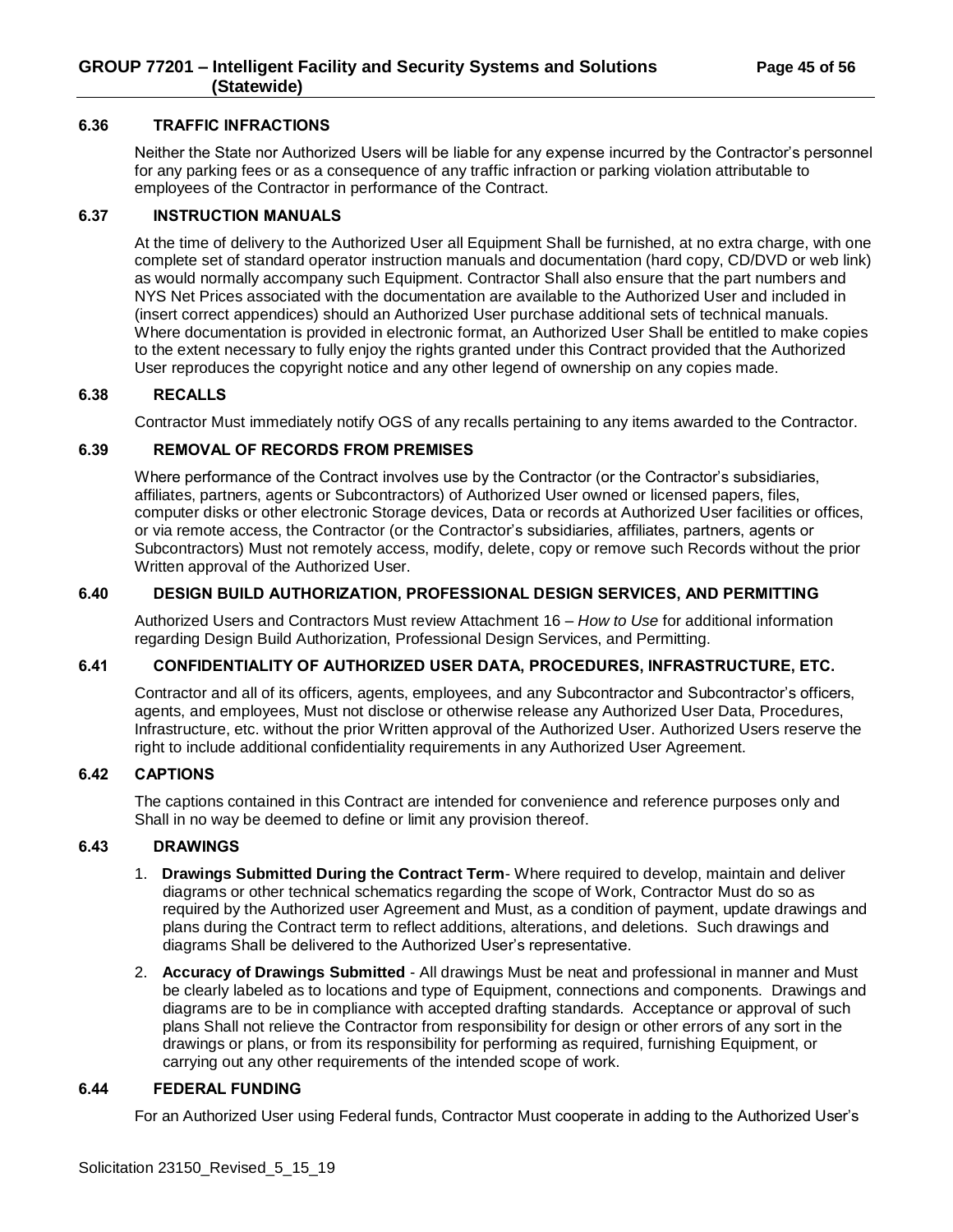## **GROUP 77201 – Intelligent Facility and Security Systems and Solutions Page 46 of 56 (Statewide)**

Agreement any Federal funding contract clauses necessary for the Authorized User's Project. An Authorized User Shall identify to Contractor, as a condition of using this Contract and during the Second Tier Solicitation/Direct Engagement process, whether Federal funds will be utilized for the Project.

Authorized Users Must review and ensure they are in compliance with the requirements for the use of Federal Funds, including, but not limited to any Procurement requirements.

## <span id="page-45-1"></span><span id="page-45-0"></span>**6.45 APPENDIX B REVISIONS**

## 6.45.1 ACCEPTANCE TESTING & PRODUCT/SYSTEM ACCEPTANCE

Appendix B, Product Acceptance, is deleted in its entirety and replaced by the following language:

The State defines System Acceptance as the Problem Free operation of a Product/System/Solution after it is Fully Operational for a consecutive 30 calendar day period commencing with the first Business Day after the Equipment/System/Solution is Fully Operational. At that point, the Authorized User Shall test for 30 consecutive calendar days. Should the Equipment/System/Solution fail to operate Problem Free during the 30 consecutive calendar day Acceptance Testing Period, the Contractor Must correct the problem at no cost to the Authorized User and a new 30 consecutive calendar day Acceptance Testing Period will begin for the Product/System/Solution commencing the first Business Day after the problem is corrected. Problem Free operation applies to ALL components of the Equipment/System/Solution provided by the Contractor but does not include problems caused by the failure of any Authorized User provided premise infrastructure, failure of any Authorized User provided interface/Systems or erroneous software/System programming by the Authorized User.

An Authorized User has the discretion to increase the 30 consecutive calendar day Acceptance Testing Period. At the conclusion of the Acceptance Testing Period, the Authorized User May Accept the System and notify the Contractor in Writing. Upon receipt of notification of Acceptance by an Authorized User:

- 1. Title (or License grant for software) and risk of loss Shall pass from the Contractor to the Authorized User,
- 2. The Product/System/Solution warranty period in Appendix B, Warranties Shall commence, and
- 3. The Contractor Shall invoice the Authorized User for payment or, if using progress/milestone payments, final payment.

Authorized Users reserve the right to require additional performance and Acceptance Testing standards as part of the Authorized User Agreement.

Where the Authorized User determines to reject (non-accept) Equipment/Systems/Solutions for not performing Problem Free during the System Acceptance Testing Period and cancel the Authorized User Agreement in whole or in part, the Equipment/System/Solution Must be removed by the Contractor from the premises of the Authorized User within ten calendar days of notification of non-acceptance by the Authorized User. Rejected items not removed by the Contractor within the ten calendar day period Shall be regarded as abandoned by the Contractor and the Authorized User Shall have the right to dispose of Product as its own property. The Contractor Shall promptly reimburse the Authorized User for any costs incurred in storage or effecting removal or disposition after the ten calendar day period. Such cancellation Shall not give rise to any cause of action against the Authorized User for damages, loss of profits, expenses, or other remuneration of any kind.

Where an Authorized User only purchases Equipment from a Contractor and has another entity(s) than the Contractor perform all Installation, Integration, and Maintenance, System Acceptance Testing Shall be 30 consecutive calendar days from the date of delivery.

All repair/replacement of Equipment/Systems/Solutions performed as Maintenance Shall be subject to this section.

Please see Attachment 16 – *How to Use* for additional information regarding invoicing and Progress/Milestone payments.

## <span id="page-45-2"></span>6.45.2 MODIFICAITON OF CONTRACT TERMS

Appendix B, *Modification of Contract Terms*, is deleted in its entirety and replaced by the following language: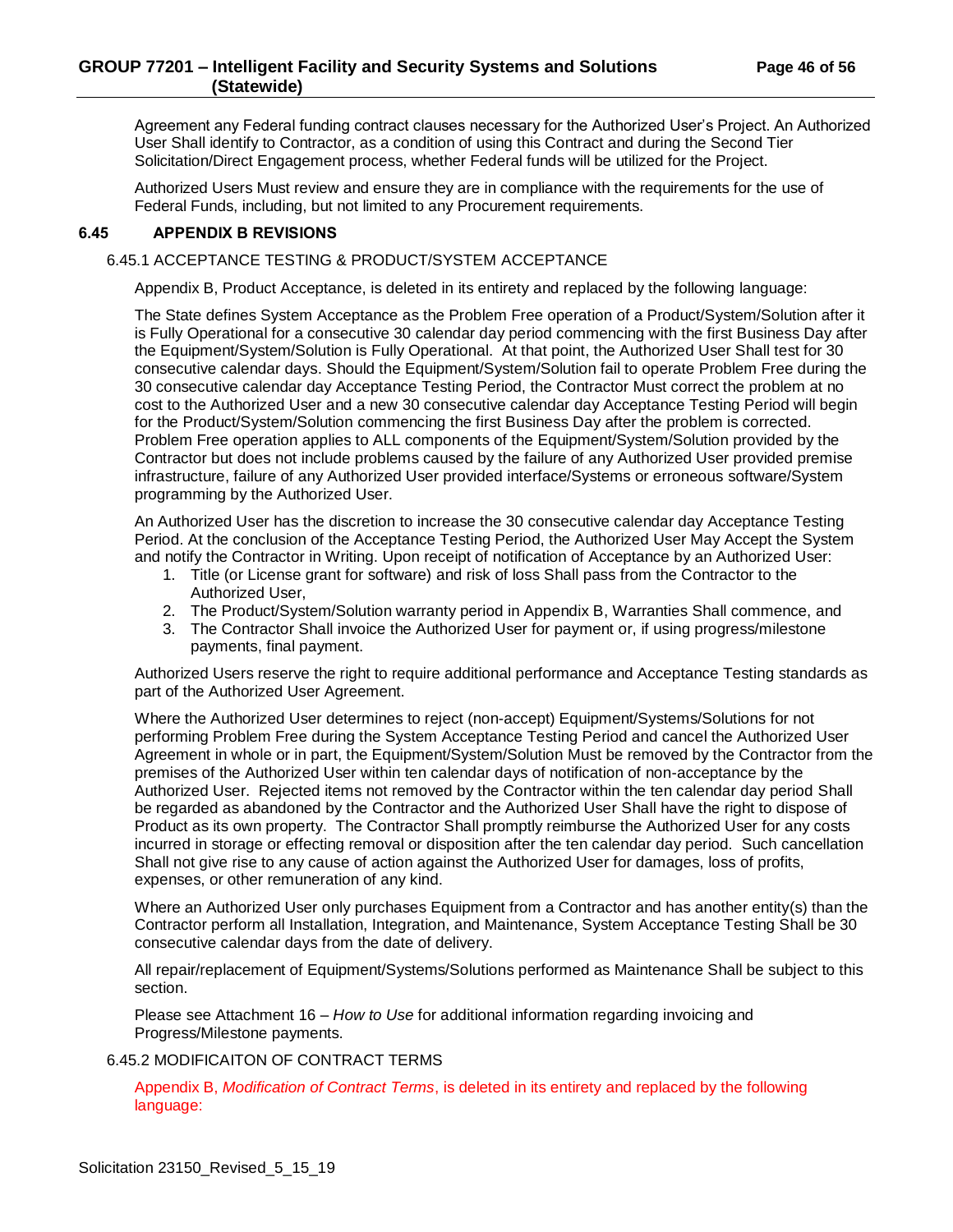## **GROUP 77201 – Intelligent Facility and Security Systems and Solutions Page 47 of 56 (Statewide)**

- 1. The terms and conditions set forth in the Contract Shall govern all transactions by Authorized Users under this Contract. The Contract May be modified or amended only upon mutual written agreement of the Commissioner and Contractor.
- 2. Additional or Alternative Terms and Conditions in an Authorized User Agreement

A Contractor can propose additional or alternative terms and conditions for a specific Authorized User transaction only in the Contractor's response to an Authorized User quote. A Contractor cannot require an Authorized User to agree to additional or alternative terms and conditions as a condition to the Contractor submitting a response to an Authorized User quote.

Additional or alternative terms and conditions May, in the discretion of the Authorized User, be allowed as part of a Contractor's response to an Authorized User quote and incorporated into the Authorized User Agreement provided that all of the following conditions are met:

- A. The Contractor identifies where such additional or alternative terms and conditions may be found in Contractor's response to the Authorized User quote; and
- B. The Authorized User determines that the inclusion of such additional or alternative terms and conditions results in a transaction which is, on an overall basis, more favorable to the Authorized User than if the transaction did not include such additional or alternative terms and conditions; and
- C. The Authorized User accepts such additional or alternative terms and conditions.
- 3. Notwithstanding subparagraph 2 above, no additional or alternative term or condition Shall be valid or binding on the Authorized User to the extent that such additional or alternative term or condition is less favorable to the Authorized User than, or conflicts with, any of the following provisions: All provisions of Appendix A (Standard Clauses for New York State Contracts); Appendix B Sections 43 (Termination), 52 (Security), 56 (Indemnification), 57 (Indemnification Relating to Infringement), and 58 (Limitation of Liability); the section of the Contract entitled Contractor Responsibility and Subcontractors; the Contract Insurance Requirements; and all Pricing requirements on the **Contract**
- 4. No additional or alternative terms and conditions May be incorporated by the Contractor into an Authorized User Agreement by unilaterally affixing them to the Product upon delivery (including, but not limited to, attachment or inclusion of standard pre-printed order forms, product literature, "shrink wrap" terms accompanying software upon delivery, or other documents) or by incorporating such terms and conditions onto order forms, purchase orders or other documents forwarded by the Contractor for payment, notwithstanding Authorized User's subsequent acceptance of Product, or that Authorized User has subsequently processed such document for approval or payment.
- 5. Nothing herein Shall be deemed to prohibit a Contractor from offering an Authorized User better and more advantageous pricing and terms and conditions during the term of an Authorized User Agreement.

#### <span id="page-46-0"></span>**6.46 SYSTEMS AND SOLUTIONS THAT INCLUDE CLOUD/HOSTED/REMOTE OFFERINGS**

The following provisions apply to any System and Solution under Lot 2 that includes Cloud/Hosted/Remote Offerings, as a component of the System:

- 1. All Data Must remain in CONUS. Any Data stored, or acted upon, Must be located solely in Data Centers or Central Stations within CONUS.
- 2. The Authorized User Must own all right, title and interest in Data.
- 3. The Authorized User Must have access to its Data at all times for the term of the Authorized User Agreement.
- 4. The Authorized User Must have the ability to import or export Data in piecemeal or in its entirety at the Authorized User's discretion, without interference from the Contractor. This includes the ability for the Authorized User to import or export Data to/from other Contractors.
- 5. Except as required for reliability, performance, security, or availability of the services, the Contractor will not transfer Data unless directed to do so in writing by the Authorized User. At the request of the Authorized User, the Contractor will provide the services required to transfer Data from existing Databases to physical storage devices, to facilitate movement of large volumes of Data.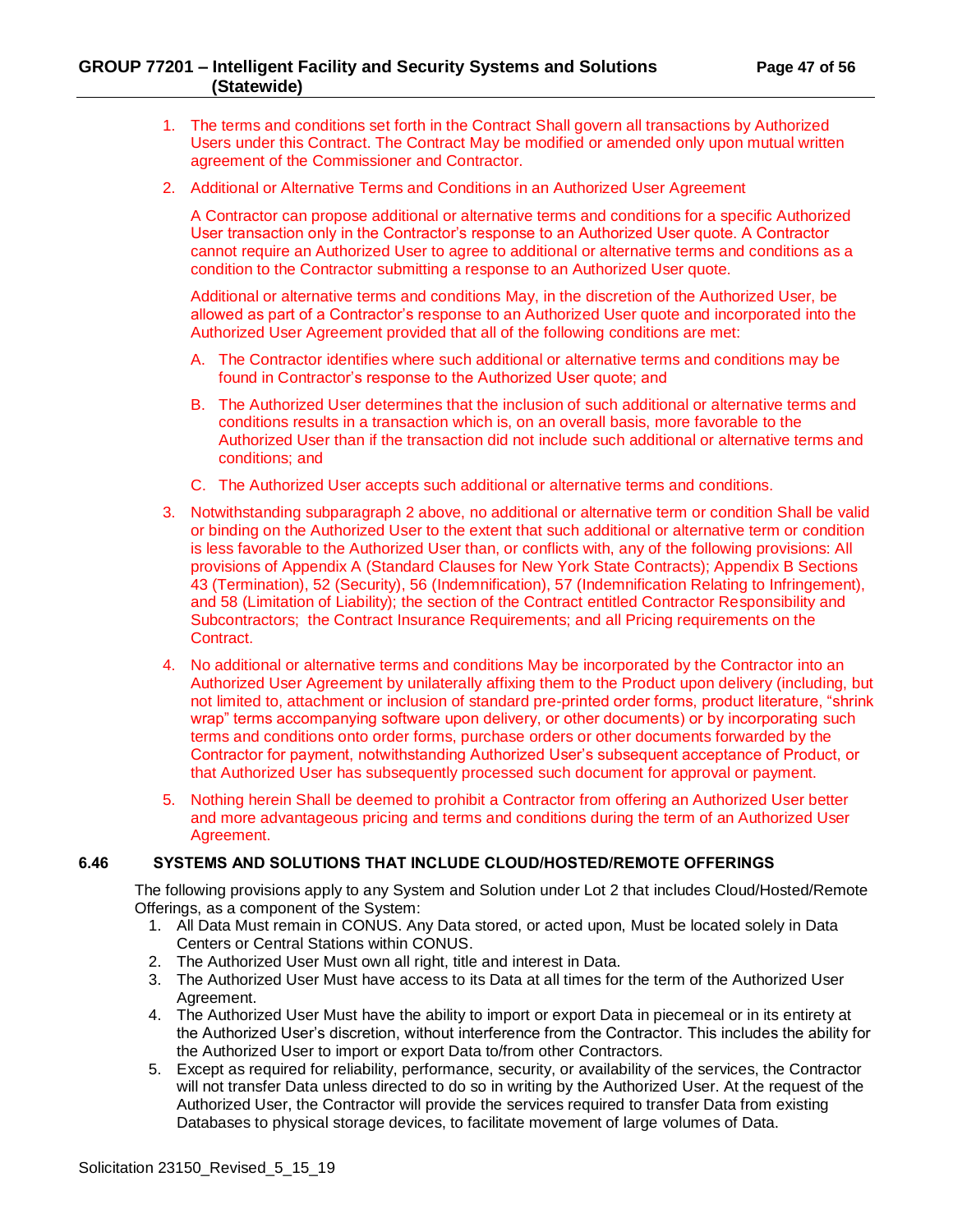- 6. At the end of the Contract Term and/or Term of the Authorized User Agreement, Contractor May be required to facilitate transfer of Data to a new Contractor. This transfer Must be carried out as specified by the Authorized User in the Authorized User Agreement.
- 7. In the case of Contract breach or termination for cause of the Contract, all expenses for the transfer of Data shall be the responsibility of the Contractor.

## <span id="page-47-0"></span>**6.47 REQUIREMENTS OF N.Y. STATE FINANCE LAW § 139-L**

Pursuant to N.Y. State Finance Law § 139-l, every bid made on or after January 1, 2019 to the State or any public department or agency thereof, where competitive bidding is required by statute, rule or regulation, for work or services performed or to be performed or goods sold or to be sold, and where otherwise required by such public department or agency, shall contain a certification that the bidder has and has implemented a written policy addressing sexual harassment prevention in the workplace and provides annual sexual harassment prevention training to all of its employees. Such policy shall, at a minimum, meet the requirements of N.Y. State Labor Law § 201-g.

N.Y. State Labor Law § 201-g provides requirements for such policy and training and directs the Department of Labor, in consultation with the Division of Human Rights, to create and publish a model sexual harassment prevention guidance document, sexual harassment prevention policy and sexual harassment prevention training program that employers may utilize to meet the requirements of N.Y. State Labor Law § 201-g. The model sexual harassment prevention policy, model sexual harassment training materials, and further guidance for employers, can be found online at the following URL: https://www.ny.gov/combating-sexual-harassment-workplace/employers.

Pursuant to N.Y. State Finance Law § 139-l, any bid by a corporate bidder containing the certification required above shall be deemed to have been authorized by the board of directors of such bidder, and such authorization shall be deemed to include the signing and submission of such bid and the inclusion therein of such statement as the act and deed of the bidder.

If the Bidder cannot make the required certification, such Bidder shall so state and shall furnish with the bid a signed statement that sets forth in detail the reasons that the Bidder cannot make the certification. After review and consideration of such statement, OGS may reject the bid or may decide that there are sufficient reasons to accept the bid without such certification.

The certification required above can be found on Attachment 2 – NYS Required Certifications, which Bidder must submit with its bid.

## <span id="page-47-1"></span>**6.48 NYS FIRE ALARM SECURITY SYSTEM INSTALLER ONGOING COMPLIANCE WHERE REQUIRED BY LAW**

Contractors awarded Lot 2 for Systems that require a NYS Fire Alarm Security System Installer License Must maintain an active license in good standing for the Term of the Contract. OGS or the Authorized User reserves the right to require the Contractor to provide proof of such licenses and/or certifications at any time during the Term of the Contract.

#### <span id="page-47-2"></span>**6.49 CERTIFIED TECHNICIANS**

Contractors Must use Certified Technicians to perform all Services (as applicable). If obtaining Installation, Integration, or Maintenance, Authorized Users May require the Contractor to provide a list of Certified Technicians who will be performing Work and these individual's qualifications, including, but not limited to:

- A. Number of Years Experience
- B. Licenses (as applicable)
- C. Certifications (e.g. from the Manufacturer for a Product Line) as applicable

Authorized Users conducting Second Tier Solicitations May use this information for ranking purposes when the basis of award will be either Best Value or Qualification-Based Selection.

## <span id="page-47-3"></span>**6.50. ONGOING COMPLIANCE REGARDING PRICING**

Contractors Must not provide Equipment/Systems or Perform Services unless all of the Equipment/Systems and Services are on their NYS Net Pricing Pages. Contractors Must not use the Job Titles on their Contract to perform Services on Equipment not offered on their Contract.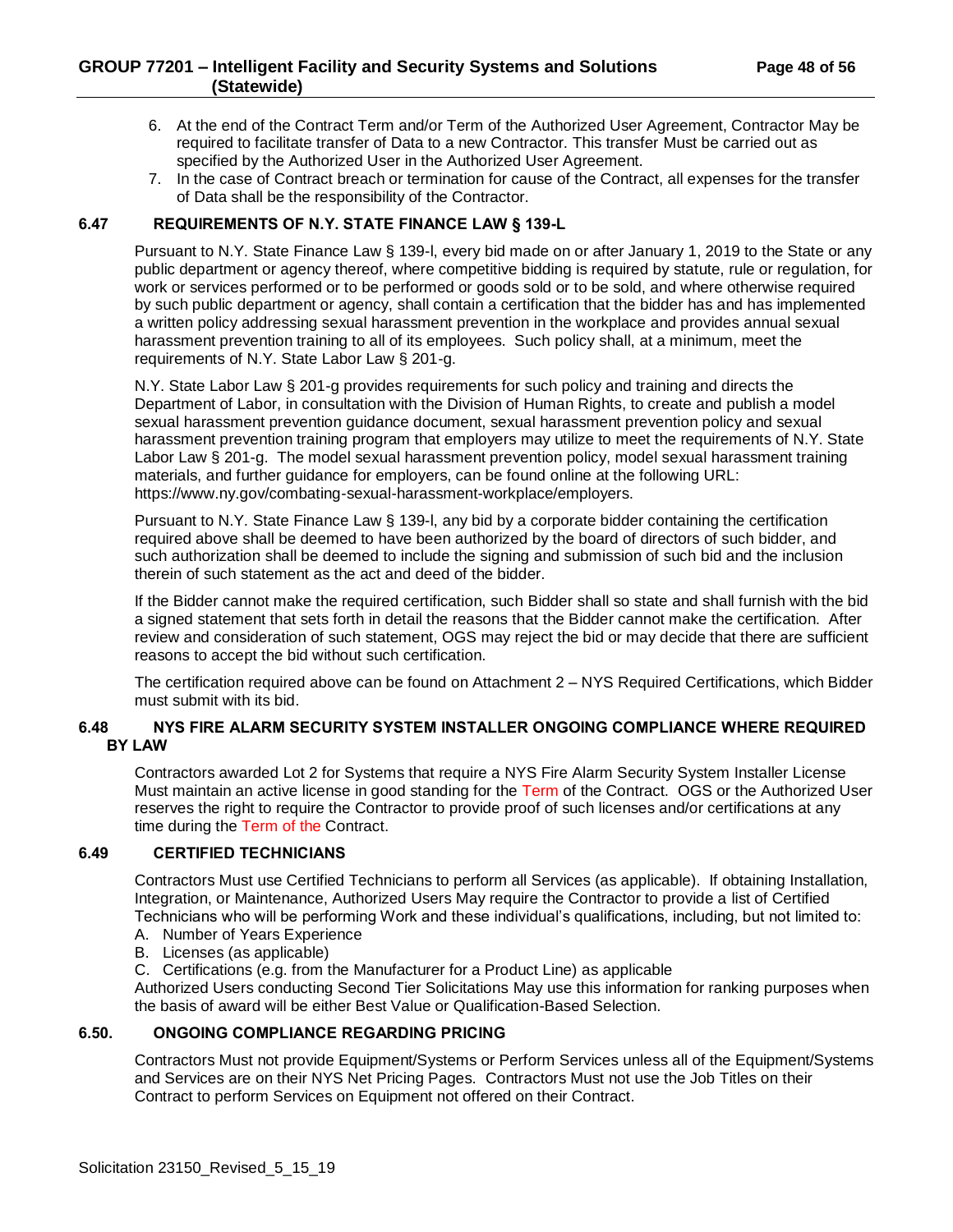Contractors Must use the Job Titles and corresponding Total Hourly Rates in their *NYS Net Pricing Pages* published on the OGS website for all Installation, Integration, and Maintenance performed on Contract.

Contractors Must not charge Authorized Users more than the Not-To-Exceed Pricing on their Contract published on the OGS Website for all Equipment/Systems and Services.

## <span id="page-48-1"></span><span id="page-48-0"></span>**6.51 ONGOING INSTALLATION AND INTEGRATION COMPLIANCE**

6.51.1 REQUIREMENTS FOR COMPLYING WITH NYS LAWS, CODES, RULES, AND REGULATIONS:

Contractors and Authorized Users Must comply with all state and local building codes, rules, and regulations, and where necessary, obtain approval from the appropriate Authority Having Jurisdiction (AHJ) prior to any work/Services commencing. Where required, applicable NYS Department of Labor Prevailing Wage Rates and Supplemental Benefits under Article 8 of the NYS Labor Law Must be paid. Please see Attachment 16 – *How to Use* for additional information.

#### <span id="page-48-2"></span>6.51.2 FRONT-END DOCUMENTS

For Installation/Integration projects, Authorized Users May have specific documents which address the conditions and requirements of the project. These include, but are not limited to:

- 1. Progress/Milestones for completion/payment
- 2. Staging/Mobilization requirements
- 3. Retainage
- 4. Performance/Payment Bonds for both the Contractor and (if applicable) Subcontractors
- 5. Coordination with other Contractors/Authorized User staff
- 6. As-Built Document Requirements

Procurement Services is collectively referring to these as "Front-End Documents." In accordance with §6.45.2 *Modification of Contract Terms*, Contractors and Authorized Users are permitted to agree to the terms and conditions of the aforementioned Front-End Documents provided that under no circumstances can Contractors or Authorized Users agree to terms and conditions which diminish or impair the terms and conditions of any Contract resulting from Solicitation 23150. When issuing a final purchase order/Authorized User Agreement, an Authorized User May either:

1. Incorporate Front-End Documents into an Authorized User Agreement, or

2. Affix Front-End Documents to the purchase order.

Once incorporated into the Authorized User Agreement or affixed to the purchase order, these Front-End Documents are part of the Agreement between the Contractor and Authorized User and are binding on the Contractor. Authorized User should provide any Front-End Documents when making the initial request for a proposal (either a Second Tier Solicitation or Direct Engagement) from the Contractor, so the Contractor can prepare their Proposal for the Authorized User accordingly. Contractors Must not charge more than the Not-to-Exceed Pricing on the contract to comply with Front-End Documents.

#### <span id="page-48-3"></span>6.51.3 SITE VISITS

At the discretion of the Authorized User and prior to the receipt of proposals from a Contractor for a Second Tier Solicitation or Direct Engagement, Contractors May be required to perform a site visit at the associated Installation/Integration Facility/location to become familiar with any local condition, which may in any manner affect the work to be done, as well as Equipment, labor, or Services required. Contractors are required to examine carefully the specifications and to familiarize themselves thoroughly concerning any Group 77201 – Intelligent Facility and Security Systems and Solutions, Award 23150 conditions and requirements that May in any manner affect the work to be performed under This Award.

During the site visit, the Authorized User will indicate placement of all Equipment. In addition, Contractors should specify if there are any required modifications or additions to the site, which are required to ensure proper operation of the Product. If changes are required, they must be included in the Contractor's quote/response to the Authorized User. No allowances will be made because of lack of knowledge of these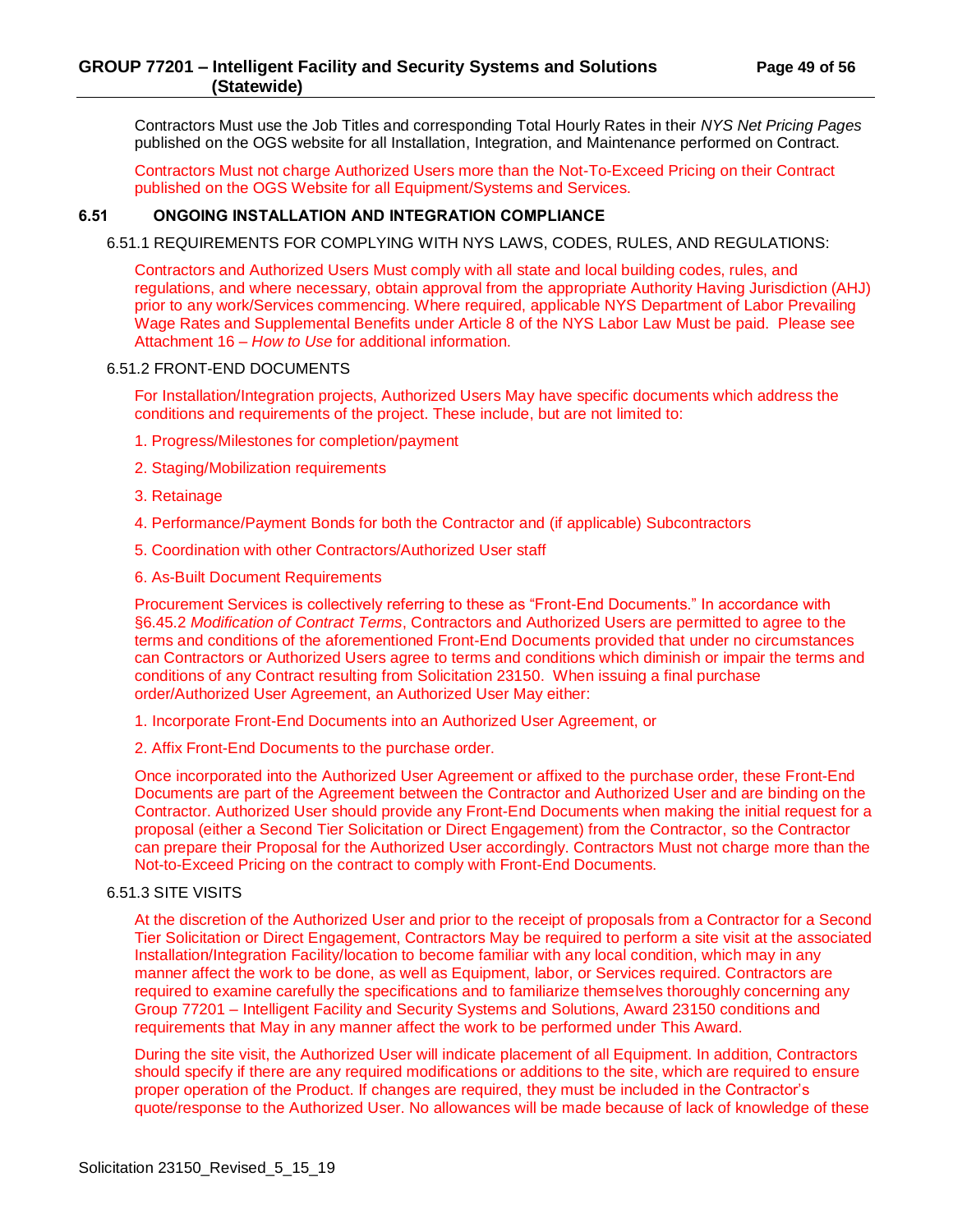conditions. Ignorance of the requirements will not relieve the Contractors of their liability and obligations under the Authorized User Agreement.

At the request of the Authorized User, Contractors Must provide drawings of typical Equipment room layouts, specifying floor space and electrical outlet requirements for each System, assuming maximum System capacities are ordered.

All costs incurred related to the development of a Contractor's proposal, including but not limited to site visits, are solely borne by the Contractor and Must not result in any additional cost to the Authorized User.

## <span id="page-49-0"></span>**6.52 SEVERABILITY**

If any provision of this contract is deemed invalid or unenforceable by a New York State or Federal Court of Competent Jurisdiction, such determination shall have no effect on the balance of the Contract, which shall be enforced and interpreted as if such provision was never included in this contract.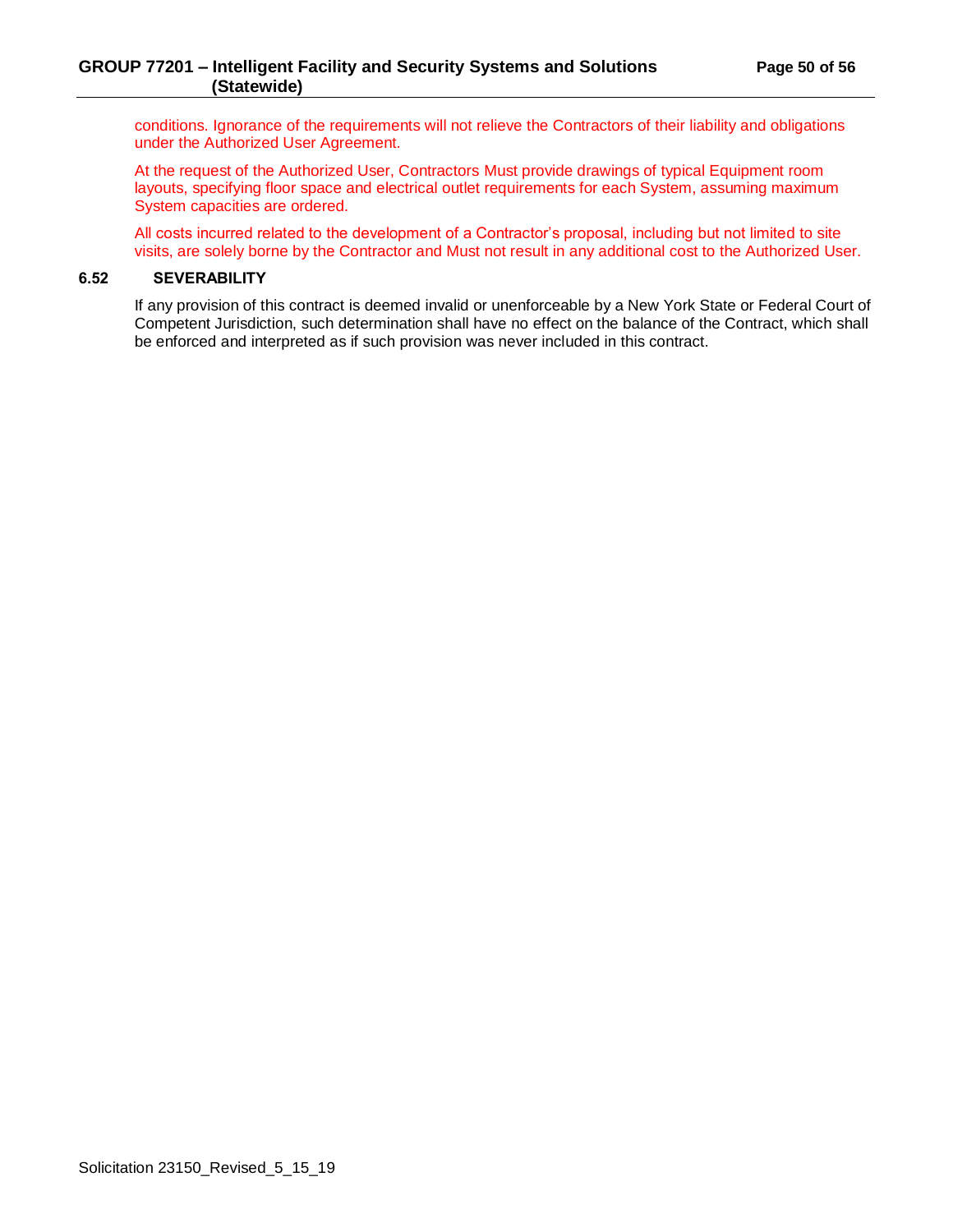# <span id="page-50-0"></span>SECTION 7: MAINTENANCE

#### **The following apply to all Contracts awarded for Lot 2.**

#### <span id="page-50-1"></span>**7.1 GENERAL PROVISIONS**

- 1. All Contractors awarded Lot 2 have established Not-to-Exceed Pricing for Maintenance in their Contract and May offer this Maintenance. There are two distinct types of maintenance: Preventative Maintenance, and Remedial Maintenance. Please see Attachment 15 – Glossary of Terms for the definitions of each.
- 2. If an Authorized User elects to purchase any System or Equipment and the Installation and Integration for the System or Equipment from a Contractor using the Contractor's Contract under This Award, all required Remedial Maintenance and scheduled repairs and replacements Must be provided by the Contractor under the warranty provisions during the first year **subsequent to Acceptance of the Equipment/System (see** §**6.45** *Appendix B Revisions***)** at no additional cost to the Authorized user.
- 3. During the warranty period, Preventative Maintenance (excluding scheduled repairs/replacement of Equipment) Shall be acquired by the Authorized User through a Maintenance Agreement.
- 4. Following the Warranty period, Authorized Users will have the option to continue Preventative and Remedial Maintenance under a Maintenance Agreement unless the Authorized User, upon notice to the Contractor, discontinues coverage. Maintenance Must be provided for all Equipment acquired, including moves, additions, and changes that take place after System Acceptance.
- 5. The Authorized User Shall not be required to purchase Maintenance for use of Equipment/Systems, and May discontinue Maintenance at the end of any current Maintenance Agreement term upon 30 days' Written notice to Contractor prior to the end of the term.
- 6. Contractor May offer Legacy Maintenance/support Services on End-of-Life, or obsoleted Equipment, that is not being offered under this Contract, provided that the Equipment fits within the scope of the Contract. Legacy Maintenance/support options Must be included in Attachment 1 – NYS Net Pricing Pages. A description of each type of Legacy Maintenance/support option shall be provided in Attachment 1 – *NYS Net Pricing Pages*.
- 7. Maintenance May be acquired either:
	- A. Only on a Time and Material basis
	- B. On a combination monthly basis (including monthly in arrears) for the materials and a time basis for the Labor
	- C. On a monthly basis (including monthly in arrears) for both the materials and Labor, or
	- D. On a prepaid annual basis
- 8. For ALL Maintenance Agreements, Contractor Must comply with the following Requirements;
	- A. All Equipment/Systems to be Maintained and the Services to be used to perform Maintenance the Equipment Systems Must be listed on the Contractor's NYS Net Pricing Pages published on the OGS website;
	- B. Contractors Must not use the Services on their Contract to maintain Equipment which is not on their Centralized Contract NYS Net Pricing Pages published on the OGS Website;
	- C. Contractors Must not charge more than the Not-To-Exceed Pricing for Equipment and Services on Contract; and
	- D. Contractor Must itemize all Equipment/Systems and Services on its proposal to allow the Authorized User to verify that:
		- i. All Equipment/Systems and Services are in the Contractor's NYS Net Pricing Pages published on the OGS website, and
		- ii. The Contractor is proposing to charge the Authorized User at or below the Not-To-Exceed Pricing for all Equipment/Systems and Services.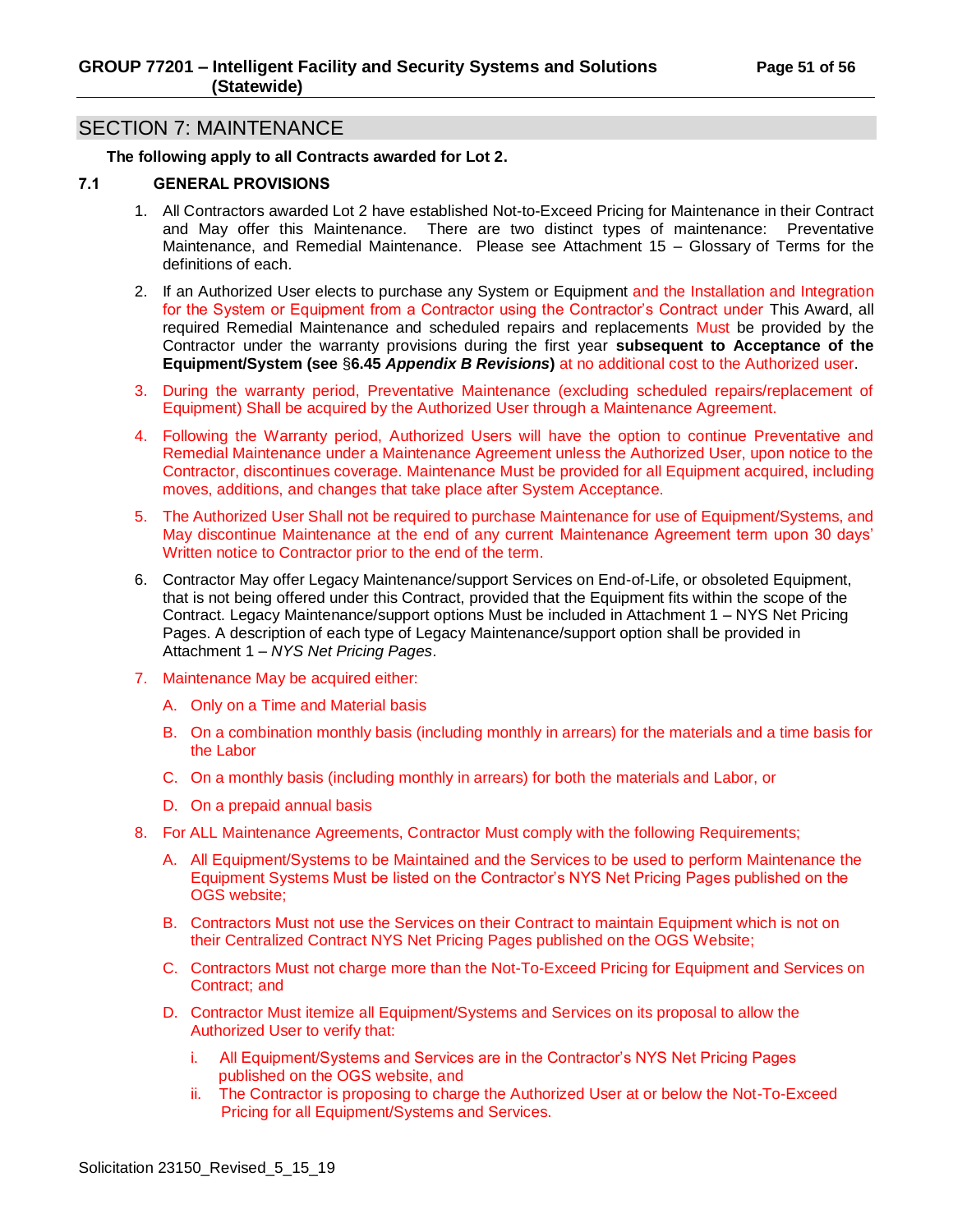## **GROUP 77201 – Intelligent Facility and Security Systems and Solutions Page 52 of 56 (Statewide)**

- 9. To compute proposed Maintenance pricing for an Authorized User, Contractors must provide the following to the Authorized User as part of its response to the Second Tier Solicitation/Direct Engagement:
	- A. Job Title(s) to be utilized,
	- B. Description of Duties of the Job Title(s) from the Centralized Contract,
	- C. Prevailing Wage Occupation Subcategory
	- D. For Job Titles Included in an NYS DOL Prevailing Wage Rate Schedule:
		- i. Prevailing Wage Rate(s), and
		- ii. Supplemental Benefit(s)

Note: Use the Overtime Hourly Pay Rates, After Business Hours Hourly Pay Rate(s), Saturday Hourly Pay Rate(s), and Sunday and State Holiday Hourly Pay Rate(s) where applicable,

- E. Total Hourly Rate(s) on Contract
- F. Either:
	- i. For Job Titles Included in an NYS DOL Prevailing Wage Rate Schedule: The Authorized User Percent (%) Markup, or
	- ii. For Job Titles Not Included in an NYS DOL Prevailing Wage Rate Schedule, the Authorized User Percent (%) Discount
- G. Authorized User Total Hourly Rate(s) to be charged
- H. # of Hours worked/ Serviced or Proposed to be worked/Serviced per Job Title,
- I. The total cost per Job Title computed by multiplying each the Authorized User Total Hourly Rate by the corresponding # of Hours worked/ Serviced or Proposed to be worked/Serviced per Job Title,
- J. The total cost of Service computed by adding the sum of all the total cost per Job Title
- K. NYS Net Pricing of Equipment (each Equipment/Model #) on Contract,
- L. The Authorized User Percent (%) Discount for each item of Equipment,
- M. The Authorized User NYS Net Price for each Equipment to be charged,
- N. (#) of each Equipment to be purchased, repaired, replaced, or otherwise Maintained.
- O. Total equipment cost for each Equipment (Equipment Model #) computed by multiplying the Authorized User NYS Net Price (#) of each Equipment to be purchased, repaired, replaced, or otherwise Maintained.
- P. The total Equipment cost computed by adding the sum Total equipment cost for each Equipment (Equipment Model #)
- Q. Frequency (e.g. semi-annually, monthly, weekly, etc.), and
- R. (If applicable) # of locations (e.g. multiple sites)
- 10. Contractors May not Bid/offer Maintenance as a Percentage of total System cost.
- 11. Where an Authorized User agrees to enter into a Prepaid Maintenance Agreement with a Contract, the following requirements apply:
	- A. All Equipment/Systems and Services Must be listed on the Contractor's NYS Net Pricing Pages published on the OGS website;
	- B. Contractor Must itemize all Equipment/Systems and Services on its proposal to allow the Authorized User to verify that:
		- i. All Equipment/Systems and Services are in the Contractor's NYS Net Pricing Pages published on the OGS website,
		- ii. The Contractor is proposing to charge the Authorized User at or below the Not-To-Exceed Pricing for all Equipment/Systems and Services.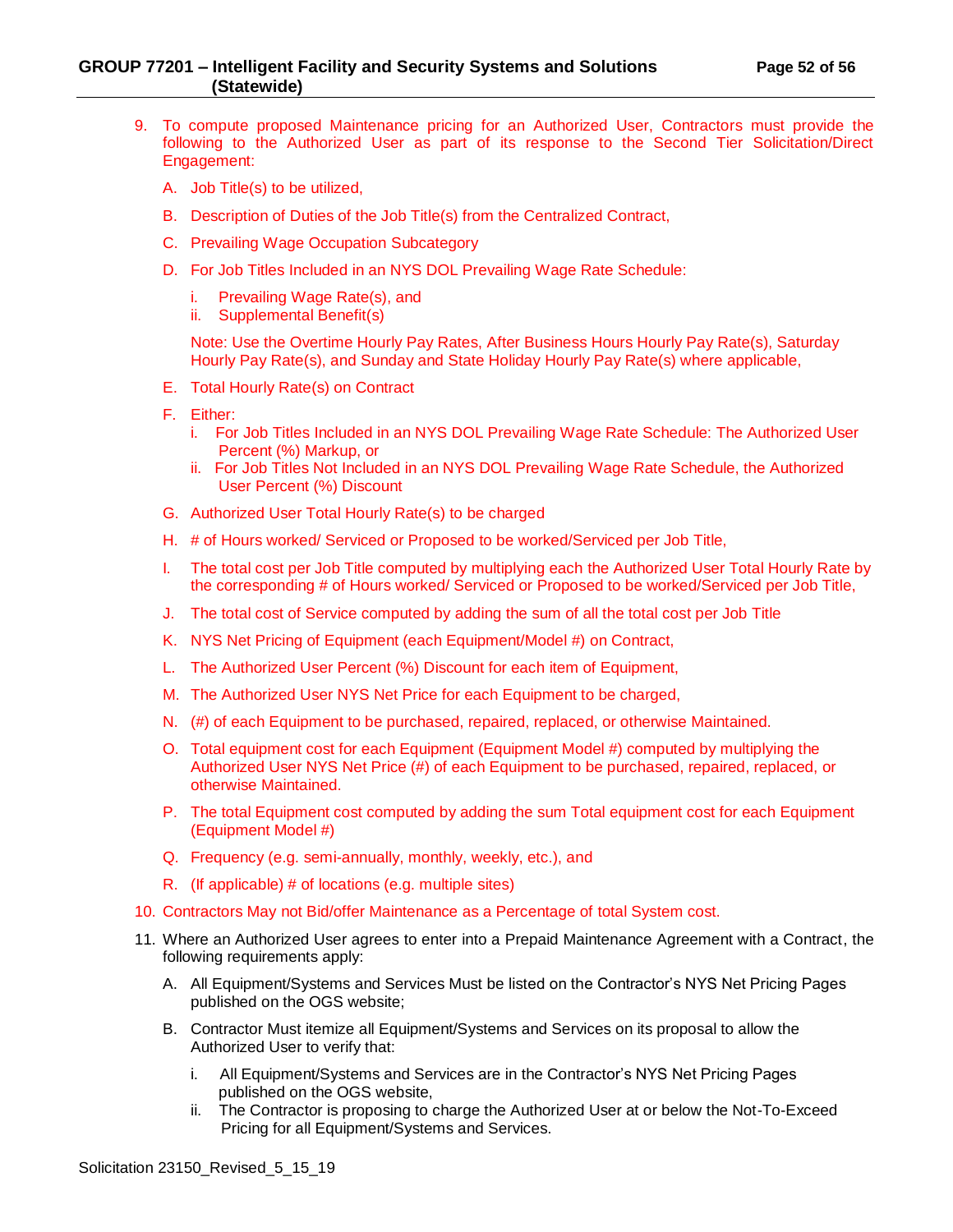- C. Contractor Must offer the Prepaid Maintenance Agreement as a Fixed/Price Lump Sum Agreement.
- D. Contractors May credit the Authorized User in the event the Prepaid Maintenance Agreement exceeds the actual costs of performing Maintenance (both Equipment and/or Services); and
- E. Contractors Must not charge Authorized Users more than the Prepaid Maintenance Agreement.

## <span id="page-52-0"></span>**7.2 PREVENTATIVE MAINTENANCE**

The Contractor Must perform Preventive Maintenance (PM) according to the Manufacturer's recommended schedule.

#### <span id="page-52-1"></span>**7.3 REMEDIAL MAINTENANCE**

- 1. Whenever an Authorized User enters into any Maintenance Agreement with a Contractor under This Award, the Contractor automatically becomes responsible for the performance of Remedial Maintenance. Authorized Users Must not waive the Remedial Maintenance and Remedial Maintenance Response Requirements listed in this Section.
- 2. Whether the Authorized User elects to subscribe to monthly Maintenance, prepaid annual Maintenance, or Time and Materials (T&M), Remedial Maintenance Must be performed after the Authorized User notifies the Contractor that the Equipment/System is inoperable or unsuitable for operation. The Contractor will be responsible for insuring that Service for each request is provided in accordance with the following:
	- A. Priority Emergency Service A "Priority Emergency" is a situation involving a major Malfunction of the Intelligent Facility and Security System Equipment or System, involving the inability of 10% or more of the Equipment or 10% or more of the System to operate Problem Free. The Contractor Must Respond in Priority Emergencies within two (2) continuous hours following notification by the Authorized User. Authorized Users reserve the right to require a more stringent definition of a Priority Emergency at time of purchase.
	- B. Emergency Service An "Emergency" is a situation involving a "critical" System Malfunction in the opinion of the Authorized User. The Contractor Must Respond in Emergencies within four (4) continuous hours after Authorized User notifies Contractor of the emergency.
	- C. Non-Emergency Service A "Non-Emergency" is a situation involving a System Malfunction of a scope less than that described for an Emergency. The Contractor Must Respond in Non-Emergencies within six (6) continuous hours after Authorized User notifies Contractor of the Malfunction.

The above Response requirements includes Travel Time and Site Access Time. Remedial Maintenance Must be available twenty-four hours per day, seven days per week, including New York State legal holidays.

Contractors Must provide a local telephone number for the Contractor at no additional Cost and a Long Distance Telephone Number at no additional Cost if the Authorized User will need to make a Long Distance Phone Call which would otherwise result in the Authorized User incurring toll charges. .

In the event Contractor does not meet the aforementioned Remedial Maintenance Response requirements, the Authorized User Shall be entitled to a credit of 10 percent of the monthly System Maintenance cost but not less than one hundred (\$100.00) dollars for every hour beyond the aforementioned Remedial Maintenance Response requirements. During the first year of warranty or T&M conditions, any such credit Shall be levied against any Preventative Maintenance charges incurred by the Authorized User with the Contractor, and thereafter against any future purchase, including, but not limited to any Maintenance Agreement

If the Contractor does not perform according to the Maintenance Agreement, the Authorized User reserves the right to contract with another Maintenance provider. The difference in cost, if any, between the two will be borne by the Contractor issued the Maintenance Agreement.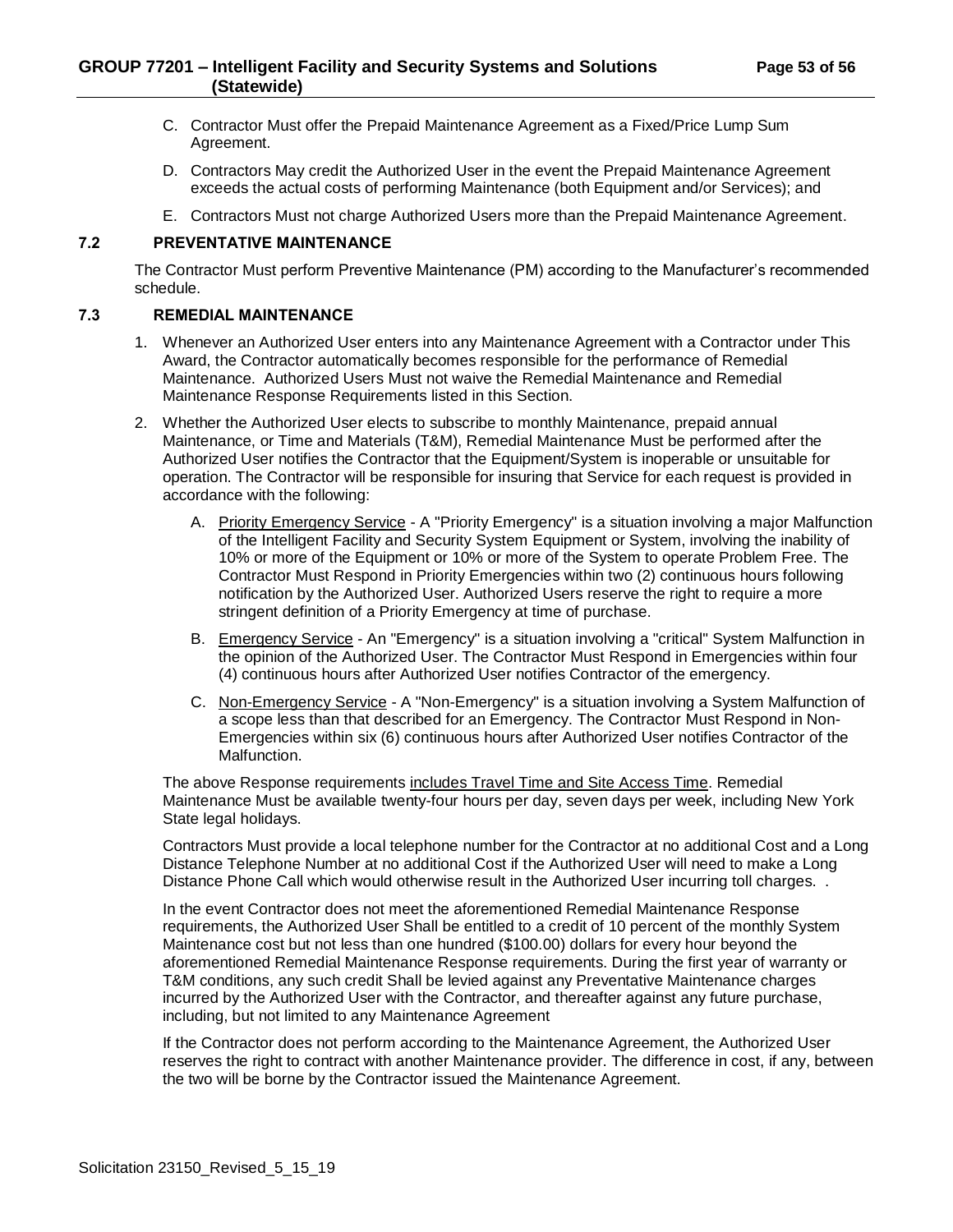3. During the Warranty Period required by Appendix B, *Warranties* where a Contractor has provided Equipment, Installation, Integration, and (if applicable) any repairs/replacement for an Authorized User, the provisions of this section Shall be deemed part of the Warranty at no cost to the Authorized User.

## <span id="page-53-0"></span>**7.4 REMOTE MAINTENANCE/REMOTE SUPPORT**

To meet the Remedial Maintenance Response requirements, and perform certain Preventative Maintenance, Contractors May utilize Remote Administration and/or Remote Maintenance/Support Services arrangements.

Connections to an Authorized User's networks/Systems Must be performed in a manner prescribed by the Authorized User to preserve the integrity of the Authorized User's network, confidentiality and integrity of information transmitted over that Authorized User's network/System, and the availability of the network/System.

Furthermore, the Authorized User Must specifically grant permission for the Contractor to access the System for each Remedial Maintenance and Preventative Maintenance incident.

## <span id="page-53-1"></span>**7.5 MAINTENANCE SERVICES FOR EQUIPMENT PURCHASED OUTSIDE OF THIS AWARD**

In addition, Maintenance for Equipment/Systems not purchased, Installed, and Integrated from Contracts for Intelligent Facility & Security Systems & Solutions Awarded as a result of Solicitation 23150 May be purchased from Contracts for Lot 2 but only in accordance with the following;

- 1. Authorized Users are allowed to purchase Maintenance for Equipment/Systems purchased outside of this Award if the specific Product Line(s) and specific Equipment to be Maintained are on the Contractor's NYS Net Price Pages;
- 2. The Contractor Must use the Total Hourly Rates in its NYS Net Pricing Pages to develop the Authorized User Total Hourly Rates for the Maintenance of Equipment/Systems purchased outside of this Award;
- 3. Contractors are not obligated to provide the Authorized Users Maintenance Service for Equipment/Systems not purchased, Installed, and Integrated from This Award; and
- 4. The Contractor Shall inspect the Equipment/Systems to make a determination as to whether or not they wish to provide the Authorized User Maintenance. *Any rates for the inspection Service Shall be at or below the Total Hourly Rates listed on the Contractors' NYS Net Pricing Pages.* Contractors May refuse to offer Maintenance on previously purchased Equipment/Systems, *due to age, condition, availability of Equipment, etc.*

## <span id="page-53-2"></span>**7.6 MAINTENANCE SHEETS**

The Contractor Must furnish the Authorized User with a Maintenance Service sheet for all Maintenance requests as follows:

1. Preventative Maintenance:

The Maintenance Service sheets for Preventative Maintenance Must include, at a minimum, the following information for each performance of Service:

- A. Date and time of Arrivaland Department
- B. Equipment/Systems tested, inspected, cleaned, etc.
- C. Any scheduled repairs or replacements performed
- D. Any deficiencies, Malfunctions, etc. identified
- E. Date and time all testing, inspection, cleaning, scheduled repairs & replacements, etc. were complete
- F. Charges for Services and Equipment, if applicable (Authorized User Total Hourly Rate and Authorized User NYS Net Pricing)
- G. Name of technician(s) performing Maintenance on Equipment/System
- 2. Remedial Maintenance:

The Maintenance Service sheets for Remedial Maintenance Must include, at a minimum, the following information for each request for Service:

- A. Date and time notified
- B. Date and time of arrival and departure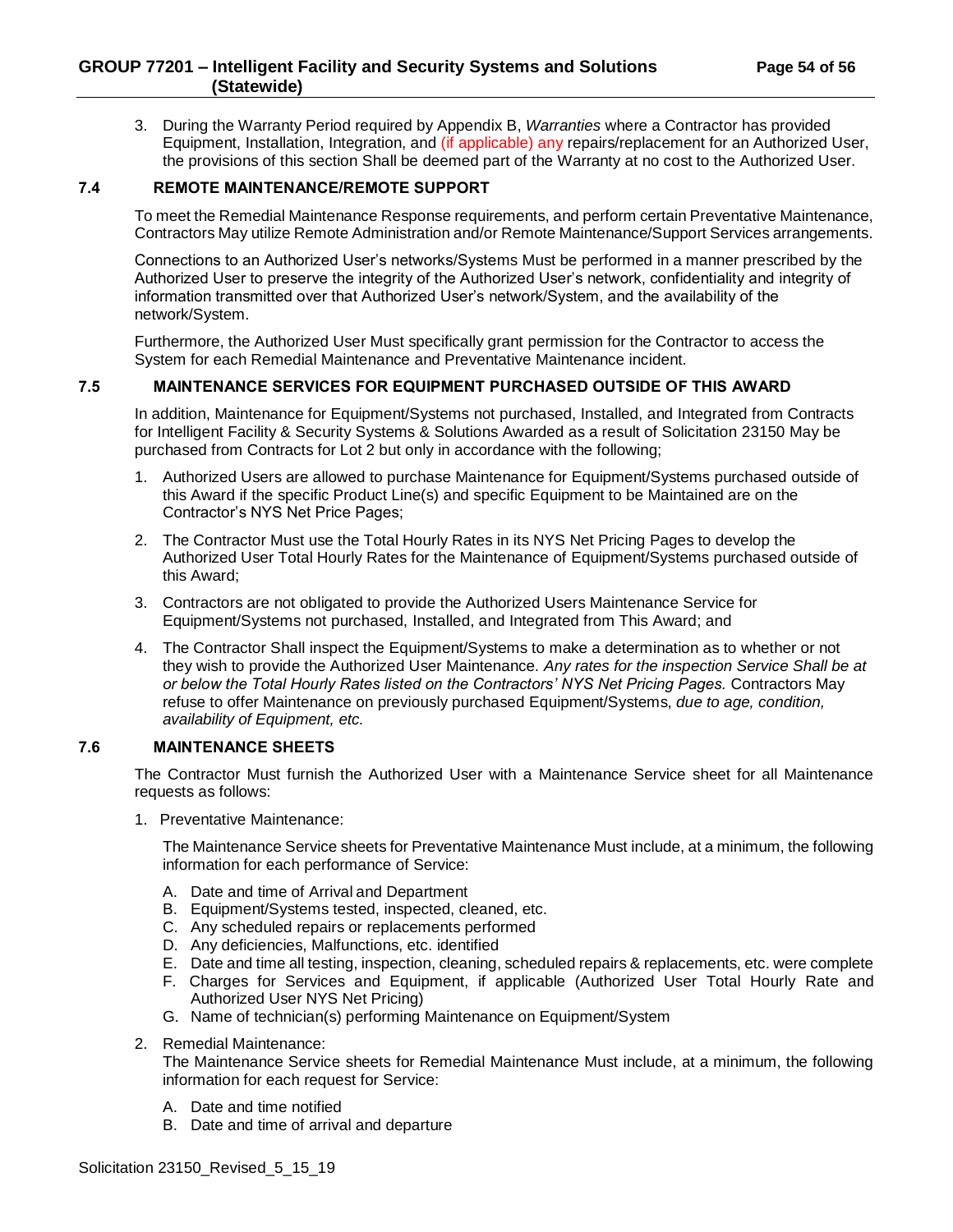- C. Description of Malfunction reported
- D. Diagnosis of Malfunction/failure and Work performed
- E. Date and time Malfunction/failure was corrected
- F. Charges for Services and Equipment, if applicable (Authorized User Total Hourly Rate and Authorized User NYS Net Pricing)
- G. Name of technician(s) performing Maintenance on Equipment/System

The Maintenance Service report Must be supplied upon completion of Maintenance whenever it is performed on the System

## <span id="page-54-0"></span>**7.7 MAINTENANCE RESPONSIBILITY**

As a part of Maintenance/support responsibilities, the Contractor Must represent the Authorized User in regards to other involved Equipment and service providers to identify and correct the malfunction. Malfunctions that cannot be immediately diagnosed and pinpointed to a certain piece of Equipment will require the participation of the Contractor until the responsibility for the problem has been established. See Appendix B, Cooperation with Third Parties.

In no instance Shall the failure to resolve the issue of responsibility relieve any Contractor of their obligation to restore Problem Free System operation. The Authorized User Shall have the right to adjust such matters after the fact and validate charges and/or Maintenance credits applicable to the provisions of the Contract and Maintenance Agreement. The specific Maintenance responsibilities are described in this Solicitation and include the delineation of responsibility.

## <span id="page-54-1"></span>**7.8 MAINTENANCE GUARANTEE**

Contractor guarantees that within forty-eight (48) continuous hours of its Response for any Remedial Maintenance as provided above that repairs/replacements Must be successfully completed and that Problem Free System operation Must be fully restored so long as the Malfunction is attributable to Contractor's Equipment/Systems/Services. Upon the Contractor's failure to provide such Maintenance Service to correct the Malfunction within the forty-eight (48) hour time period, the Authorized User Shall be entitled to a credit of 10 percent of the monthly System Maintenance cost but not less than one hundred (\$100.00) dollars for every hour beyond the forty-eight (48) hour time period. During the first year of warranty or T&M conditions, any such credit Shall be levied against any Preventative Maintenance charges incurred by the Authorized User with the Contractor, and thereafter against any future purchase, including, but not limited to any Maintenance Agreement. Should the Equipment/System Malfunction for a period of more than forty-eight (48) consecutive hours or fail to be restored to Problem Free operation after two corrective Maintenance Services, the Authorized User Shall have the option of requesting, and Contractor Shall provide on a temporary basis, replacement Equipment of the same or similar design and equal to or better performance pending successful repair of the Equipment. Should these measures fail to lead to a satisfactory resolution within sixty (60) days of their commencement, the Authorized User Shall be entitled, at its option, to the Equipment's replacement with new, reliable Equipment of the same or similar design and equal to or better performance at no cost to the Authorized User. The terms and conditions of the Contract Shall be equally applicable to such replacement Equipment.

## <span id="page-54-2"></span>**7.9 FAILURE TO COMPLY**

Should the selected Contractor fail to Maintain the Installed, Integrated, and Accepted Equipment/System, the Authorized User reserves the right to terminate the Maintenance Agreement without any penalty whatsoever after a Written notice to said Contractor and providing said Contractor thirty-day (30) days to correct all Malfunctions and Maintenance Agreement issues. Failure to correct these Malfunctions and Maintenance Agreement issues identified in the Written notice May result in NYS or the Authorized User seeking damages equal to the cost of Equipment/Systems repair/replacement or any charges incurred in having the identified Malfunctions or Maintenance Agreement issues corrected. These costs are not limited to repair or replacement Equipment costs but May also include charges for Installation, Integration, Maintenance, training etc. Contractor will be required to refund the total amount of any prepaid Maintenance.

Additionally, any failure to meet the required Remedial Maintenance Response requirements May result in a responsibility hearing, which could lead to contract suspension or termination.